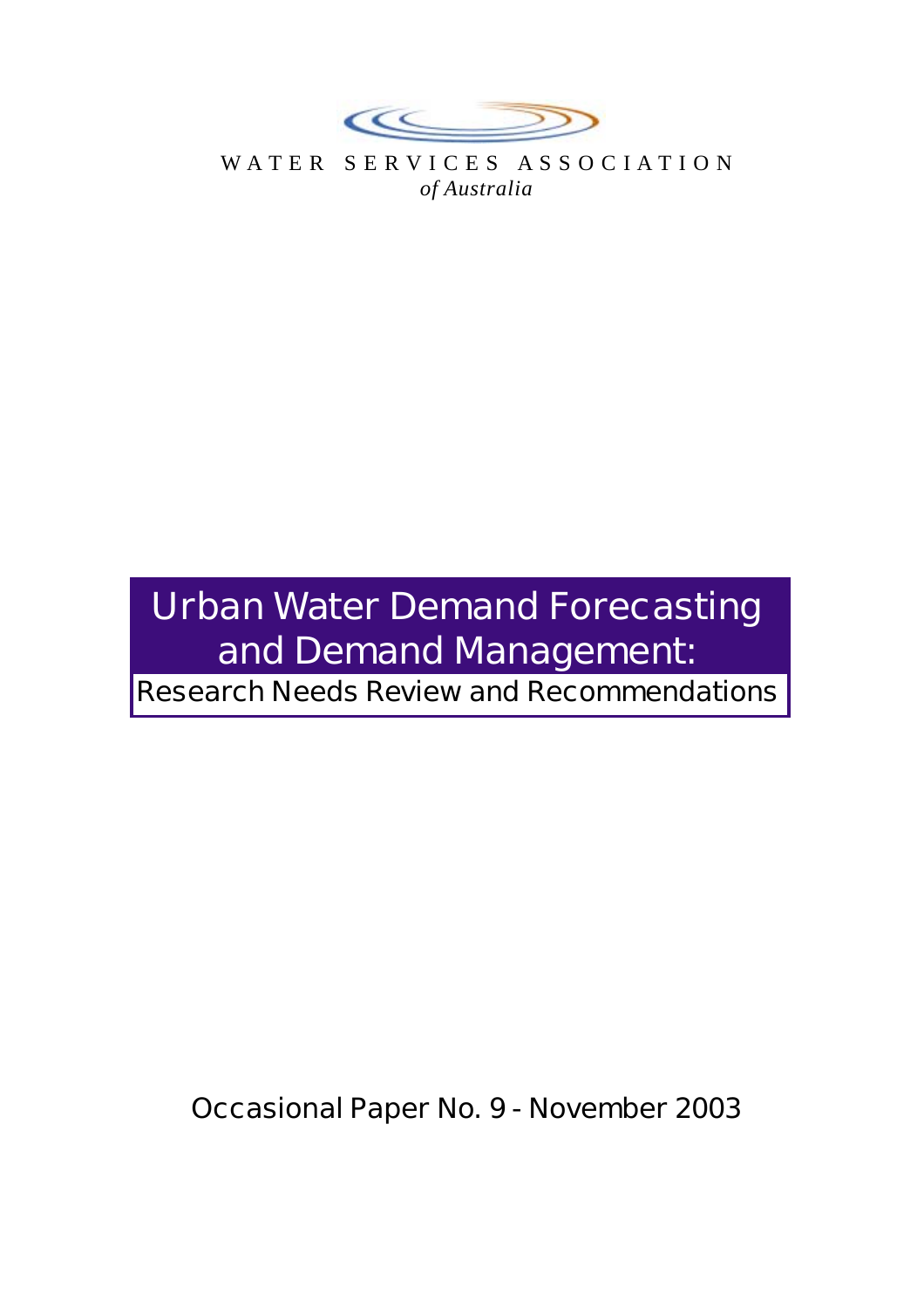## **Prepared by Institute for Sustainable Futures University of Technology Sydney**

**for**

# **Water Services Association** *of Australia*

## **COPYRIGHT**

This document is copyrighted. Apart from any use as permitted under the Copyright Act 1968, no part of this document may be reproduced or transmitted in any form or by any means, electronically or mechanical, for any purpose, without the express written permission of the Water Services Association of Australia.

© Water Services Association of Australia Inc, 2003 ALL RIGHTS RESERVED

#### **ISBN 1 920760 02 4**

#### **DISCLAIMER**

This occasional paper is issued by the Water Services Association of Australia Inc. on the understanding that:

- 1. Water Services Association of Australia Inc. and individual contributors are not responsible for the results of any action taken on the basis of information in this occasional paper, nor for any errors or omissions.
- 2. The Water Services Association of Australia Inc and individual contributors disclaim all and any liability to any person in respect of anything, and the consequences of anything, done or omitted to be done by a person in reliance upon the whole or any part of this occasional paper.
- 3. The occasional paper does not purport to be a comprehensive statement and analysis of its subjective matter, and if further expert advice is required, the services of a competent professional should be sought.

 $\epsilon$ 

WATER SERVICES ASSOCIATION *of Australia*

MELBOURNE OFFICE 469 LATROBE STREET, MELBOURNE 3000 VICTORIA AUSTRALIA TEL: 03 9606 0678. FAX: 03 9606 0376 EMAIL info@wsaa.asn.au

SYDNEY OFFICE 286 SUSSEX STREET, SYDNEY, NSW GPO BOX 5420, SYDNEY, NSW, 2001 TEL: 02 8206 6719. FAX: 02 8206 6015 EMAIL: david.cox@standards.com.au

INTERNET HOMEPAGE http://www.wsaa.asn.au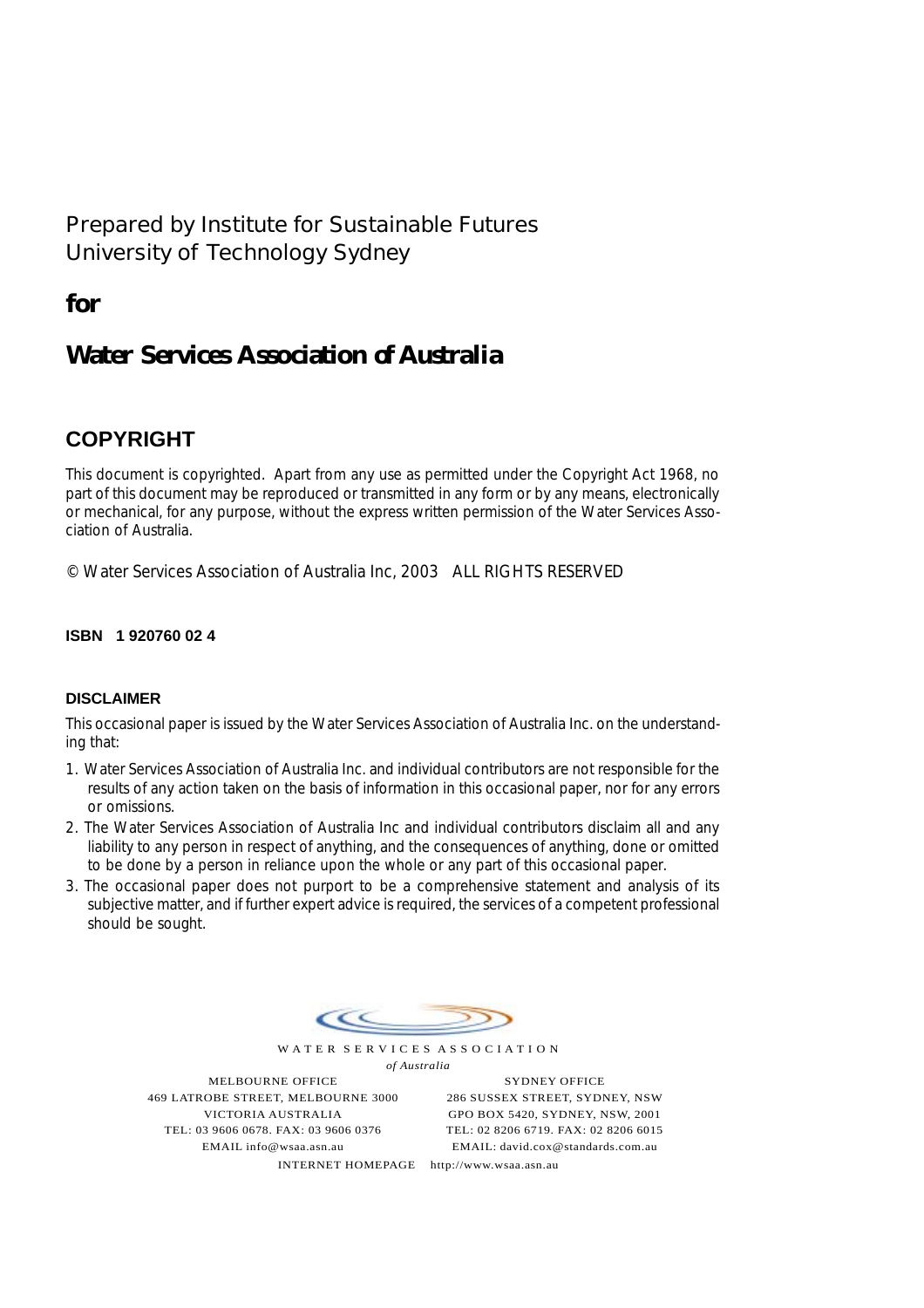

WATER SERVICES ASSOCIATION *of Australia*

# **Urban Water Demand Forecasting and Demand Management:**

**Research Needs Review and Recommendations**

*Authors***:**

**Stuart White, Jim Robinson, Dana Cordell, Meenakshi Jha and Geoff Milne**

**Institute for Sustainable Futures University of Technology Sydney**

**Occasional Paper No. 9 - November 2003**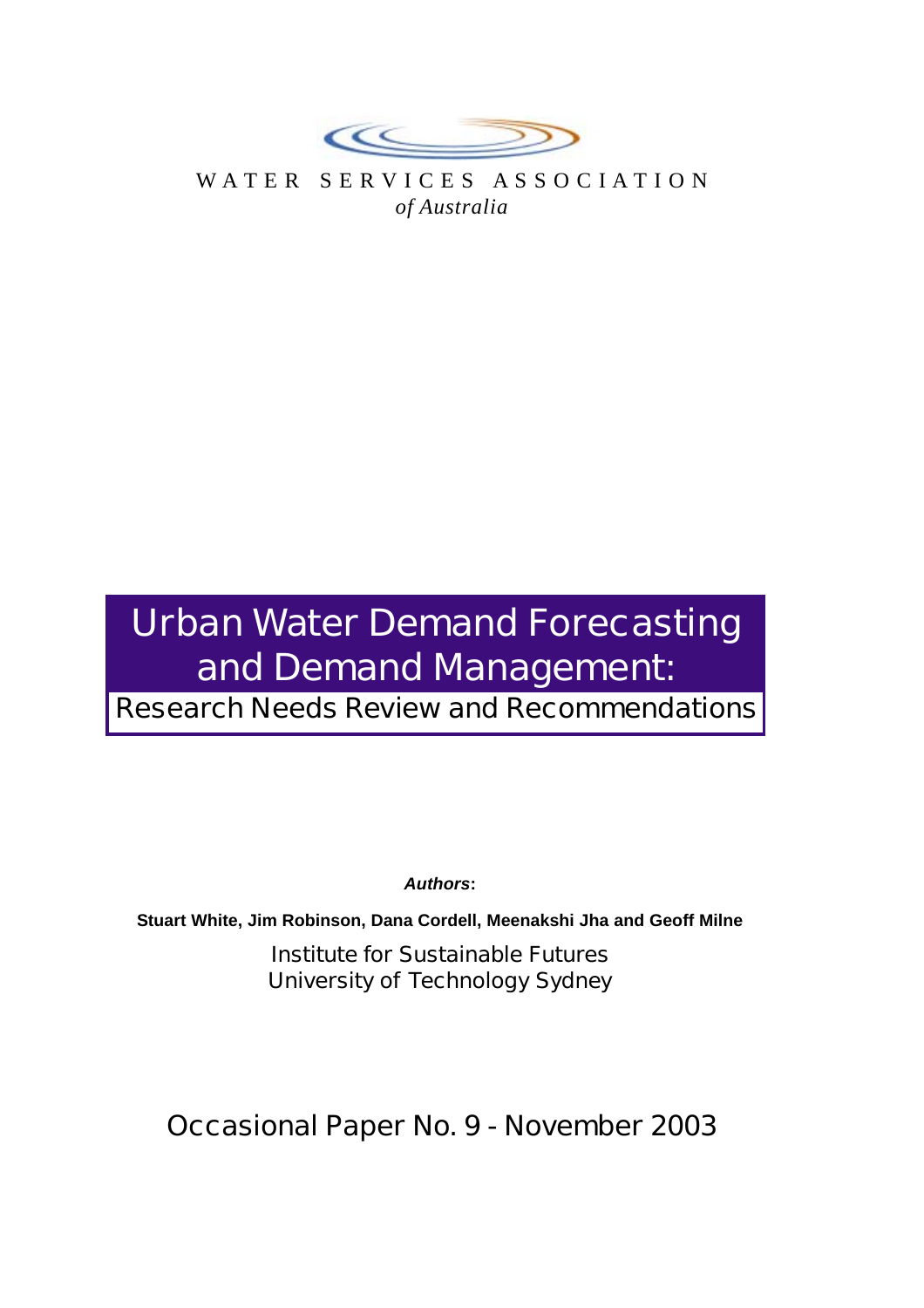# **Contents**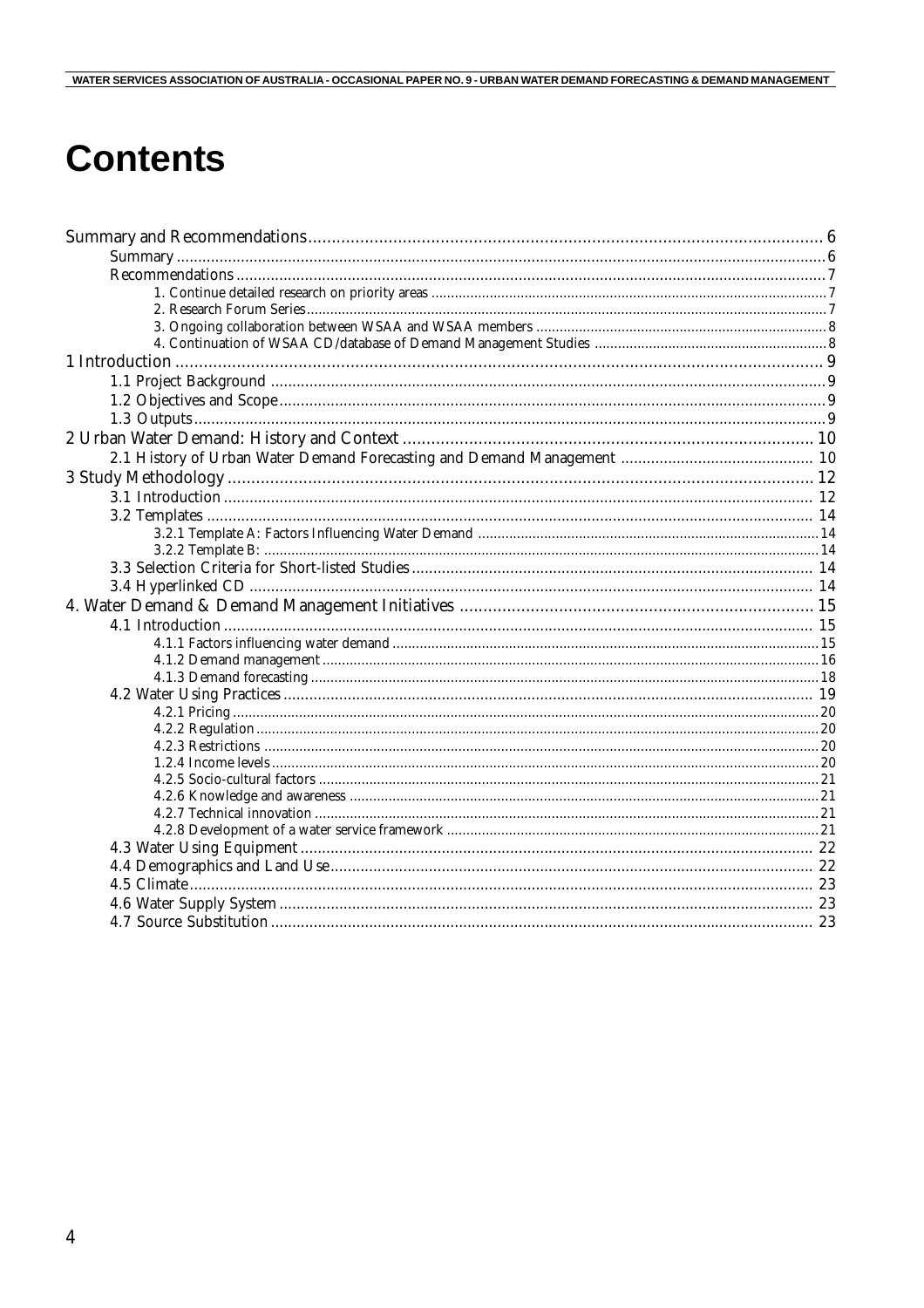### Contents Continued

| 5.2 Study 2: Customer Value Studies and Customer Preferences on Water Resource Issues 24               |  |
|--------------------------------------------------------------------------------------------------------|--|
|                                                                                                        |  |
|                                                                                                        |  |
|                                                                                                        |  |
|                                                                                                        |  |
|                                                                                                        |  |
|                                                                                                        |  |
| 5.9 Study 9: Wise Water Management: A Demand Management Manual for Water Utilities 30                  |  |
|                                                                                                        |  |
|                                                                                                        |  |
|                                                                                                        |  |
|                                                                                                        |  |
| 5.14 Study 14: Demand Management, Water Efficiency and Reuse in the Hunter Water  32                   |  |
|                                                                                                        |  |
|                                                                                                        |  |
| 5.17 Study 17: Recommendations for Developing a Framework for Assessing Sustainability of Urban Water. |  |
|                                                                                                        |  |
|                                                                                                        |  |
|                                                                                                        |  |
|                                                                                                        |  |
|                                                                                                        |  |
|                                                                                                        |  |
|                                                                                                        |  |
|                                                                                                        |  |
|                                                                                                        |  |
|                                                                                                        |  |
|                                                                                                        |  |
|                                                                                                        |  |
|                                                                                                        |  |
|                                                                                                        |  |
|                                                                                                        |  |
|                                                                                                        |  |
|                                                                                                        |  |
|                                                                                                        |  |
|                                                                                                        |  |
|                                                                                                        |  |
|                                                                                                        |  |
|                                                                                                        |  |
|                                                                                                        |  |
|                                                                                                        |  |
|                                                                                                        |  |
|                                                                                                        |  |
|                                                                                                        |  |
|                                                                                                        |  |
|                                                                                                        |  |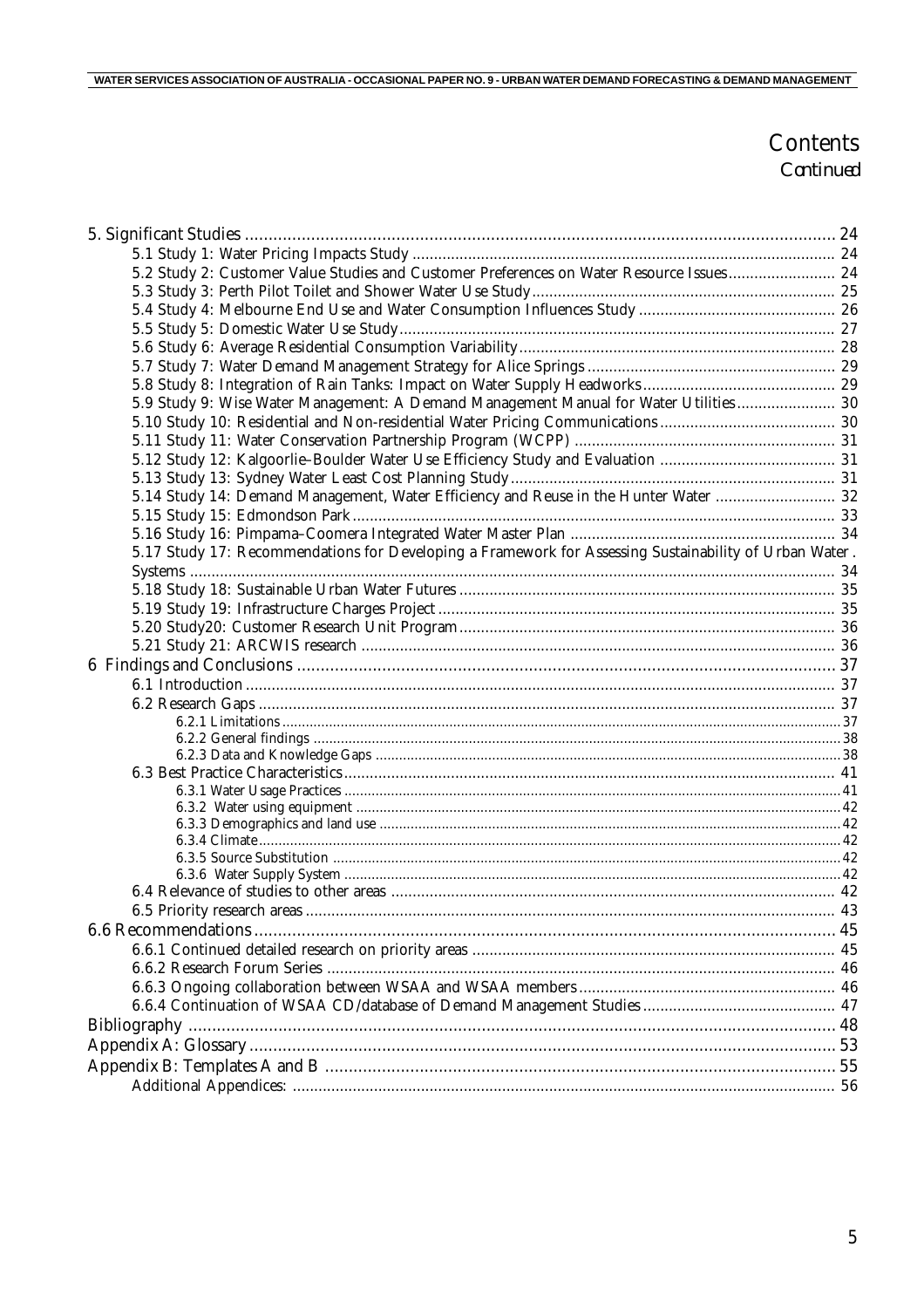# Summary and Recommendations

# Summary

This study undertook a preliminary investigation of current research into urban water demand. The objective was to conduct a preliminary review of this field, to provide the beginnings of a comprehensive database of industry knowledge in this area and to identify research gaps. It is anticipated that this will lead to a more considered approach to research funding by the Australian water industry and maximise the potential for transparency and collaboration.

This review concludes that a significant amount of research is being undertaken in relation to factors influencing water demand and demand management initiatives. However, it is the view of the study team that there is an opportunity to improve coordination of research to create consistency, transparency, comprehensiveness and widespread use of best-practice methodology.

Research in Australia in relation to demand management (DM) is currently fragmented. This is in contrast to the situation in North America, for example, where research is being coordinated by the American Water Works Association (AWWA), facilitating significant advancements in research and knowledge. In Australia, other water-related areas are being well coordinated, including for example, research on water quality issues. The Water Services Association of Australia (WSAA) can play a key role in creating a coordinated and efficient approach to research around water demand. This project is the first stage in the development of a research strategy aimed at achieving this coordinated approach.

The key findings of this project include:

- There is significant potential value for cooperation between utilities to advance Australian research in demand management. Benefits for utilities in relation to the research task include:
	- increased efficiency;
	- increased cost-effectiveness;
	- reduced duplication;
	- improved quality; and
	- positioning Australian utilities at the forefront of international demand management research.
- Availability and sharing of key knowledge sources is important if the potential for cooperation is to be achieved.
- There is limited research on the evaluation of demand management programs, despite its importance as a critical step to determine their effectiveness and how

they can be improved. Results can feed into future models and forecasts for increased accuracy.

- The applicability of water demand-related data to different locations is limited and there is still a need for local studies (owing to variations in local context such as climate, avoided costs for average and peak demands and tourism).
- Actual data from existing studies may often not be transferable to other areas, due to differences including bio-geography, climate, socio-demographics, political circumstances. However, the methodologies, models or principles behind those studies may be relevant and transferable.
- Many demand forecasting studies have relied on projections of historical metered data without considering end uses.
- Many climate correction model studies have now been undertaken across Australia and there is a clear need for transparency of methodology.

This review has recommended that certain areas be the focus of more detailed analysis. This analysis can take the form of further research programs, as well as a proposed series of research forums, that can potentially provide quicker, more cost-effective results in relation to sharing methodologies and results. The results of this study, in the form of the research project templates and electronic copies of reports, could be made available on a regularly updated CD.

The priority areas that have been determined, including the analysis of the research needs and knowledge gaps, are listed below. These have been prioritised and grouped in Figure 7.

- Climate Correction
- Leakage and Pressure Reduction
- Demand Forecasting
- Water Sensitive Urban Design (WSUD), also termed Integrated Water Management (IWM)
- End Use Analysis,
- Outdoor Water Use
- Non-residential Water Use
- Evaluation of Raintank Programs
- Community Preferences
- Education and Communication
- Evaluation of Demand Management Programs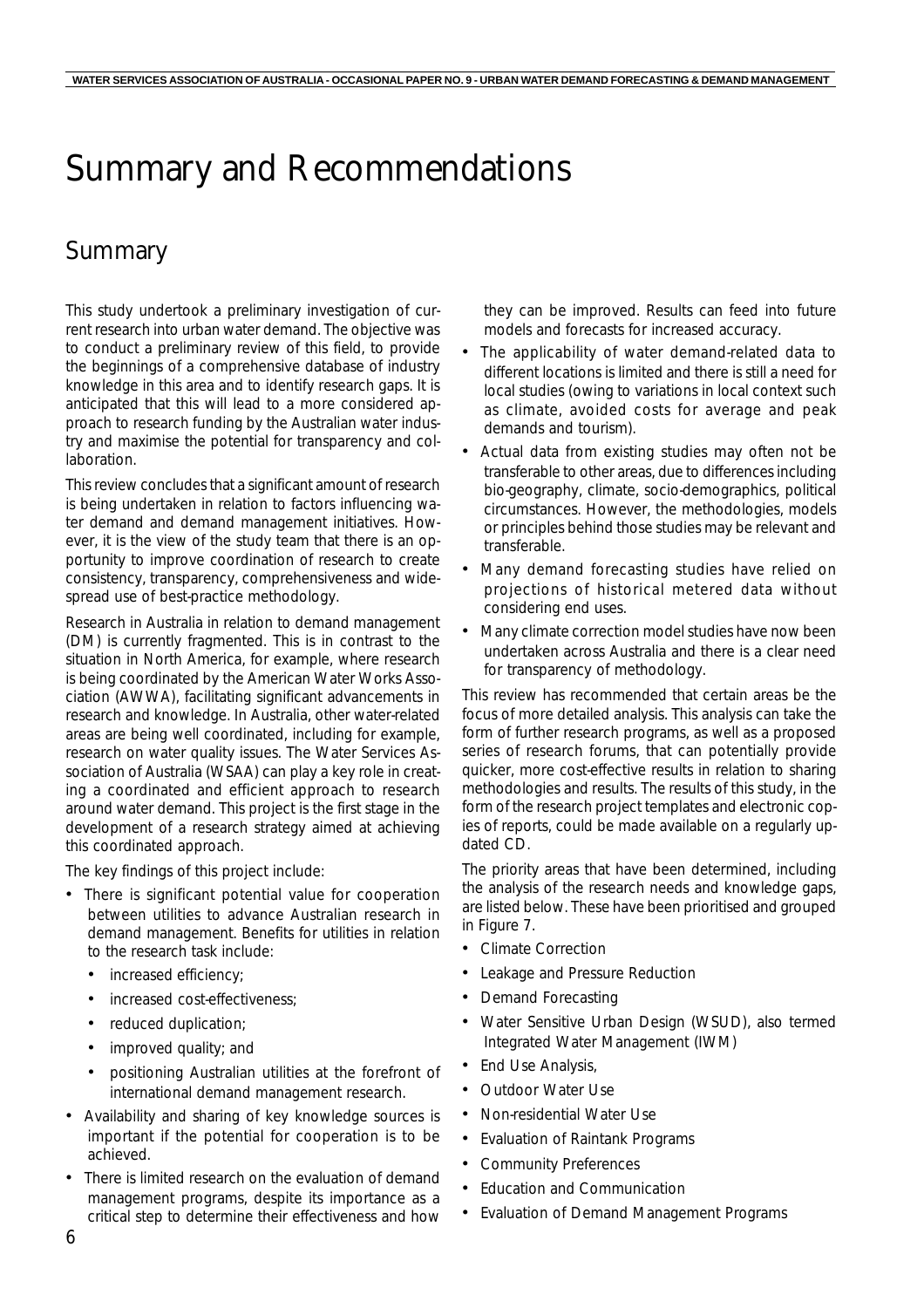# Recommendations

#### 1. Continue detailed research on priority areas

Further research on priority areas identified from the gap analysis could involve:

- Literature reviews;
- International best-practice comparisons and
- Structured interviews with key experts.

Following the breadth of this first stage, this would enable depth of research to be achieved to screen for the priority research areas. This research could be undertaken in collaboration with various WSAA members. Such studies could include:

- Development of residential stock studies to collect data on water using equipment, water usage practices, residential lot sizes;
- Collection of data on trends in multi-residential household water demand including influencing factors such as water using equipment;
- Collection of data on trends in non-residential water demand in different industry sectors, including key influencing variables (water using equipment, water using practices, employment levels, economic activity);
- Further investigation of issues and options for individual unit metering on multi-residential dwellings;
- Evaluation of non-residential programs that have been implemented by various water utilities and publication of results from such evaluations for sharing amongst water utilities.
- Determining the influence of rainwater tanks on water use behaviour and total water demand. Understanding the perceptions of the community about rainwater tanks and the motivating factors behind their willingness to pay for rainwater tanks will provide valuable information to water utilities, enabling more informed prioritising of DM programs. This could also provide water utilities with an insight into the community's willingness to pay, which could in turn be used to improve the participation rate of demand management programs that are more cost effective than rainwater tanks.
- A collaborative research project focusing on sustainable solutions for the three types of development (greenfield, backlog areas and infill) on a range of scales,

will prove valuable as it will help with the development of a consistent approach to water management in new developments across all utilities. It will also provide an impetus to the development of a consistent set of regulations and standards for decentralised systems, which are often part of the sustainable solution for such developments**.**

#### 2. Research Forum Series

The Research Forum series would complement the detailed research on priority areas. The purpose of the Forum series is to provide an efficient, cost-effective, immediate means of substantially advancing knowledge and research in priority areas related to water demand in Australia. A Forum could combine several related priority areas. It is recommended that a Forum be held each quarter (on average), hosted at various locations (or 'on-line'). The outputs of such Forums could be:

- Research issues papers (developed prior to workshop, to determine what are the key research questions related to the Forum topic and who should attend);
- Publication of all papers presented;
- Focused recommendations made to the WSAA Water Health Environment and Sustainability Committee;
- Consistent and transparent approach to water demand knowledge and research across all WSAA members.

Recommended research priority areas which could warrant such a Forum include:

- Climate Correction
- Leakage and Pressure Reduction
- Demand Forecasting
- Water Sensitive Urban Design (WSUD), also termed Integrated Water Management (IWM)
- **End Use Analysis,**
- Outdoor Water Use
- Non-residential Water Use
- Evaluation of Raintank Programs
- Community Preferences
- Education and Communication
- Evaluation of Demand Management Programs

A suggested priority timeline is provided in Figure 7 on page 47.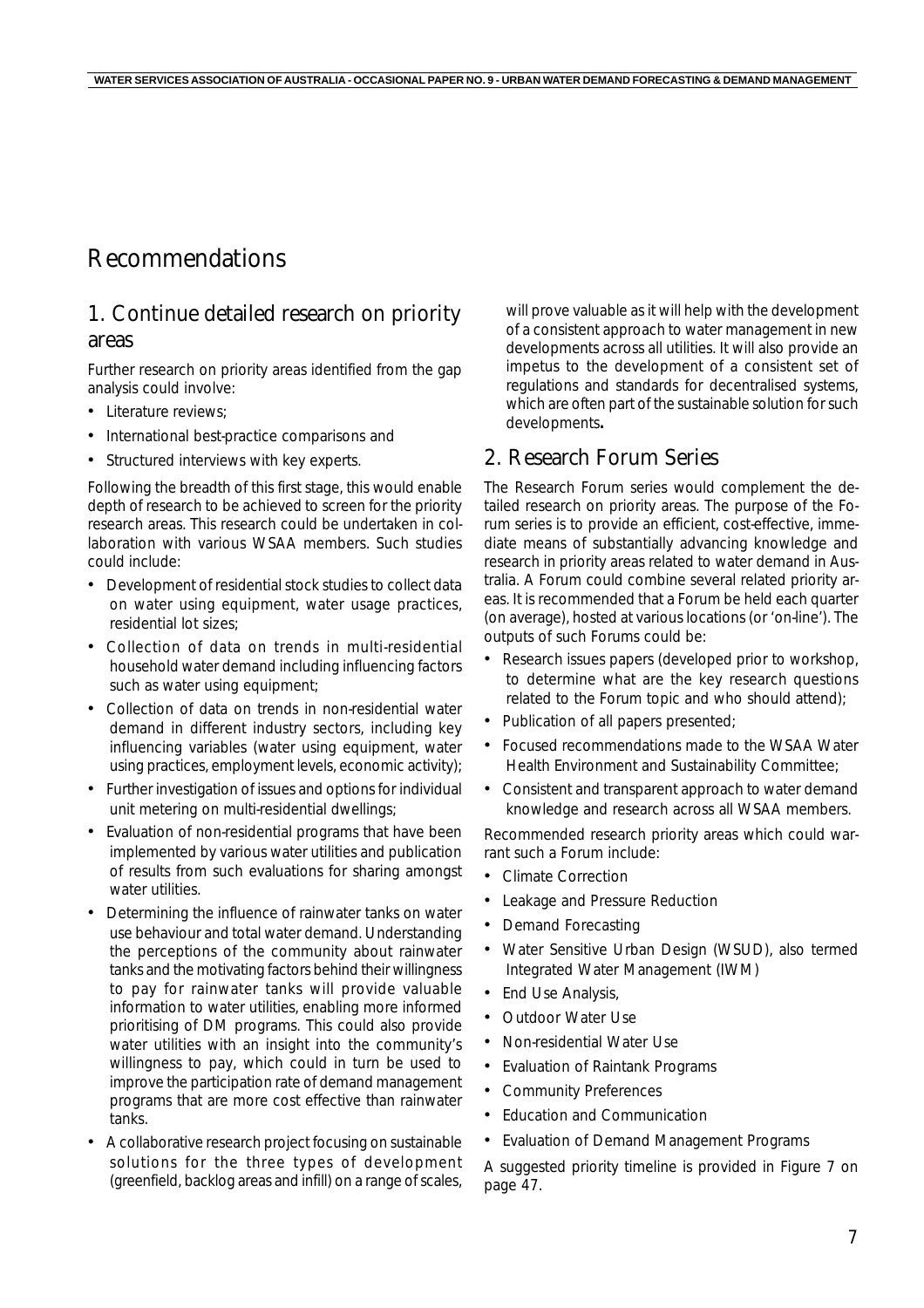#### Recommendations *Continued*

### 3. Ongoing collaboration between WSAA and WSAA members

It is recommended that WSAA coordinate the ongoing collaboration of research on water demand. It is recommended that a framework or process be developed to ensure such collaboration continues. This may work within the existing structure of the WSAA Water Health Environment and Sustainability Committee. For example, overseeing the recommendations emerging from the Research Forums (described in 3 above) and updating the proposed CD (or website) as new research becomes available.

### 4. Continuation of WSAA CD/database of Demand Management Studies

The studies presented in the report provide a partial picture of Australian studies on factors influencing water demand. It is therefore recommended that further collation of relevant and significant studies be undertaken to present a more complete picture. It is recommended that both WSAA and non-WSAA members be contacted for further information. This database could be modelled on the North American waterwiser.org, a web-based, interactive, searchable database. The database provides information on demand management programs that are planned, implemented and evaluated across various water utilities in the U.S. and Canada. The database allows the water utility to directly enter and update information about a DM program by logging in to the database. This database could also update the studies discussed in the Water Wise Manual, incorporating results from evaluation studies that have since been undertaken for various DM programs. In addition, details of participation rates and costs of implementation of the programs could be included.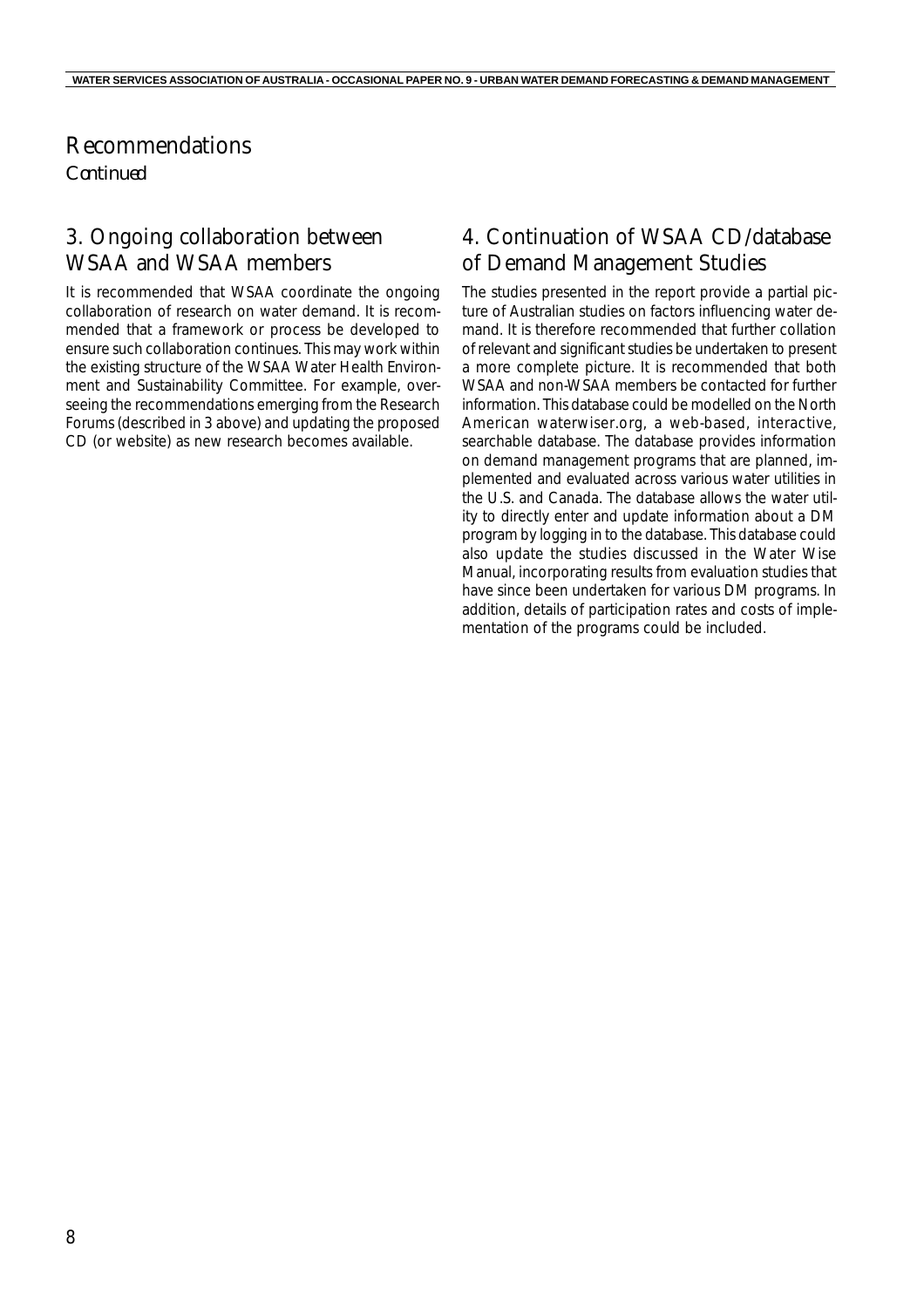# 1 Introduction

# 1.1 Project Background

Substantial social changes in Australia over the past twenty years have had an impact on the demand for urban water. These include, changes in demographics, land use, types of water-using appliances and trends toward lower occupancy households and apartment living, particularly in inner city areas. At the same time, pressure on urban water supplies has increased, owing to declining yield of systems and increasing demands for water allocations to the environment. Therefore, the importance of and interest in demand management strategies has increased.

This project is designed to investigate research into factors that influence demand and demand management programs that have been undertaken by the Australian water industry, particularly Water Services Association of Australia (WSAA) members.

# 1.2 Objectives and Scope

The objectives of this study are to provide support to WSAA in developing a research program that will enable water service providers to better understand their customers, their demand for water and how that is changing. This will provide valuable information to use in planning and will enable improved forecasting. It will provide valuable input to the design of demand management programs.

In terms of scope, the study comprises two related projects:

#### **Project 1: Analysis of factors influencing current demand for water and growth of demand in Australia.**

This project involves the collation and documentation of the most valuable current knowledge and research on the major factors influencing water demand and provides information on recent changes where possible. Gaps in the data and further research or initiatives that can best be undertaken at a national level by WSAA have been identified.

#### **Project 2: Review of demand management initiatives in Australia including information on their effectiveness.**

This project has involved the collation, preliminary review and assessment of demand management and water sensitive urban design initiatives. Where available, information on the effectiveness of these programs has been provided.

*Project 1* addresses the significant changes occurring in demographic, social, community attitude, economic and technological factors that have the potential to affect growth in water demand and consequently the reliability

of water supplies. It is important that WSAA members are alert to the significance of these changes and their potential to influence demand for water in Australia's major cities. Fundamental to this is a database of available reports to evaluate the effects of these changes and their potential effects on water demand.

An overall objective of this report has been qualitative assessment, conducted where possible by the study team, of the extant reports in relation to overall validity, accuracy and transferability of the results of studies of water use, as well as associated studies linking water use to the numerous factors influencing water demand. These measurements and studies are essential to identifying emerging trends in the growth of water demand, forecasting demand and in preparing management initiatives. Most of the existing current<sup>1</sup> robust, comparable and consistent studies on the factors influencing trends in water demand have been reviewed.

*Project 2* will focus on demand management and water sensitive urban designs, including effectiveness where possible, by highlighting significant programs of this kind that have been undertaken in Australia. This information is presented as an annotated bibliography on many of the significant demand management and water sensitive urban design initiatives.

## 1.3 Outputs

The outputs of this project are:

- 1. This report, including:
	- a. Historical context of urban demand management both internationally and within Australia.
	- b. Overview of significant research into factors influencing water demand and demand management initiatives.
	- c. Best practice characteristics, data gaps and recommendations.
- 2. Collation of templates from key WSAA members and other significant contributors to research on demand management in Australia.
- 3. Contacts and links to relevant key individuals/websites/ publications.
- 4. Bibliography of all significant reports, projects, programs related to demand management.
- 5. Hyperlinked CD containing same content as report in a user-friendly and searchable format.
- 6. Workshop presentation to WSAA Water Health Environment and Sustainability Committee to launch and explain outputs 1–5.

<sup>&</sup>lt;sup>1</sup> This refers to studies undertaken within the last ten years plus any other prior significant studies.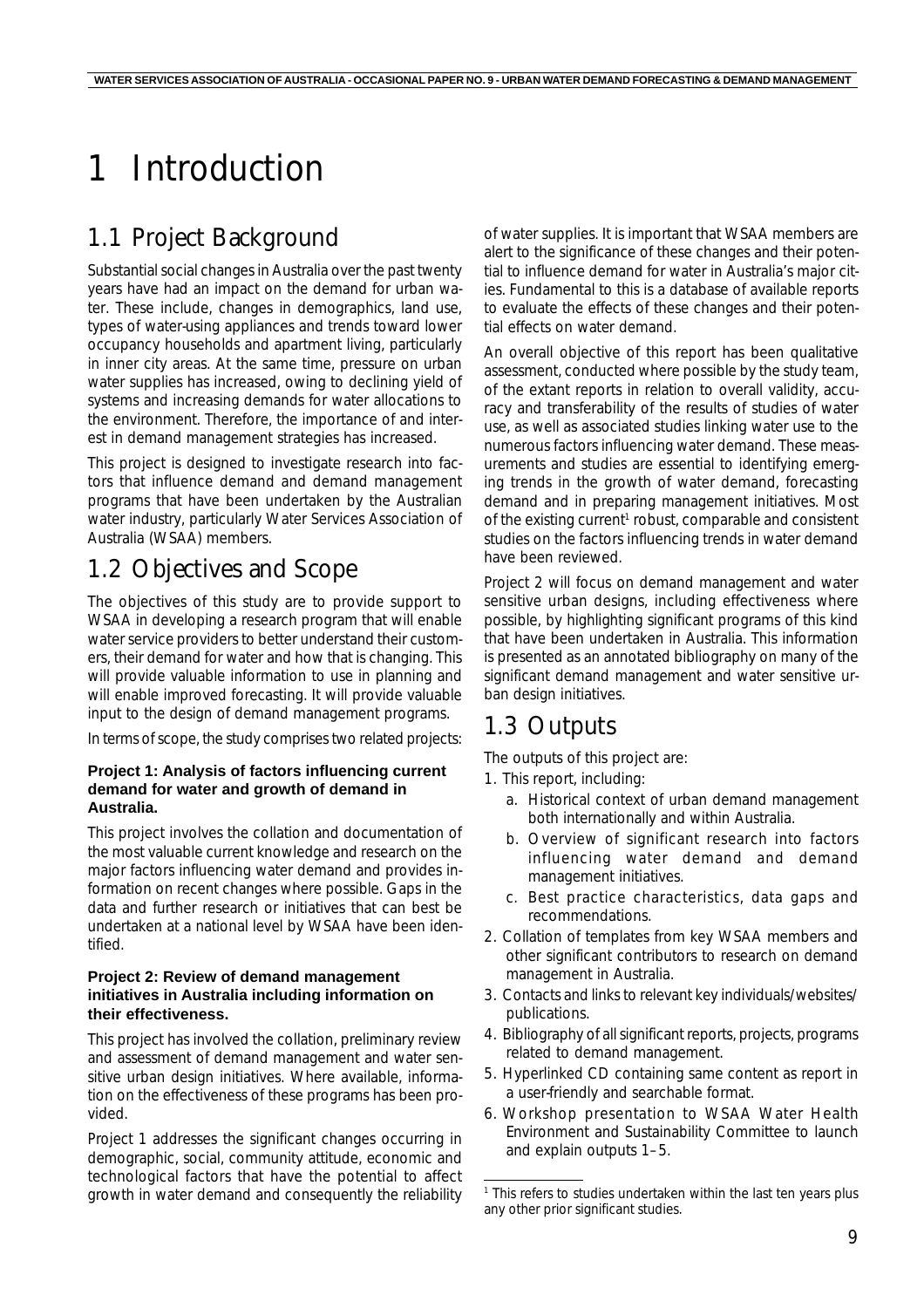# 2 Urban Water Demand: History and Context

## 2.1 History of Urban Water Demand Forecasting and Demand Management

Demand forecasting became necessary as urban populations dependent on public water supplies grew rapidly. New demands for water could not always be met. In some cases, water infrastructure required long lead times to construct, requiring long planning horizons. In other cases, multiple options for water supply existed and the optimal choice depended on understanding likely future requirements. In either case demand forecasting was a means to optimise expansion of the water supply system.

Demand management developed in the United States, where it was termed "water conservation" in the mid to late 1970s as a response to environmental concerns at the time. It was consistent with the actions taken to reduce energy use after the OPEC-induced supply reduction of oil and price increases. However, managing demand for water was not seen as particularly valuable, as water was perceived to be inexpensive. As well, reducing demand was perceived to interfere with people's right to consume any amount they wished and could pay for.

Awareness gradually developed that reducing demand for water was less expensive than adding water supply, often significantly so. Some of the milestones in this process can be represented in a timeline. The largest body of early work was completed in the late 1970s and early 1980s by Duane Bauman and PMCL for the U.S. Army Corps of Engineers. Bill Maddaus of Brown and Caldwell led a study done for the Housing and Urban Development Administration in the1980s, which pioneered the attempt to ascertain quantities of water used by household fixtures and appliances. This work was followed up in the 1990s by the American Water Works Research Foundation studies, including one on Residential End Uses of Water, conducted by Bill Maddaus, PMCL and John O. Nelson.

Least Cost Planning, which is associated in Australia with the water industry, was developed for the electricity industry in the U.S. in the 1980s (Mieir et al, 1983) to compare energy conservation programs with increased generation as sources of supply. The principles of LCP have been transferred to planning other large infrastructure systems including water (Beecher, 1996; Dziegielewski et al, 1993) wastewater (Howe and White, 1999) and gas (Greenberg and Harshbarger, 1993) and even to transport (Victoria Transport Policy Institute, 2003) ). See *Box 1* for the principles of LCP.

Early work on demand management in Australia included an Australian Water Resources Council Project (AWRC 72/41) proposed by Peter Dunk of the then State Rivers and Water Supply Commission in 1971. It was called "efficiency in domestic, municipal and industrial water use". In 1972, Monash University worked on the "quantity" aspects of water supply and researchers at the University of Wollongong looked at water "demand elasticity".

Practical implementation of demand management strategies in Australia started with the introduction of charges based on water usage by the (then) Water Authority of Western Australia and Hunter Water (NSW) in the early 1980s.

Dual flush toilets to conserve water were made compulsory in Victoria in the mid 1980s and other States followed.

#### **Box 1: Least Cost Planning (LCP) / Integrated Resource Planning (IRP)**

Least Cost Planning (Beecher, 1995) is a process that involves several steps, including:

- 1.end-use analysis,
- 2.demand forecasting,
- 3.the design and modelling of demand management programs,
- 4.estimating water savings achievable from programs,
- 5.evaluating costs of achieving water savings,
- 6.estimating conventional supply costs,
- 7.developing and costing alternative supply options if applicable,
- 8.cost benefit analysis of all options,
- 9.consideration of environmental externalities,
- 10. sensitivity analysis and
- 11. reporting.

Detailed end-use modelling of how a supplied resource (energy or water) is used by customers provides a more rigorous basis for demand forecasting and allows for both the development and evaluation of demand management programs, in particular, end-use efficiency. More rigorous demand forecasts also provide better estimates of the future costs of conventional supply augmentation. Results are often expressed in present value terms to take account of both capital and operating costs, and in terms of cost per unit supplied (or conserved) to allow direct comparison of demand management measures relative to increased supply.

LCP and 'Integrated Resource Planning' are often seen as synonymous. However, although both involve consideration of demand management for meeting future service needs, IRP provides a broader framework into which LCP fits. Over time, an IRP process should see the iterative re-application of LCP as part of a cycle of evaluating and assessing options, investing in selected options, assessing conservation results and demand forecasts and re-evaluating options.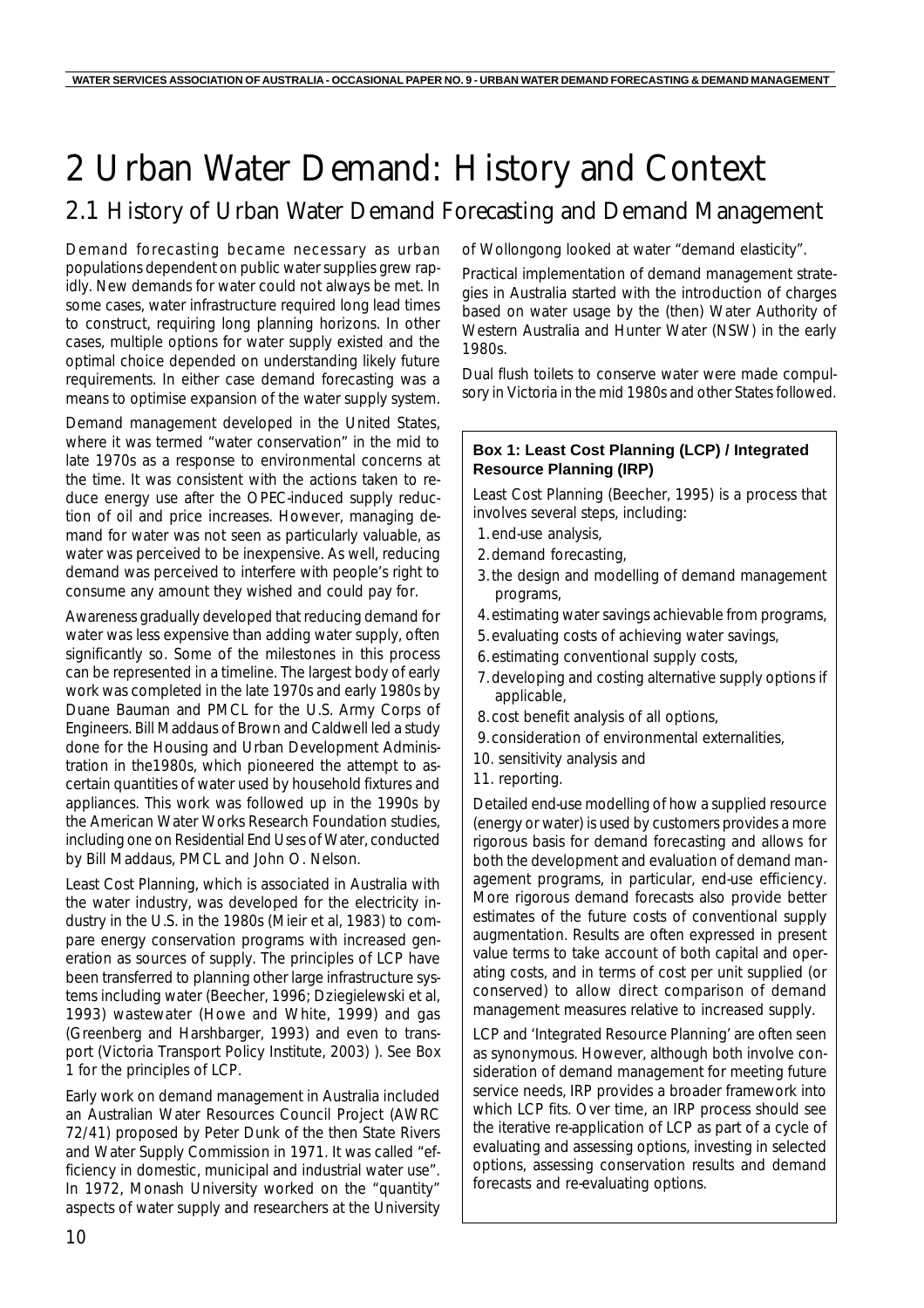#### Urban Water Demand: History and Context *Continued*

Educational programs such as "Don't be a Wally with Water" commenced in the 1980s.The first Perth water use study was carried out in the in the late 1980s and it was a milestone of research at the time.

Since the 1980s, a growing number of urban water utilities in Australia have invested significant funds in demand management programs throughout the country. The drivers for implementing programs have included: the high costs of water supply and distribution; rapid population growth (including tourism); licence conditions required by government; the benefits of deferring capital works and the benefits of downsizing sewage treatment plant upgrades (White, 2001). The measures associated with demand management programs vary as shown in *Box 2*, while some evaluation approaches are outlined in *Box 3*. Although it has been true for a long time in many countries that reducing demand for water is less expensive than adding supply, it is in Australia that some of the more se-

#### **Box 2: Demand Management Terms**

Demand management options are a combination of a *measure* and an *instrument*.

*Measures* increase water efficiency (e.g. AAA rated showerheads), source substitution (e.g. rainwater tank installation) or combine the two in alternative system configurations (e.g. greywater reuse system), and can include influencing behaviour such as watering times.

*Instruments* are used to assist in achieving the adoption of a measure. They can be categorised as **regulatory, economic** or **communicative**. For example, a residential retrofit option could include the measures of AAA rated showerheads, tap aerators and leak reduction with the **economic** incentive of a rebate or a discounted visit by a plumber arranged by the water utility. The same water efficiency measures could be combined with a **regulatory instrument** in the form of building regulations mandating the installation of water efficient fixtures or minimum appliance efficiency standards at point of sale. They could also be combined with a **communicative** measure in the form of a brochure advising on saving water in the home or a demonstration water efficient garden. The three options differ in their savings and costs. They should be compared under a least cost planning (LCP) framework so that investment in the options with the least total cost to the community can be made.

*Options* combine an instrument and a measure.

*Programs* consist of a selected group of options**.**

rious efforts are now being made to treat demand management as the principal supply option. This has come about in part through recent applications of Least Cost Planning techniques in the Australian water industry. Better methods for cost comparisons, including the use of "levelised cost". (See *Box 4*) have been a further refinement of LCP methods.

#### **Box 3: Evaluation of DM programs**

Evaluation of DM programs after implementation allows their effectiveness to be assessed and helps in the design of programs. This can be done in a number of ways but it is important that as far as possible, the methodology allows for changes in demand to be attributed to particular actions. This requires researchers to take into account other factors which impact on demand, such as climate.

One way this is commonly achieved is through the use of participant and control groups. By analysing groups that are as similar as possible, except for the participation of one group in the DM Program, it is possible to evaluate what savings resulted from that program. The difference in water use between the two groups will indicate the savings due to the program, irrespective of other factors that may influence water use.

Most importantly, evaluation should be planned during program design and particularly before implementation. There may be steps that need to be taken during the program (for example meter identification) to make the evaluation possible.

#### **Box 4: Cost comparisons, levelised cost**

Levelised cost is a means of describing the unit cost of a demand management option. The present value of stream of investment, which may vary in time and includes the costs to both the utility and customers, is divided by the present value of the stream of demand that is met by the option (in the case of a supply option) or the demand that is reduced in the case of a demand management option. This allows for the fact that this quantity also is often varying in time.

 (Fane *et al*, 2002). This measure of unit cost can be used to compare quite different options (e.g new sources, reuse, leakage reduction, equipment retrofitting) on an equal basis, and if the benefits are included, can be used to compare the net unit cost of options.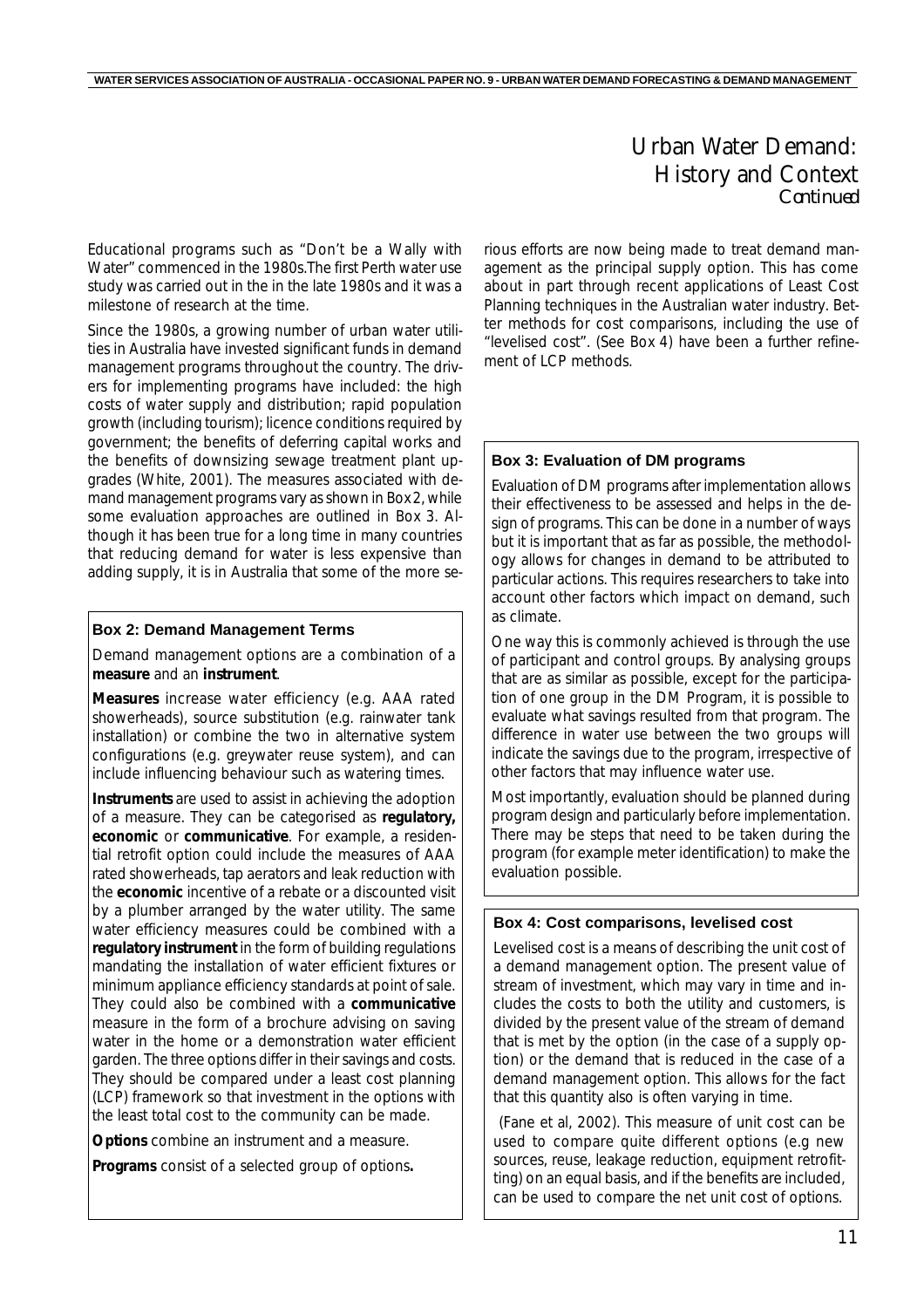# 3 Study Methodology

# 3.1 Introduction

This research has drawn on the following sources of information and knowledge:

- Information provided by selected WSAA members (see *Figure 1*) in relation to two selected projects (1. Factors Influencing Water Demand and 2. Demand Management Initiatives). The information was gathered by requesting WSAA members to complete one page information reporting templates to provide profiles for each study they undertook relevant to either of these two projects. Two template types were provided, *Template A* and *Template B*, referring to Project 1 and Project 2 respectively. See *Appendix F* for Template A and Template B.
- Templates (A and B) were also completed by selected non-WSAA members who have contributed significantly to demand management research in Australia.
- Existing knowledge, research results and data from the research team.
- Interviews undertaken with key international and national players in the demand management field.



Figure 1: WSAA-members and non-WSAA members participating in this study.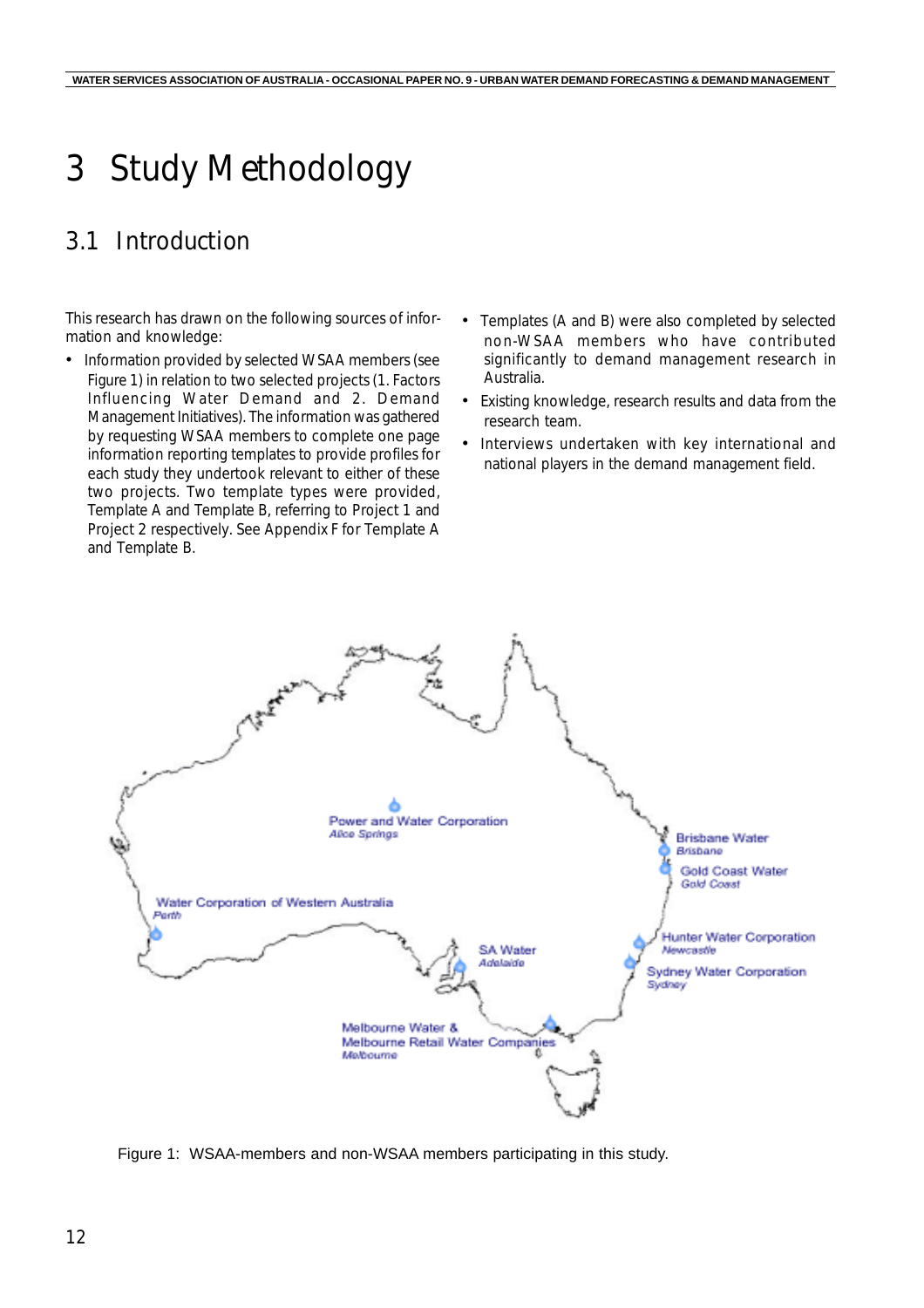#### Study Methodology *Continued*

The output of this study is a research report and accompanying searchable CD. The following diagram in *Figure 2* depicts the structure of the report. The numbers correspond to chapter sections, the letters to key appendices. The shaded area shows the overlap with the CD content. Details of the report and CD include:

- *Section 1: Introduction* provides background, scope and need for this research. The study focuses on two aspects of demand management: factors affecting demand and demand management (DM) initiatives;
- *• Section 2: Urban Water Demand: History and Context* provides information that is fundamental to understanding the context and need for such a study;
- *• Section 3: Study Methodology* details the approach taken for this research and the structure of the outputs;
- *• Section 4: Demand Forecasting and Demand Management* describes the factors influencing water demand in the context of demand forecasting and demand management. Development of a demand 'diagram' which depicts direct and indirect influences on water demand. Note this is just one way of portraying water demand that is appropriate for the purpose of this study. *Section 4* also provides an overview of the current research, literature and knowledge of water demand factors and demand management initiatives;
- *• Section 5: Significant Studies* provides a more detailed review of selected studies considered significant based on three criteria: relevance, uniqueness and quality;
- *• Section 6: Findings and Conclusions* provides a discussion on:
	- general and specific findings, research and knowledge gaps;
	- best practice characteristics for undertaking studies related to factors influencing water demand and for undertaking demand management initiatives and evaluations;
	- transferability of these Australian studies to other utility areas;
	- priority research areas; and
	- recommendations for future research on priority areas that are collaborative and cost-effective.
- The **Appendices** provide:
	- Study Profiles predominantly derived from the templates completed by WSAA members participating in this study, and other relevant studies identified by the study team;
	- Glossary of terms related to demand management; and
	- An extensive bibliography of the studies included in the Study Profiles and additional references identified by the research team.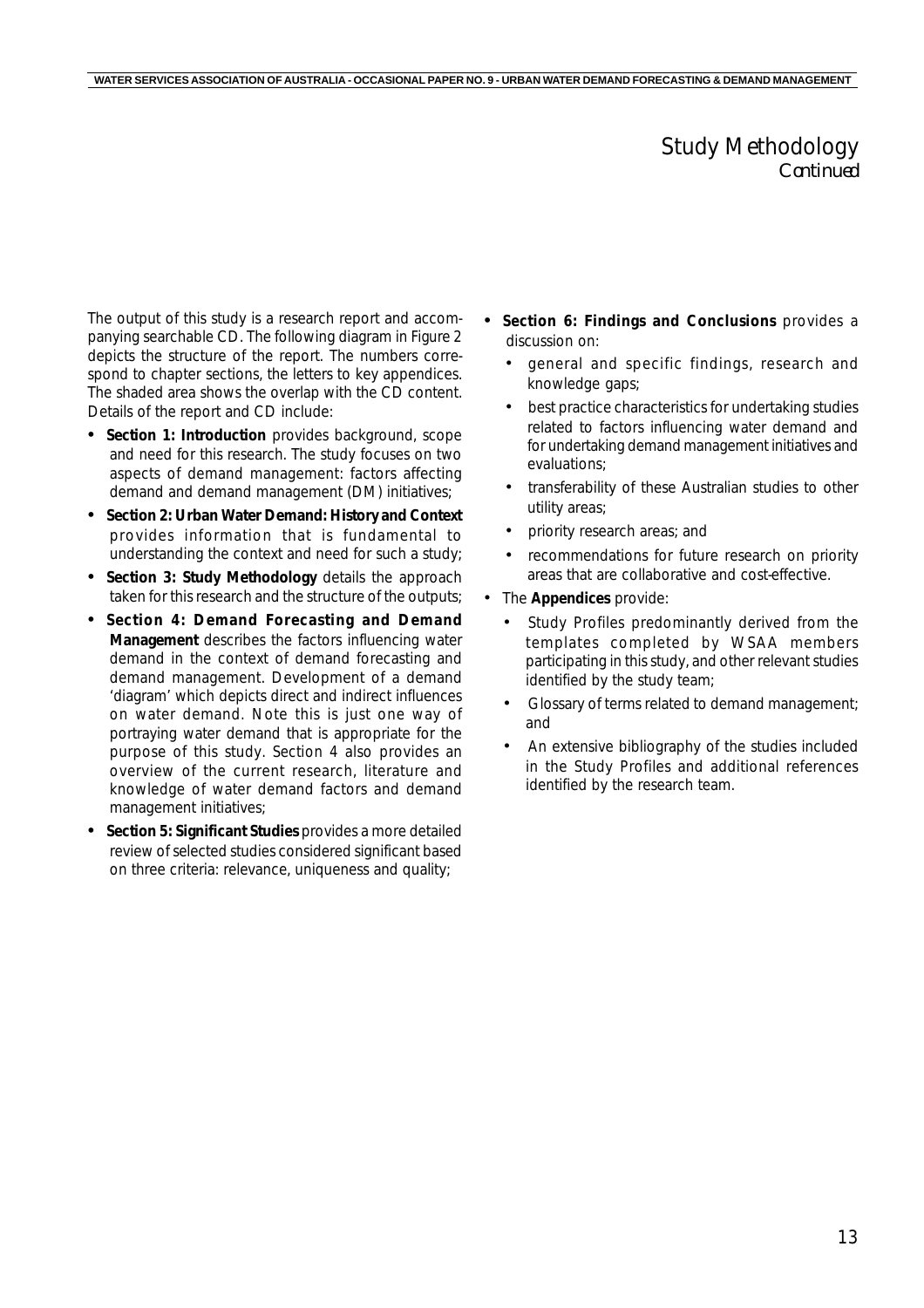# Study Methodology

*Continued*

# 3.2 Templates

Key WSAA members were asked to complete templates designed by the study team to collect information on all the key relevant studies on A*. Factors Influencing Water Demand* and B*. Demand Management Initiatives*.

### 3.2.1 Template A: Factors Influencing Water Demand

Typical research projects include:

- 1) Specifically designed research projects typically involving measurement of components of water consumption and the variables likely to influence demand for water;
- 2) Studies using operational data including water flows and routine meter readings taken for billing purposes together with information taken from other sources, such as the Australian Bureau of Statistics (ABS);
- 3) Studies using data from previous studies to prepare models for forecasting water demands.

### 3.2.2 Template B:

These research projects emphasise community scale projects rather than individual, single-household experiments. A comprehensive list of examples will be collated which includes a range of water demand management and water sensitive urban design initiatives.

# 3.3 Selection Criteria for Shortlisted Studies

For both Project 1 and Project 2, the top fifteen studies (Top 15) were selected for more detailed assessment and review. This was in addition to the templates and references provided by WSAA members and specific non-WSAA members invited to contribute.

The 'Top 15' in each project was selected based on significance. For the purpose of this project, '**significant**' means '**unique**', '**quality**' and '**relevant**'. That is, for a study to be included in the Top 15, it must provide something new or different to research on water demand management in Australia, have robust and sound methodology and be of relevance and use to other WSAA members.

# 3.4 Hyperlinked CD

*Report* 

The output of this project is presented as a CD of hyperlinked PDF documents. There are a number of benefits to this format:

*1. Ease of search-ability*. The viewer can search the interactive database much like one searches a website. This enables viewers to use the database in several different ways, depending on the purpose of their search. For example, to browse for studies under a particular topic, to search for a particular reference, to search for a summary and data gaps under a particular topic or search directly for overall data gaps and recommendations.

*2. Ease of update-ability*. This hyperlinked format also enables the database to be updated and new documents added.

*3. Cross-linkage*. This format enables documents to be cross-linked. A single report would be linear in nature and not allow for ease of cross-referencing.



**3. STUDY METHODOLOGY**

**2. URBAN WATER DEMAND: History and** 

**1. INTRODUCTION** 

**SUMMARY & CONCLUSIONS** 

*Figure 2: Report structure indicating overlap with CD content.*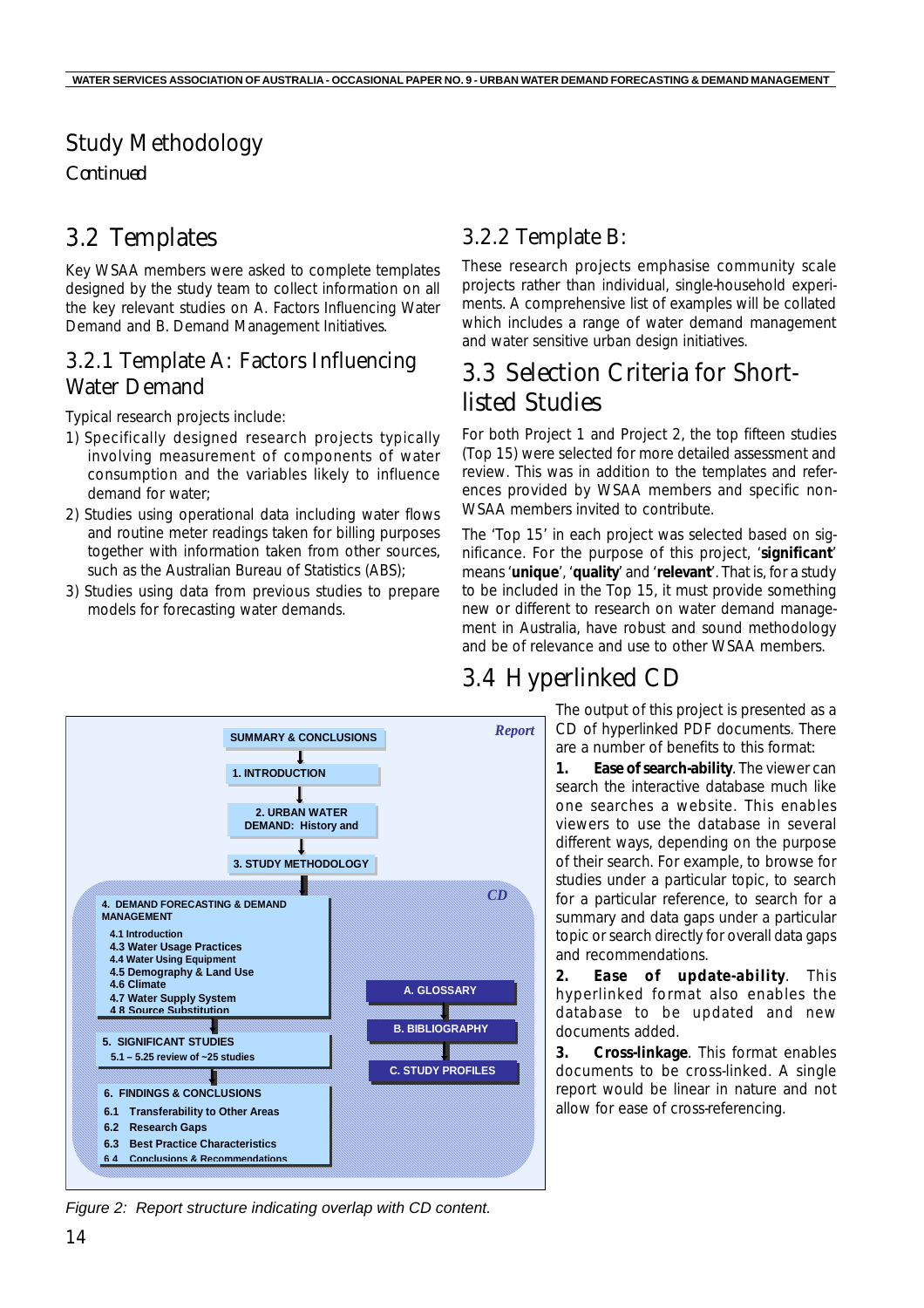# 4. Water Demand & Demand Management Initiatives

# 4.1 Introduction

*Section 4.1* describes factors influencing water demand in the context of demand forecasting and demand management. The following *Sections 4.2 – 4.7* each provide an overview of the research, literature and current knowledge on factors which influence water demand. The information draws on the Study Profiles (completed templates) collated from specific WSAA members, additional profiles of studies identified by the research team and the expert knowledge of the research team. The knowledge gaps identified by this review could be used by WSAA and WSAA members to focus their research in a collaborative and efficient way.

#### 4.1.1 Factors influencing water demand

Numerous factors can directly or indirectly influence water demand. For the purpose of this study, they have been categorised as depicted in *Figure 3*.



*Figure 3: Direct and indirect factors influencing water demand.*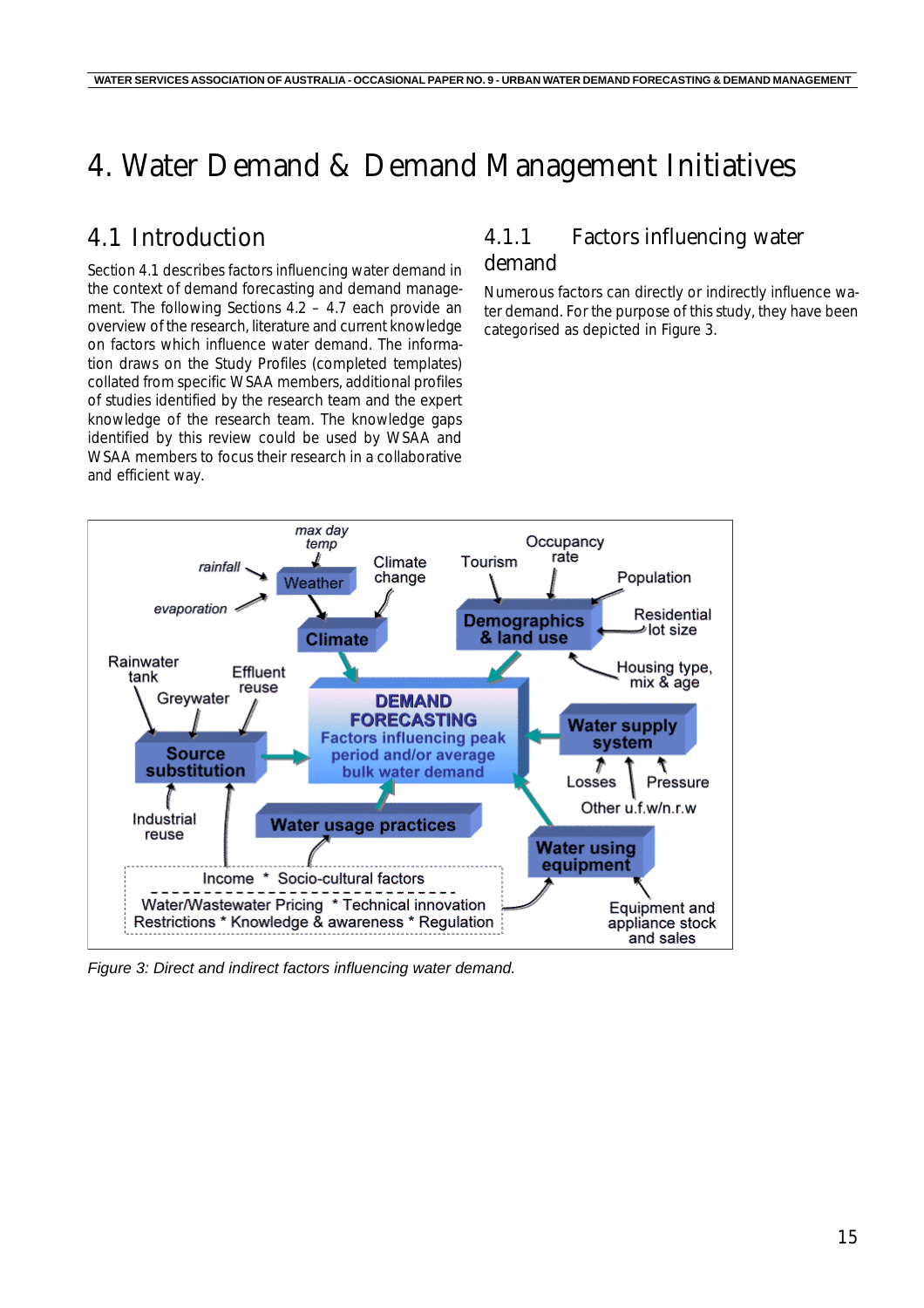Some of these factors are direct and perhaps more significant than others. Both the current level of influence of these factors on water demand and the specific trends in these factors are of great interest in forecasting demand and developing a demand management program. The factors discussed in detail later in this Section include:

- water usage practices (including pricing, regulation restrictions, income levels, socio-cultural factors, knowledge and awareness, technical innovation and presence of water service companies);
- water using equipment;
- demographics and land use;
- climate;
- water supply system; and
- source substitution.

#### 4.1.2 Demand management

Demand management is a term that describes the methods used to modify the level and/or timing of demand for a particular resource. Demand management programs are designed to promote conservation either through changes in consumer behaviour or changes to the stock of resourceusing equipment (Greenburg and Harshbarger, 1993). Behaviour change by urban water consumers can be promoted via communication strategies, through economic instruments such as pricing and financial incentives or through regulatory instruments such as water use conditions or restrictions. In the urban water industry, demand can also be reduced through the use of source substitution, such as rainwater storage tanks or wastewater reuse. Increasing resource use efficiency remains the key strategy for water conservation and can involve either replacing water using equipment with more efficient types or finding and repairing leaks in the distribution system (Beecher, 1996). Replacing or regulating water using equipment and appliances as a demand management strategy is based on the notion that demand for a resource such as water is not in fact a demand for that resource itself but rather for the services that the resource provides, often called the end use. Consumers are therefore seen to generate a demand for services such as clothes washing and hot showers rather than a demand for kilolitres. In the first instance, it is assumed that providing the same services with fewer resources can be achieved with no loss of amenity.

*Figure 4* shows examples of demand management measures and where they fit on a spectrum from changing behaviour to technology.



16 *Figure 4: A range of water efficiency measures by which residential customers can reduce their demand for water, illustrating the difference between behaviour change-driven measures and technical change measures.*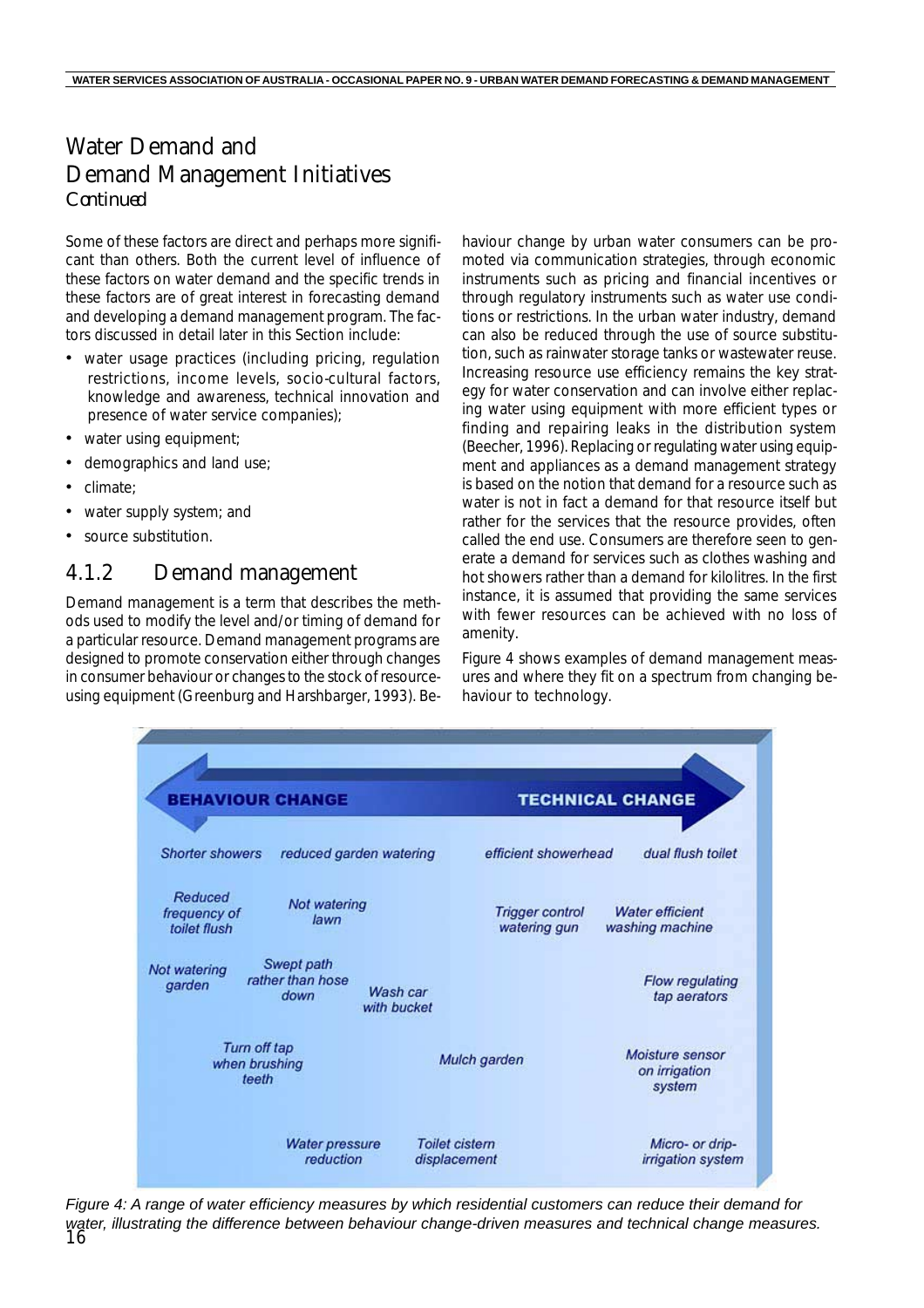Demand management measures and source substitution can each be applied to existing urban developments (via retrofits) or to new developments. *Figure 5* depicts how these can be applied and the relationship between demand management and source substitution in terms of potential water savings and unit cost. In general, it makes sense to 'pick the low hanging fruit' that is, actions that are easy to do now, are low cost, that do not require major changes to the existing urban water system and that will result in a reduction in water demand and sewage discharge in both the short and long term. These kinds of actions are aimed at making the most of the system as it stands and particularly include a focus on water efficiency. The first priority is to reduce the volume of water necessary to fulfil a particular service or meet a demand. The second priority is to match the quality of water required to fulfil a service with the quality of water supplied for that service. This concept is also known as source substitution or implementing the water quality cascade. Taken separately or together, both these actions provide additional benefits in terms of the resources (energy, materials and cost) necessary to deliver a particular water service (Mitchell, 2003).

|                        | <b>EXISTING</b><br><b>DEVELOPMENTS</b>                                                                                                               | <b>NEW</b><br><b>DEVELOPMENTS</b>                                                                                 |
|------------------------|------------------------------------------------------------------------------------------------------------------------------------------------------|-------------------------------------------------------------------------------------------------------------------|
|                        | Potential water savings: medium                                                                                                                      | Potential water savings: medium                                                                                   |
|                        | Unit cost: low                                                                                                                                       | Unit cost: low/zero                                                                                               |
| MANAGEMENT<br>OEMAND   | Examples:<br>• Mandatory labelling<br>Mandatory performance standards<br>Showerhead retrofit<br>Improved irrigation practices<br><b>Fixing leaks</b> | Examples:<br>Water efficient fixtures<br>٠<br>Low water using landscape<br>٠<br>Efficient irrigation systems<br>٠ |
|                        | Potential water savings: high                                                                                                                        | Potential water savings: high                                                                                     |
|                        | Unit cost: high                                                                                                                                      | Unit cost: potentially low/zero (net)                                                                             |
|                        | Examples:                                                                                                                                            | Examples:                                                                                                         |
| SUBSTITUTION<br>SOURCE | Raintank retrofit<br>٠                                                                                                                               | Greywater reuse<br>Raintanks and stormwater reuse<br>٠                                                            |
|                        | Greywater reuse<br>Dual reticulation                                                                                                                 | Dual reticulation<br>٠                                                                                            |
|                        |                                                                                                                                                      | Reduced reticulation, pressure or<br>٠                                                                            |
|                        |                                                                                                                                                      | vacuum sewers<br>Different scales or clusters of supply                                                           |
|                        |                                                                                                                                                      | or treatment                                                                                                      |

*Figure 5: Demand Management and Source Substitution initatives for existing and new developments.*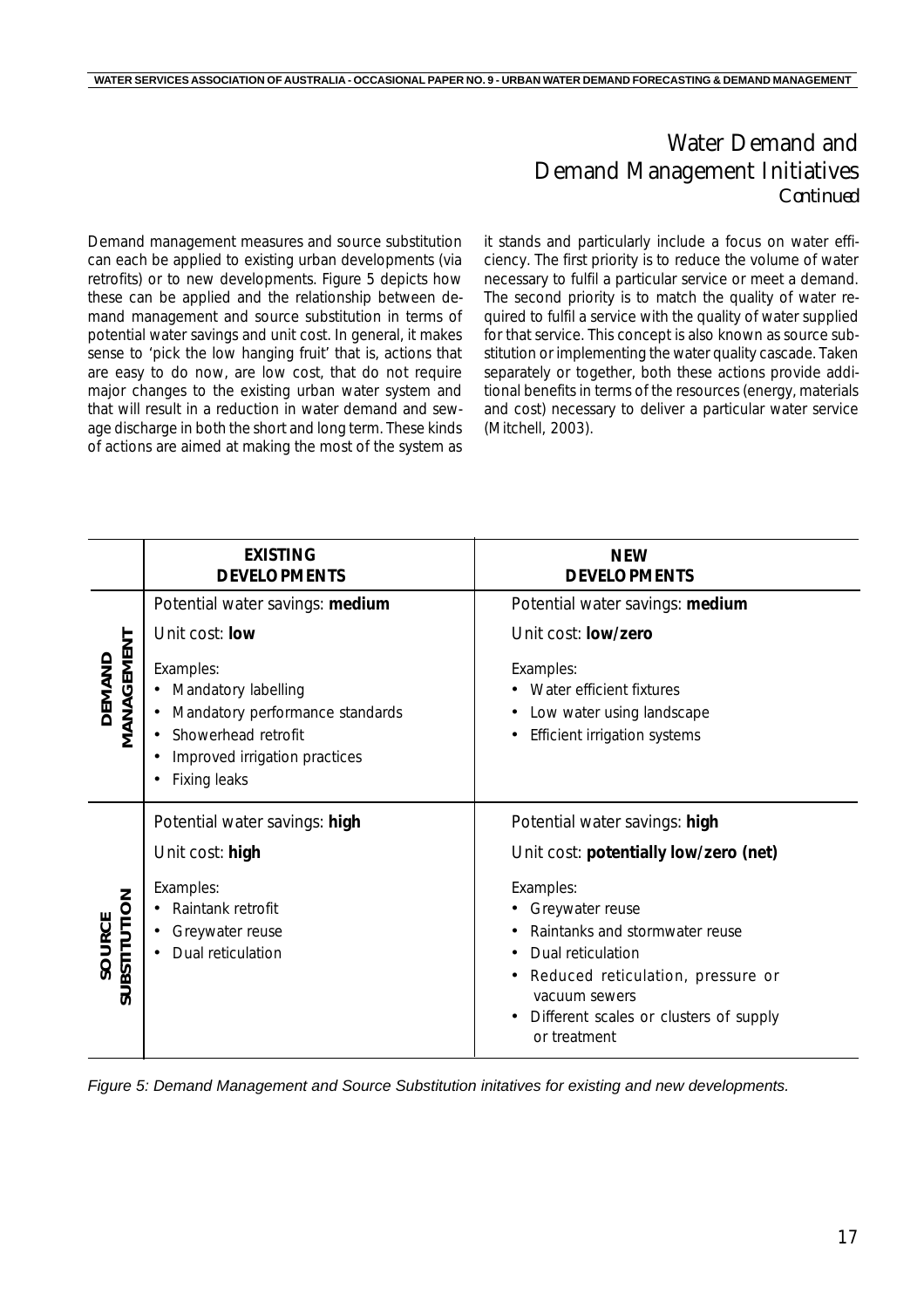### 4.1.3 Demand forecasting

This section addresses demand forecasting: why accurate demand forecasting in important, what influences demand and best practice characteristics for modelling and forecasting demand.

#### 4.1.3.1 Demand projection

Traditionally, demand forecasting was undertaken by either extrapolating historic trends of per capita consumption or using multiple regression techniques incorporating a range of variables such as population, income, price of water and periods of restrictions. Such models are useful for assessing historical demand and for providing a baseline to compare demand after implementation of a demand management program. However, what was important in the past may not be as important in the future, because of changes in behaviour or technology and both these approaches often result in oversupply. They are limited in their ability to project demand into the future due to the aggregated nature of the variables.

Approaches based on historical trends have an important role but should not be the sole way of forecasting demand. If we do not know how much water consumers use for different purposes and which uses we might be able to influence, it is very hard to design relevant and effective demand management and efficiency programs. End use analysis allows us to focus on what is important.

#### 4.1.3.2 End use analysis

End use analysis (EUA) provides a mechanism for understanding how and where water is used, for choosing the most effective demand management measures and estimating the water savings they will yield. End use analysis focuses on the factors and technologies that affect water use, including emerging trends, relying less on historic trends.

End use analysis involves disaggregating demand into the 'services' for which people use water. This perspective is consistent with the principle of a utility providing a service (e.g. clean clothes) rather than a commodity (water) and it assumes that providing the same service with less water provides the same amenity to the consumer. For example, end uses for the residential sector can be broadly broken down into indoor and outdoor and further sub-divided into specific uses such as toilets, showers, clothes washers, garden watering and so on. EUA keeps the focus on what consumers need.

Ideally, the consumption attributable to these end uses should be modelled on the ownership, technical and usage characteristics, utilising a stock modelling approach. This is most readily applicable to the residential sector because of the similarity of end uses in houses, whereas in the non-residential sector the diversity of activities can make it more difficult to apply. End use modelling allows for likely future trends in technical efficiency improvements and household characteristics to be taken into account.

#### **Stock X Usage X Technology = Water use**

Demand for each end use is calculated based on the ownership of appliances, usage patterns and technologies.

The total demand is the aggregate of the demands for the specific end uses. It is important that where possible, modelled figures are calibrated or tested against measured results.

The following diagram, (*Figure 6*) shows residential indoor water use disaggregated by end use, for three cities: Bangkok, Sydney and East Bay of San Francisco (EBMUD). The differences in end use water demand between the regions illustrates the importance of collecting and analysing region-specific end use data. It is not always appropriate to transpose data from one region to a different study region (that is, to use 'secondary' data). The collection of primary end use data is considered more accurate than the use of secondary data, however, this is only true if it has been collected using a sound study design and appropriate data collection technique (Cordell and Robinson, 2003).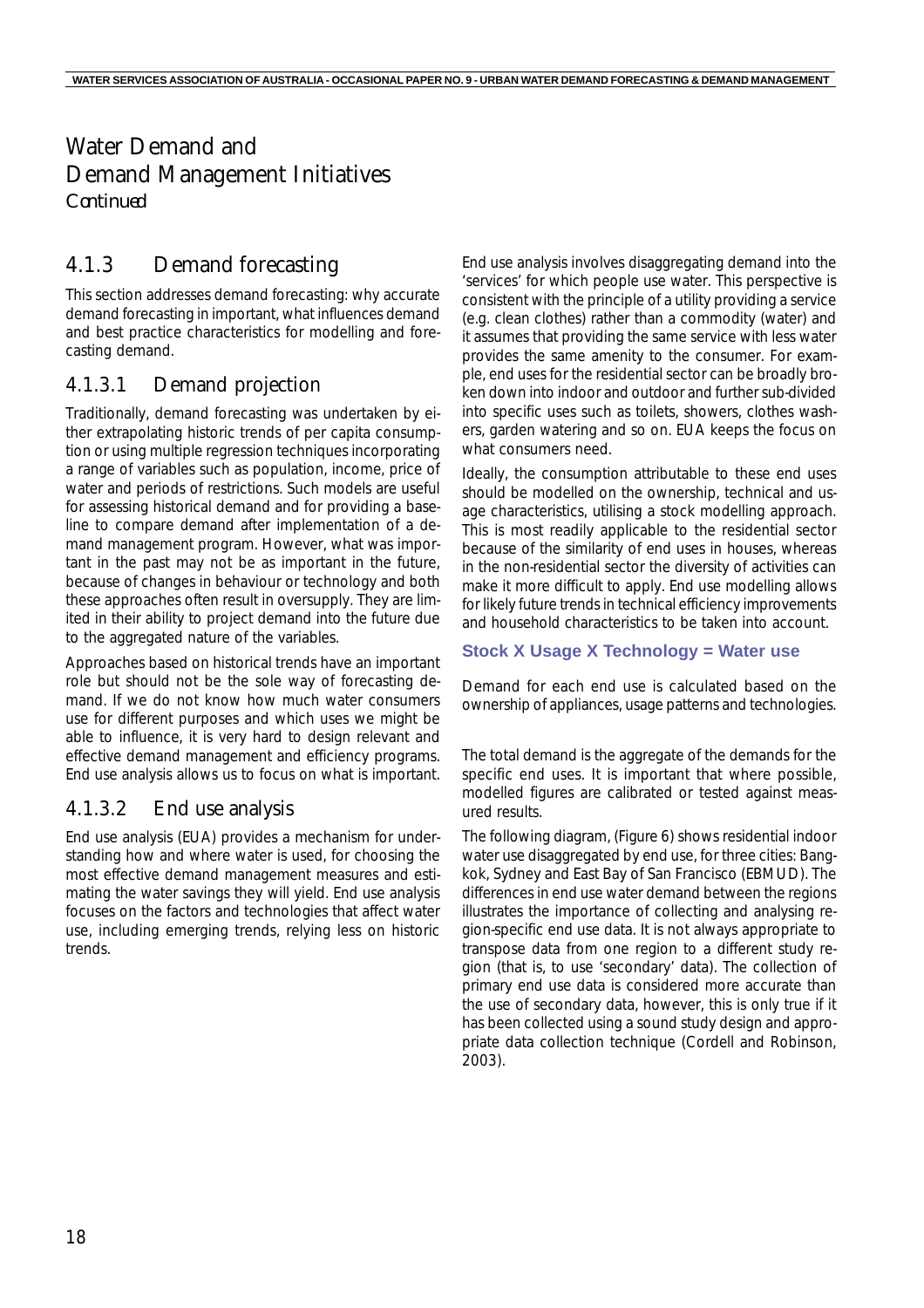#### *Figure 6: Results of end use analysis for residential indoor water use for three cities including Bangkok, East Bay area of San Francisco (EBMUD) and Sydney. (Derived from Darmody, Maddaus and Beatty (1998) and ISF, 1998, cited in White* et al*, 2003).*



End use analysis provides an understanding of current influences, practices and trends in water demand. More importantly, such analysis informs demand management, allowing region-specific programs to be developed that address the 'lowest hanging fruit'. Whilst the priority of demand management options may vary from region to region, mandatory labelling and performance standards of efficient water using appliances is typically the most cost effective option (see *Figure 3*). Such an option is typically low (or zero) cost and achieves medium water savings. End use analysis provides a strong technical underpinning for modelling the demand management option of such mandatory schemes.

## 4.2 Water Using Practices

Customer water usage practices will directly influence water demand. There are many ways in which customer water usage practices can be influenced:

- pricing
- regulation
- **restrictions**
- income levels
- socio-cultural factors
- knowledge and awareness
- technical innovation

existence of water service companies

Different factors motivate different consumers to change their water usage practices. Some people will be motivated primarily by financial considerations, some by information provision and some by social factors. An effective demand management program will integrate a comprehensive range of strategies.

It should also be noted that these factors might indirectly influence both water using equipment and source substitution, which, in turn, influence water demand.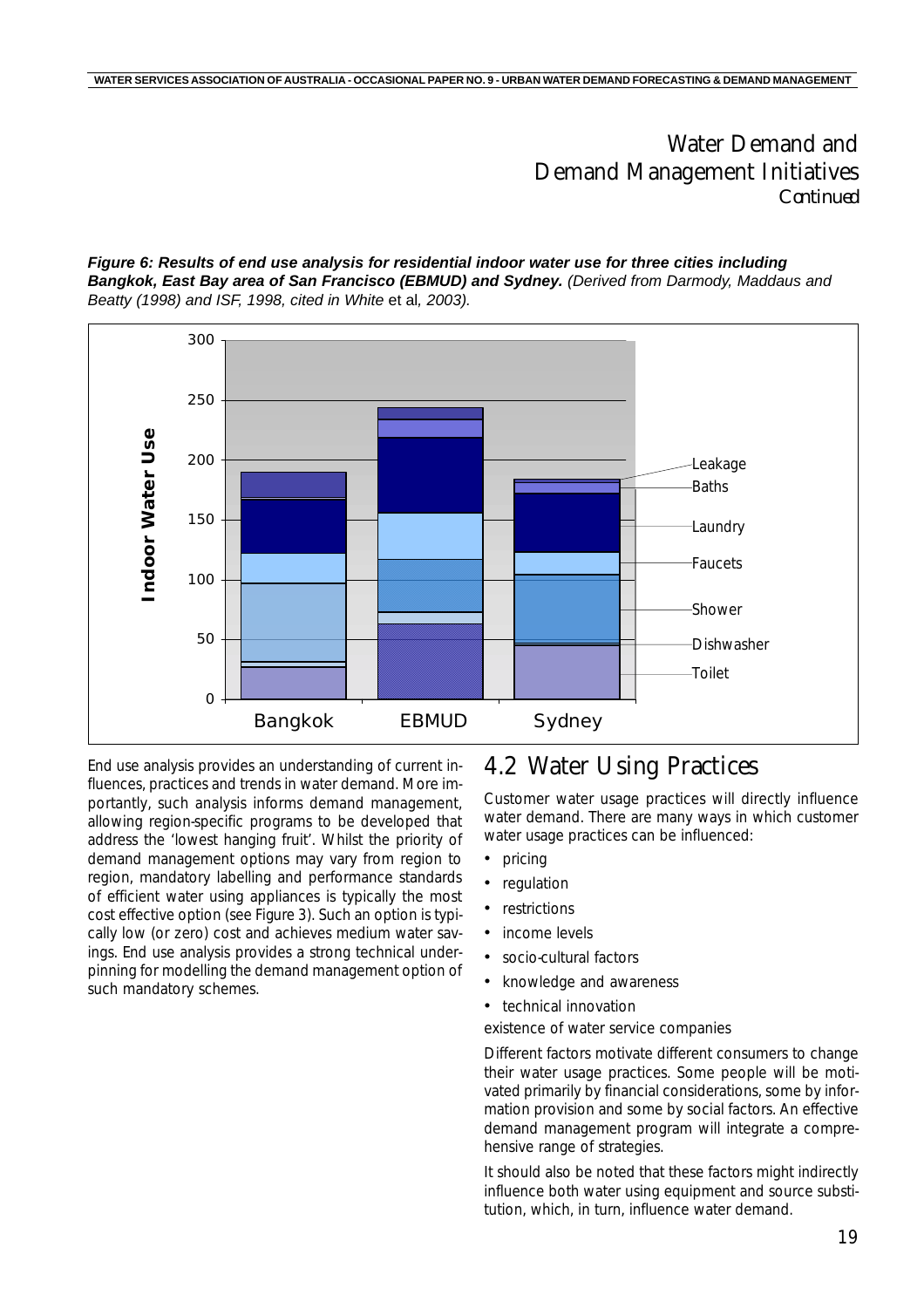#### 4.2.1 Pricing

Changes in the pricing structure of water can affect water consumption. A sound pricing policy should be cost-reflective to allocate resources efficiently, while at the same time generating sufficient revenue. In Australia, policies on water pricing vary from State to State and from utility to utility. Historically, prices charged by water utilities have rarely been cost-reflective but reforms initiated as part of the Council of Australian Governments process have changed this practice.

Several studies of the effects of pricing on water demand have been undertaken in Australia (see for example Dandy, 1997). Some indicate that whilst outdoor water use exhibits a degree of price elasticity, the elasticity of indoor use is typically low or non-existent. Techniques used to measure impact of price have varied from the contingent valuation technique, to the use of quantitative monitoring and evaluation of metered data using climate correction to remove impacts of the climate variables. See for instance, Study 1: Water Pricing Impacts Study (Montgomery Watson, 1997) (*Section 5*).

#### 4.2.2 Regulation

For the purpose of this study, regulation and regulatory measures include the use of building controls and appliance performance standards. Other measures include mandatory water efficiency labelling of appliances, which could provide a basis for regulation of the performance of these appliances. A voluntary version of this is currently in place and investigations of a mandatory scheme are underway. Some local councils, such as Marrickville Council in Sydney, have introduced development control plans requiring AAA-rated showers and taps in new dwellings and major renovations. Few studies in Australia<sup>2</sup> have directly measured the impact of such regulation on water usage patterns and water using equipment, however some relationships are evident from studies that look at stocks of water efficient appliances in areas in which have regulated the use of such appliances. Most notable is the adoption rate of dual flush toilets following the regulation of their use in many parts of Australia in the early 1990s. Dual flush toilets now represent over 50 per cent of the stock in most cities.

#### 4.2.3 Restrictions

Water restrictions include the use of voluntary or mandatory regulation of water-using practices by customers. This includes short-term water use restrictions, such as those used during drought periods. Most water utilities have imposed water restrictions as a drought response at some time. Mandatory restrictions tend to yield more reliable water savings, although they can be time consuming and costly to enforce (White et al, 2000). Drought restrictions usually have a greater influence on outdoor water use than indoor. Other drought response planning strategies can include:

- *• Rationing*. Includes short-term water allocations based on local area, per capita or across the board.
- *• Pricing*. Includes inclining block tariffs, scarcity pricing, seasonal rates and fines.
- *• Education and Communication.* Includes workshops, media advertising, establishing a drought information centre and telephone hotline. This strategy is often considered more acceptable to customers and is consistent with other demand management programs. However, it may not effectively target all customer groups and predicting water savings can be uncertain, which in turn can make planning problematic in terms of justifying costs.
- *• Mitigation.* Implementing a demand management strategy in advance of a drought will reduce the severity of water shortages. Like education and communication, this approach often has a high level of customer acceptability and supports other objectives for implementing demand management programs.
- *• Operational improvements.* Includes improvements to the water supply infrastructure, such as reducing mains pressure or implementing a more rapid response to reported leaks.
- *• Supply-side options*. The use of alternative water supply sources during shortage periods, such as groundwater, alternative storage dams or desalination.

#### 4.2.4 Income levels

Household income may influence ownership levels of appliances and fixtures and therefore affect water usage patterns. For example, during the 1960s the increase in ownership of automatic top loading washing machines correlated significantly with rising levels of disposable household income, increasing water demand for this end use as these machines replaced less water intensive washing methods such as handwashing, twin tubs and wringer machines. A current example is the rise in the number of automatic reticulated sprinkler systems in some areas.

<sup>2</sup> There are estimates of these savings in the U.S., in relation to the Federal Energy Act (1994), which regulated the efficiency of a range of water using appliances (see Maddaus and Dickinson, 2002). Estimates of the savings from shower head regulation in Australia have been provided by Day and White (2002).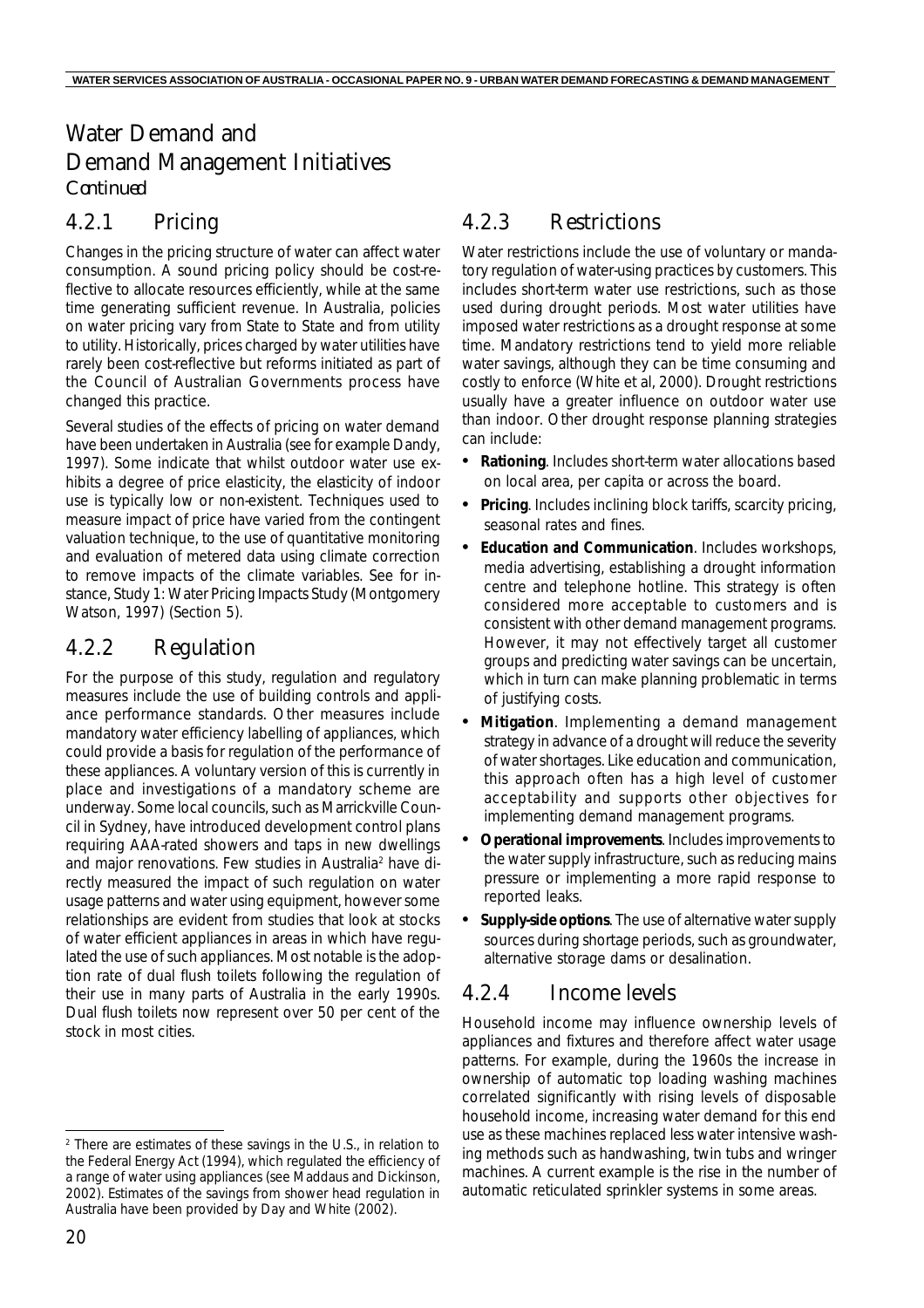However, there is no automatic link between increasing income (longitudinal) and rising water use. Spending on newer, more efficient appliances may in fact result in a reduction in water use as they replace older units. Income is usually not considered specifically in end use modelling, as it is implicit in the forecast change in the stock of appliances and the efficiency of those appliances. However, in relation to cross-sectional studies addressing income and water use, the Perth DWUS (Loh & Coghlan, 2003) does indicate a strong relationship between income level and outdoor water use. This result is derived from a cross-sectional study and cannot be translated into a conclusion that increasing affluence in the community is necessarily linked to increasing water use over time.

#### 4.2.5 Socio-cultural factors

Socio-cultural factors can influence water usage practices, including the willingness to adopt water efficient equipment as well as general water using behaviour. An example of these kinds of studies is provided by work from the Australian Research Centre for Water in Society (ARCWIS) based at CSIRO Land and Water and customer research undertaken by Sydney Water Corporation. Another recent set of studies aiming to assess customer perceptions was the Customer Value Study (Qualitative and Quantitative) and the Customer Preferences on Water Resource Issues. These studies are described in more detail in *Section 5.3* Study 2: Customer Value Studies and Customer Preferences on Water Resource Issues (Chong, 2001a; Chong, 2001b).

#### 4.2.6 Knowledge and awareness

Education and communication strategies are often designed to influence water demand patterns. These can take various forms such as educational materials distributed by water providers or the use of water efficiency labelling. It can be difficult to determine the effectiveness of an education and awareness strategy because it is often part of a larger program implemented to reduce water demand, such as new pricing structures, a rebate program or drought restrictions. Few, if any, studies have been undertaken in Australia to quantify the effectiveness of such programs.

## Water Demand and Demand Management Initiatives *Continued*

#### 4.2.7 Technical innovation

This includes innovation by industry to reduce or eliminate water use in appliances, fixtures, irrigation and other water-using equipment. Examples are AAA-showerheads, dual flush toilets, waterless urinals, cooling tower controllers and greywater systems. The availability, awareness and perceived acceptability of such technologies will influence customer uptake and water usage practices, which will in turn affect water demand. See Study 3: Perth Pilot Toilet and Shower Water Use Study (ISF, 2002).

### 4.2.8 Development of a water service framework

Demand management provides water utility planners and managers with the opportunity to take a water service approach to the business of selling water. This considers management of the demand for water as an issue of 'how to provide the service for which the water is needed' rather than 'how much water must be provided'. This approach may result in business opportunities for selling water to meet the water service needs of residential and non-residential customers that can be met with less water or water of a quality lower, equal to or higher than potable mains quality water. In the past decade, with corporatisation of water utilities, the water service approach is beginning to be more widely adopted. However, to develop strategies for meeting the market's various water service needs, market research is essential. The size of the market for water service needs will vary from place to place. However, water utilities could benefit from collaborative research on the characteristics of the water service needs that tend to be common within residential and non-residential sectors.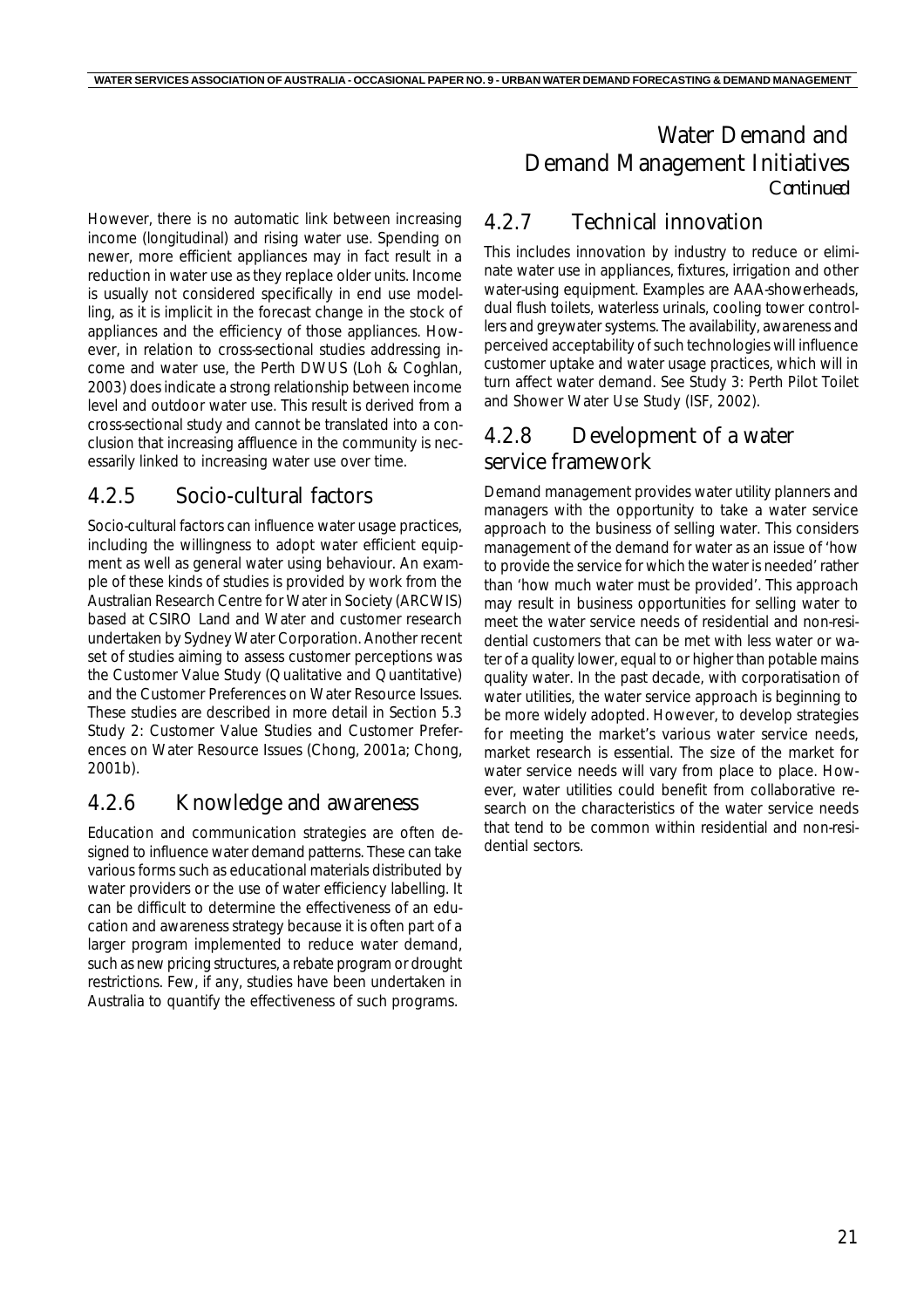#### **Box 5: Outdoor Water Use**

Outdoor water use is typically a significant and highly variable component of water use. It can be over 50% of water use in some towns and cities and as little as 25% in others.

Outdoor water use is easily influenced by a number of options, including regulatory options such as restrictions and education programs, as well as economic instruments including pricing and incentives. There have been a number of research studies that quantify the demand for water in domestic lawns and gardens, including the Perth DWUS (Loh and Coghlan, 2003). However, the transferability of these results is limited.

Research on influences on outdoor water demand including lot size has been undertaken and customer surveys in relation to outdoor water use behaviour are reported on (see Study 20: Customer Research Unit Program, and Study 21: ARCWIS Research).

A research project entitled "Water Use in Domestic Gardens: A Review and Analysis of Recent, Current and Planned Activity" has been commissioned by Nursery & Garden Industry Australia on behalf of both NGIA and WSAA. It is funded as a Horticulture Australia Ltd research and development project, via voluntary contribution and matching Federal Government funding. The report will be freely available to the industry, WSAA and other interested parties (Anne Currey, personal communication).

# 4.3 Water Using Equipment

There have been several substantial studies in Australia to date which look at residential water using equipment and the stock and sales of appliances. These have been undertaken in Melbourne, Perth and Sydney. See Study 4: Melbourne End Use and Water Consumption Influences Study (ISF and CSRIO Urban Water, 2002) and Study 5: Domestic Water Use Study (Water Corporation of W.A., 2003). A national stock study undertaken on energy using equipment, *Greening Whitegoods* (Energy Efficient Strategies, 2001) has detailed and reliable stock data on washing machines and dishwashers in each State.

# 4.4 Demographics and Land Use

There are numerous demographic and land use factors that can influence water use:

population;

- occupancy rate of dwellings;
- lot size (including ratio of garden/lawn size to entire lot); and
- age of the building stock;
- industry growth (in terms of land area);
- landscape area, ownership type (public, commercial/ industrial, institutional) or function (lawn, garden, field/ oval, golf course, etc).

Both the current level of influence on water demand of these factors and the specific trends are of interest in forecasting demand and developing an end use model. Research undertaken by ARCWIS (see Syme, 1990) collected and analysed the relationship between lot size and household water demand. Two recent studies which address residential demographic factors and non-residential landuse trends are Study 6: Average Residential Consumption Variability (Hunter Water Corporation, 2002) and Study 5: Domestic Water Use Study (Water Corporation of W.A., 2003).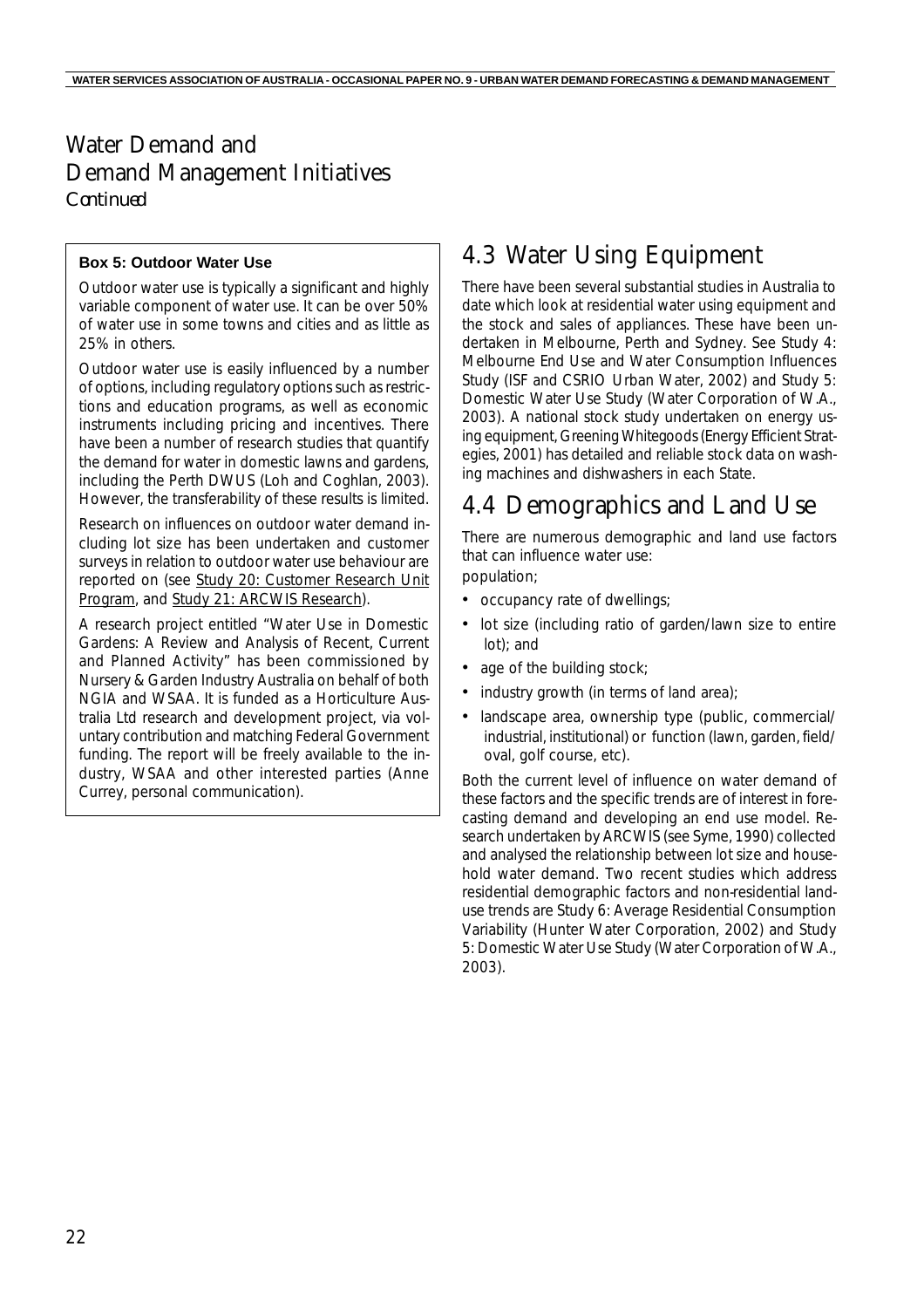# 4.5 Climate

Climatic or weather factors can significantly influence urban water demand and should be taken into consideration when developing a demand forecasting model. Climatic factors can be separated into short-term and longterm factors. Short-term factors include weather factors, such as maximum day temperature, *perceived* rainfall and *perceived* evaporation. It is important to note that it is 'perceived' rainfall and evaporation rates that are significant, as customers will change their outdoor watering behaviour based on their perception of these two factors. Recent innovation has seen the development of controllers for automatic sprinkler systems, which directly link actual rainfall and evapotranspiration to outdoor water use (see for example Hunt et al, 2001). Longer term climate change is likely to increase annual average temperature, rainfall and evapotranspiration, although this is regionally determined.

Several researchers have developed demand models using multiple regression techniques, which attempt to determine the impact of weather-related variables on water demand for short-term demand prediction or longer term analysis of trends. For example, Viswanathan (1991) modelled water demand as a function of climate variables for Hunter Water to determine the impact of restrictions. Other work has included the development of a model for Sydney Water Corporation (SMEC/MW, 1995) and for Gold Coast Water (Montgomery Watson, 1998) and for Alice Springs (ISF, in progress).

However, there is very little published on the methods used in Australia and there is little discussion and comparison of methodologies by the water industry. See Study 7: Water Demand Management Strategy for Alice Springs (ISF, in progress).

# 4.6 Water Supply System

The physical state of the urban water supply system can influence bulk water demand because of leakage from pipes. Leakage typically represents more than 50 per cent of unaccounted for water.

The extent of leakage will vary from area to area depending on the state of the infrastructure and system design. However, the experience within existing programs, such as the Sydney Water Demand Management Program, is that leakage control and pressure reduction can be one of the most cost-effective and immediately available methods of demand management. There are a number of leakage control measures that can be used, such as pressure control, routine sounding and district metering (Wide Bay Water, 1999).

Significant work on the affects of leakage and leakage management has been undertaken in the international arena. The International Water Association (IWA) has developed a methodology for leakage management and supported an international conference on the issue<sup>3</sup>. The Infrastructure Leakage Index (see Lambert and McKenzie, 2002) has been proposed as a standard method of defining and benchmarking leakage levels. A number of Australian utilities such as Wide Bay Water, South East Water and Hunter Water Corporation have addressed the impact of pressure reduction on leakage and overall water demand. However, there is little publicly available literature that provides a summary of cost estimates for implementing leakage management programs in Australia and the actual water savings achievable.

# 4.7 Source Substitution

Source substitution is the use of other sources of water to replace or supplement bulk water supply. This includes measures such as rainwater harvesting or effluent reuse where there is an opportunity for substituting sources of water for end uses such as irrigation, car washing, toilet flushing and laundry use or with appropriate treatment for other end uses where a higher quality is required. It can include options that substitute water with non-water solutions, such as dry toilets, waterless urinals or air for industrial cleaning processes (Grant, 2002). Many utilities have considered the use of rainwater tanks as a substitute to bulk water supply. However, few have undertaken quantitative analyses of the actual influence rainwater tanks can have on bulk supply and specifically, *peak* supply. One study that endeavours to do so is Study 8: Integration of Rain Tanks: Impact on Water Supply Headworks (ISF, 2003).

<sup>3</sup> See the proceedings of the conference "Leakage Management: A Practical Approach ' held November 2002, at http: // www.leakage2002.com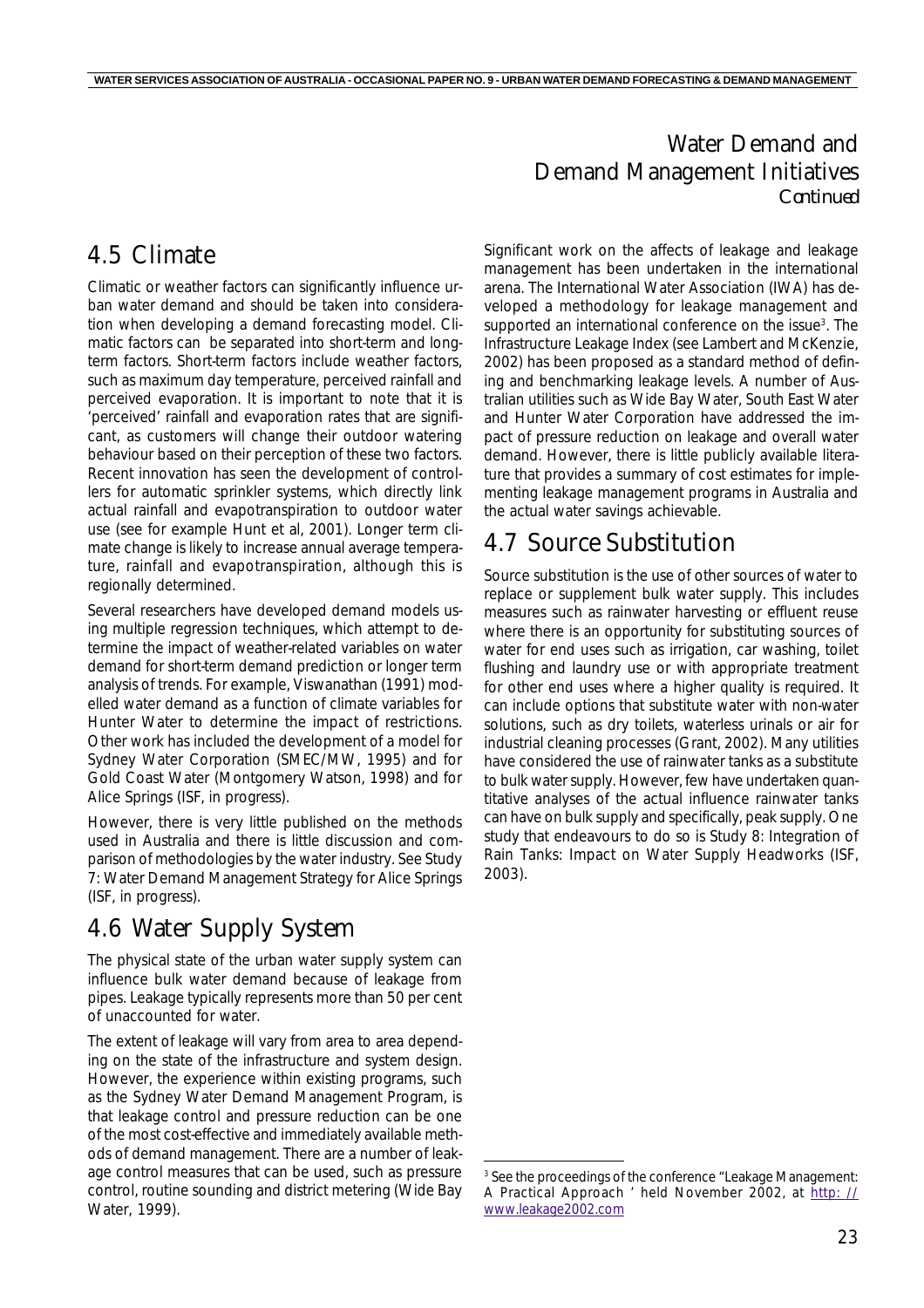# 5. Significant Studies

*This section provides a review of selected studies that the study team considers significant. These were chosen from a larger group of studies identified through the information reporting templates sent to selected WSAA-members and the study team's existing knowledge. The studies reviewed in this section were chosen on three criteria: relevance, uniqueness and quality.*

# 5.1 Study 1: Water Pricing Impacts Study

#### *Themes: water usage patterns – pricing*

This study was undertaken by Montgomery Watson for Gold Coast Water in 1997 with the objective of developing a model to forecast the impact of different water prices on future water demand. This study aimed to enable Gold Coast Water to establish a water pricing structure with greater confidence.

The study provided a review of pay-for-use pricing in fourteen NSW and Victorian cities and towns, developed a pricing impact model for Gold Coast Water and incorporated this model into the previously prepared demand monitoring and forecasting database. The model was developed to assess the impact of pricing on different water customers (including residential single family, residential strata/flats, commercial, industrial, public and other). Price elasticities were estimated for internal and external water demand for each of the customer categories.

The review of impacts of price changes in other cities and towns indicated that there are generally other factors influencing a downturn in water demand, thus making it difficult to determine the quantitative influence of pricing alone, that is, the price elasticity. Whilst the study undertook an analysis of quantifiable non-price factors, such as income, housing type and population to eliminate their influence on downturn in water demand, some variables were difficult to quantify and thus could not be eliminated. Such difficult factors were:

- the level of community education associated with the price change;
- the existence of drought management strategies; and
- the extent of other demand management initiatives.

This study concluded that when developing an impact model for water demand it must be assumed that in addition to price changes, a combination of the above three factors may also influence the change in water demand. This means that there can be significant uncertainty in predicting the quantitative influence of introducing pay-foruse pricing on water demand. Because of this uncertainty, the study recommended that sensitivity analysis be undertaken when forecasting future demand.

Further, the study concluded that the influence on water demand of introducing pay-for-use pricing may be less in the Gold Coast compared to other areas of Australia because of the relatively low level of per capita demand in the Gold Coast and the downturn in demand during the 1990s.

# 5.2 Study 2: Customer Value Studies and Customer Preferences on Water Resource Issues

#### *Themes: water using practices – sociocultural factors*

This set of three studies was commissioned by Melbourne Water for the Water Resources Strategy Committee for the Melbourne Area in 2001, to determine customer values in relation to drought management, water restriction issues and preferences towards water management options being considered by the Victorian Government. Such water management options include:

- reducing water demand;
- develop new water sources;
- substitute drinking water; and
- squeezing more from the existing water supply.

The initial phase was an exploratory qualitative study using focus groups in three target audiences (metropolitan households, control groups in areas of restrictions and business/organisations). The general attitude of the participants suggested a willingness to conserve water and accept restrictions. However, there was uncertainty in the community on how to go about this on an individual basis and how to know whether one is having an effect. The study indicated a diversity of views in relation to the merits of increasing supply versus reducing demand or a mixture of the two strategies.

The second phase included a quantitative survey of a representative sample (n=601) of the community (by age, gender, ethnicity and geographical location) via telephone. It revealed a high degree of willingness to consider using greywater, highly treated sewage water (for external ap-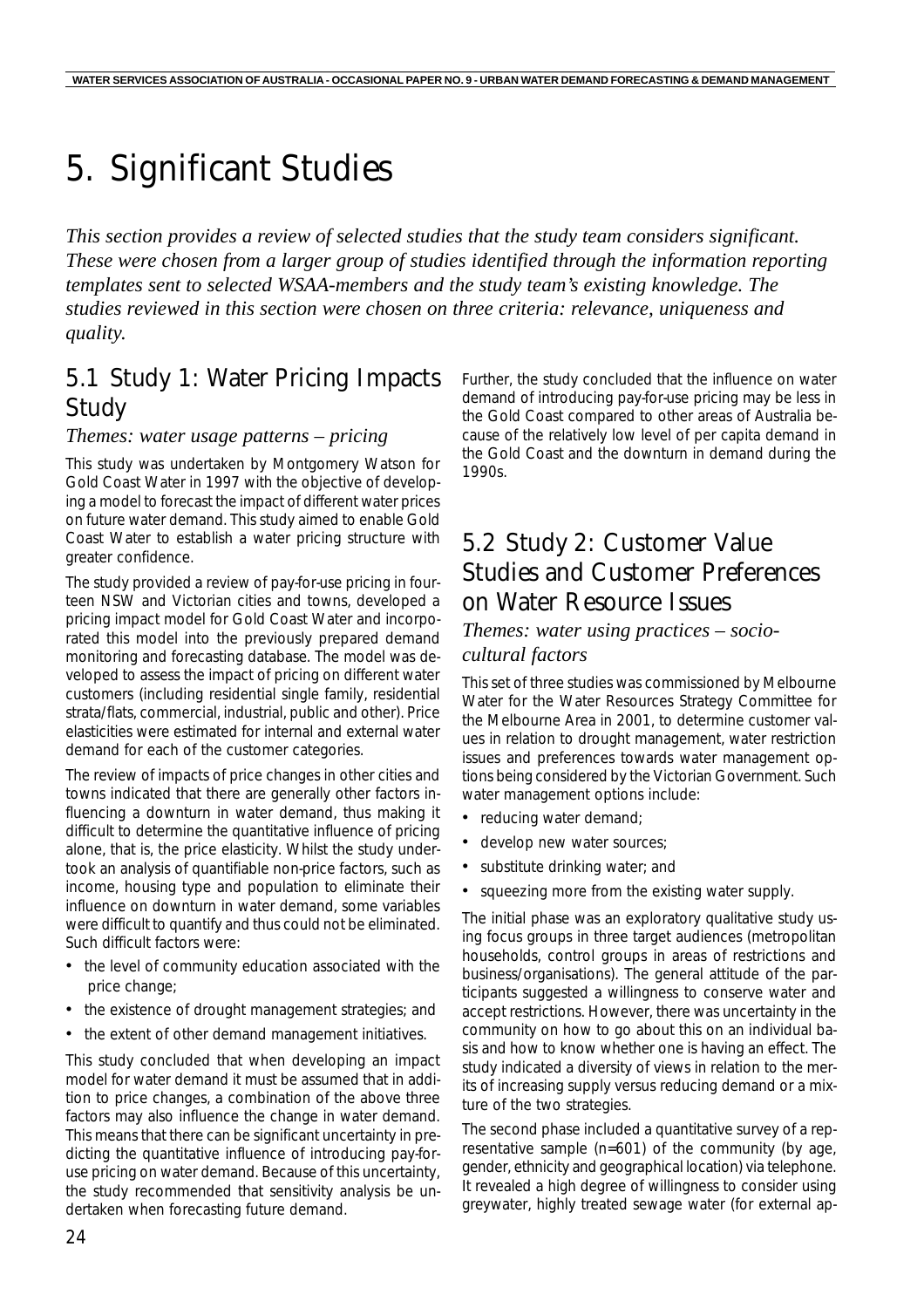plications and toilet flushing) and rainwater tanks. However, barriers (such as cost, space, odour, health issues, security of supply and local government restrictions) could reduce this preparedness. Attitudes towards conserving water appeared to be positive, though respondents wanted to be convinced of both the costs and benefits of their efforts (i.e. water savings and costs). There was a strong preference for achieving water conservation through education programs rather than pricing increases. Middle-aged groups tended to be amenable to innovative solutions. In general, of the four management options (as listed above), the option to reduce water demand was most favoured.

The third phase explored customer values through a survey of 1,411 residents in Melbourne and Geelong. As Geelong has recently experienced water restrictions as a result of drought, an aim of the study was to assess any difference in values and attitudes between the Geelong and Melbourne respondents. The key differences found were in actual behaviours, not attitudes. The overall results suggest that in general there is strong willingness to consider conserving water, especially for external uses. There was also a certain degree of understanding or acceptance of more frequent and less severe restrictions, rather than less frequent and more severe. A possible selfselection bias may have occurred in this survey, as those who were initially recruited but did not end up completing the full survey tended to be younger, renting property, be non-Australian in origin and living alone.

These studies provide details of current perceptions and attitudes of the community in relation to water use, conservation and restrictions in the Melbourne area. The outputs of this study may be relevant to other parts of Australia with similar socio-demographic and geographic characteristics. Certainly, the study methodology could be applicable throughout Australia. It is important, however, to ensure that using results from such a study for a purpose different from which it was intended, may result in less reliable results. For example, the quantitative survey asked participants to estimate their current shower duration and what, if asked to cut their duration they would reduce it to. This information is useful for understanding the community's attitudes and perceptions. However, these attitudes may not be reflected in their behaviour. That is, shower durations are likely to be higher than respondents claim.

# 5.3 Study 3: Perth Pilot Toilet and Shower Water Use Study

#### *Themes: water using equipment and water usage practices*

The Pilot Toilet and Shower Water Use Study was conducted in 2002 by the Institute for Sustainable Futures, UTS, for the Water Corporation of Western Australia, as an extension of the Domestic Water Use Study DWUS (see *Section 5.5*). The principal objective was to determine the most likely cause(s) for higher than expected average flush volumes for 6/3 L dual flush toilets. This is important, as high flush volumes would suggest much lower than expected water savings from retrofit programs for older toilets or because of the normal replacement rate. A secondary objective of this study was to develop techniques for obtaining high quality data on appliance and fixture stocks and associated water use, at minimal cost and while working in cooperation with customers.

The available number of potential households for this pilot study was limited and other households could not be substituted. Thus, it was necessary to develop a strategy that maximised the participation rate of the few available households. Participation was maximised by:

- Sending a letter to all desired participant households to introduce the study, explain what participation would involve and provide a consent form as an attachment;
- Following up the letter with a telephone call to further explain the purpose of the study, make appointments with those households agreeing to participate and to survey a person who was willing to commit the household to participate.
- Undertaking the household visit, which involved a male and female pair of researchers<sup>4</sup>. One researcher undertook a technical inspection of the water using appliances, while the other conducted a face-to-face survey on water usage behaviour with a member of the household. The purpose of the face-to-face survey was three-fold: to understand people's toilet usage practices to help clarify data previously gathered using a different data collection technique, to understand people's patterns of use of their dual flush toilet and to determine how satisfied households were with the operation of their dual flush toilet. This was to find out the most likely cause(s) for higher than expected average flush volumes for 6/3 litre dual flush toilets. The technical inspection aimed to identify the stock of various water using appliances and determine actual shower flow rates.

<sup>4</sup> Research suggests participants of an in-house survey may be least threatened and willing to participate when a male-and-female combination conduct the household visits (compared to two males, two females, a single male or a single female).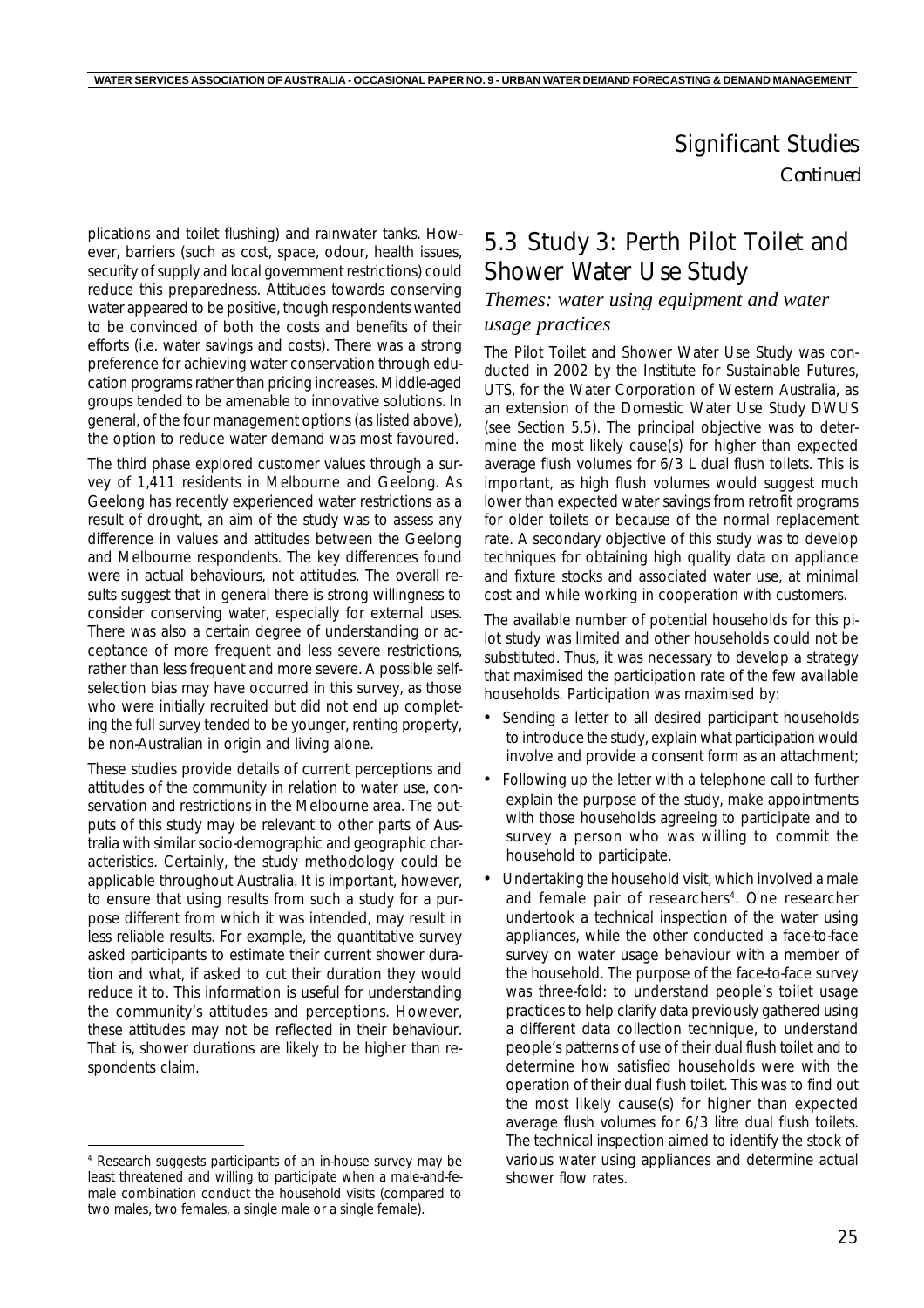# Significant Studies

#### *Continued*

- Providing rewards to show participants the value that the Water Corporation placed on the household's contribution to the study.
- Sending evaluation forms to all participants to help the study team look for opportunities to improve the way the household visits were conducted and to affirm positive aspects.

The telephone survey questions were identical to those asked in the face-to-face survey. The purpose of asking these questions over the telephone was to collect data from more than one member of the household, to account for variation in individual responses among household members.

The high participation rate and general satisfaction of participants in the Perth Pilot Study affirmed the importance of incorporating a good communication strategy in the data collection to ensure participants were treated with respect, to maximise their participation and cooperation and to establish or further build customer relationships with the organisation.

The technique used is highly applicable to other water utilities in Australia. That is, the process of collecting highquality household water-usage data is transferable. Whilst the pilot study did not have a statistically significant sample size, some of the data resulting from the survey may also be relevant to other water utilities, such as data suggesting that actual shower flow rates may be much lower than the capacity flow rate. It is also important to note that the actual flow rate appears to vary substantially as a percentage of capacity flow rate, depending on the "A" (or efficiency) rating of the showerhead. The actual flow rate was found to be a much lower percentage of capacity flow rates for high water-using showerheads but a much higher percentage for water efficient showerheads. This type of data is important for predicting water savings achievable from a retrofit of water efficient technologies and fixtures.

Another important finding from this study is the value of collecting specific water usage data using an appropriate data collection technique. For example, identifying stocks<sup>5</sup> of the various dual flush toilet types in Australia may not be as simple as a superficial check of the toilet during a household technical visit. An even less accurate method is asking the householder what type of dual flush toilet they own. This is because there are currently three types of dual flush toilets: 11/6 L, 9/4.5 L or 6/3 L and there are no consistent, obvious markings on these toilets to enable easy identification. These difficulties may be overcome by taking measurements of the volume of water inside the cistern. Whilst this technique may not be quick and straightforward, it may provide results that are reliable. Another option yet to be trialled in Australia is the use of the *T5 Flushmeter<sup>6</sup>* to obtain instantaneous data on actual toilet flush volumes (claimed to be accurate to the nearest 0.1 L).

# 5.4 Study 4: Melbourne End Use and Water Consumption Influences Study

#### *Themes: water using equipment*

This data collection study was undertaken by CSIRO Urban Water and the Institute for Sustainable Futures, UTS, on behalf of the Water Resource Strategy Committee for the Melbourne Area in 2002. The main objectives were to understand how and when water is used within the community and the factors influencing water consumption. The intention was to provide a summary of best current knowledge of end uses of water within Melbourne and collate existing knowledge about the major influences on end uses of water, including penetration levels of water efficient fixtures and appliances. Data were sought that could provide inputs to an appropriate water end-use model for Melbourne.

It involved collating primary demographic data and secondary end use data on water efficient technologies. A qualitative assessment of the relevance, reliability and sensitivity of available data for modelling Melbourne's water consumption was undertaken. This allowed identification of:

- data which is appropriate for a Melbourne end use model;
- gaps in appropriate data and knowledge, (such as ownership of various dual flush toilets types); and
- recommendations for further data collection.

This objective influenced the type and extent of data collected: for example, data were collected on *actual* water use of the different water efficient shower and toilet types, rather than *theoretical* or 'design' water use data. Further, the study focused on collecting reliable data for end uses that are significant to an end-use study, such as showers and toilets (which can each make up 30 per cent of in-

<sup>5</sup> For the purpose of this paper, 'stocks' refer to the quantity or percentage of specific water efficient fixtures.

<sup>&</sup>lt;sup>6</sup> See http: //www.t5flushmeter.com/ for further details on T5 **Flushmeter**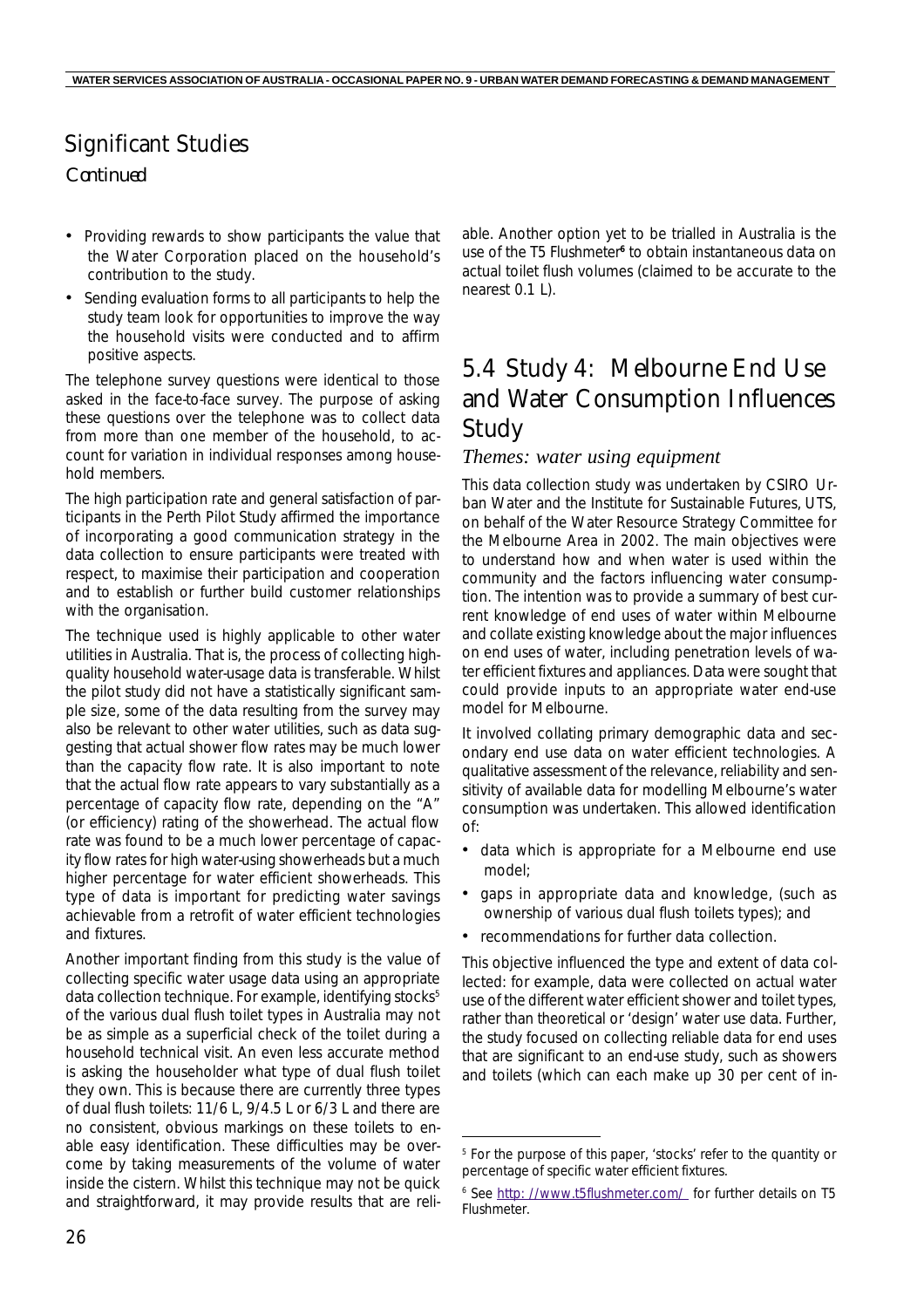door water consumption), compared to dishwashers (which make up approximately 1 per cent of indoor water use).

The residential end use data collected in this study is relevant to other Australian water utilities to the extent that they have similar relevant characteristics to Melbourne. Relevant characteristics may include climate, sociodemographics and other factors. Regardless of the actual data, the framework for collecting and assessing secondary data is applicable to all water utilities.

A unique aspect of this study is perhaps its use of existing data from one region for use in a water end-use study in another region, prior to any further primary data collection. A popular belief in the U.S. (and Australian) water conservation community is that primary data should always be collected specifically for the study region. It is thought that transposing data from one region to another will result in inaccurate outcomes because of the distinctive characteristics of different cities and regions. While collecting primary data can be preferable, it is often more expensive than collating existing data. The Melbourne End Use and Water Consumption Influences Study collated existing end use data from Australia (and a limited amount from overseas) and assessed each data set's integrity and relevance to a Melbourne water end use model. Recommendations for further primary data collection were based on existing data sets assigned as low relevance and/or low data quality. This raises the question, does the collection of existing data (where appropriate) reduce the cost of collecting all primary data? If so, to what extent? It is likely that regardless of the quality of existing data, stock studies (of water using appliances and fixtures) would still need be undertaken as this is a site-specific parameter and will differ from area to area.

This study also concluded that while the collection of further specific residential data is needed to contribute to an end use model for Melbourne, non-residential data gaps are best addressed through methods other than developing an end use model. Such methods could include surveying an industry sample to determine interest in site-bysite audits or determine best practice water use in each industry category.

# 5.5 Study 5: Domestic Water Use Study

#### *Themes: water using equipment*

The Domestic Water Use Study (DWUS), undertaken by Water Corporation of Western Australia in Perth 1998– 2001, has become perhaps the largest residential end use data collection in Australia. The DWUS collected data on household water usage and identified patterns and trends in water use. It provided a snapshot of how water is used in the average Perth household and flow data on selected households. It is anticipated that a demand forecasting model and a water use efficiency program might be developed from this.

Using data loggers attached to water meters, data has been gathered on water use in about 125 single-family residences, stratified by income, over eighteen months. The study also involved an analysis of trends in water use over the past fifteen years and determination of savings for various water efficient devices.

Although this end use database is the largest in Australia, trying to use it for purposes for which it was not originally intended is difficult.

The DWUS was designed to identify patterns and trends in water use behaviour,, and data was collected using a survey with only two categories of water using appliances: 'efficient' and 'standard' (for showers). This is sufficient for understanding general trends, however, if water and cost savings for the different appliances are to be analysed, further information is required about them. The reason for this is that the word "efficient" is unclear in a technical sense. In Australia at that time, efficient showerheads could be A-rated (12–15L/min), AA-rated (9–12L/min) or AAA-rated (<9L/min). Categorising the showers as 'efficient' or 'standard' may be straightforward and useful for trend development but may not provide all the information needed to calculate savings. Knowing the end goal of the data collection is important.

The same issue applies for dual flush toilets. Currently in Australia, these can be 11/6L, 9/4.5L or 6/3L. In the future, 4/3L and other efficient toilets may become available. If quantitative data is required on savings achieved by replacing all higher water using toilets with 6/3L toilets, the level of detail of toilet type and actual flush volumes is required.

In the DWUS study, data to identify dual flush toilet stocks were initially collected via a face-to-face survey but no physical inspection of the toilets was made. Towards the end of the study, the data was cross-checked via an examination of the flow trace data emerging from the data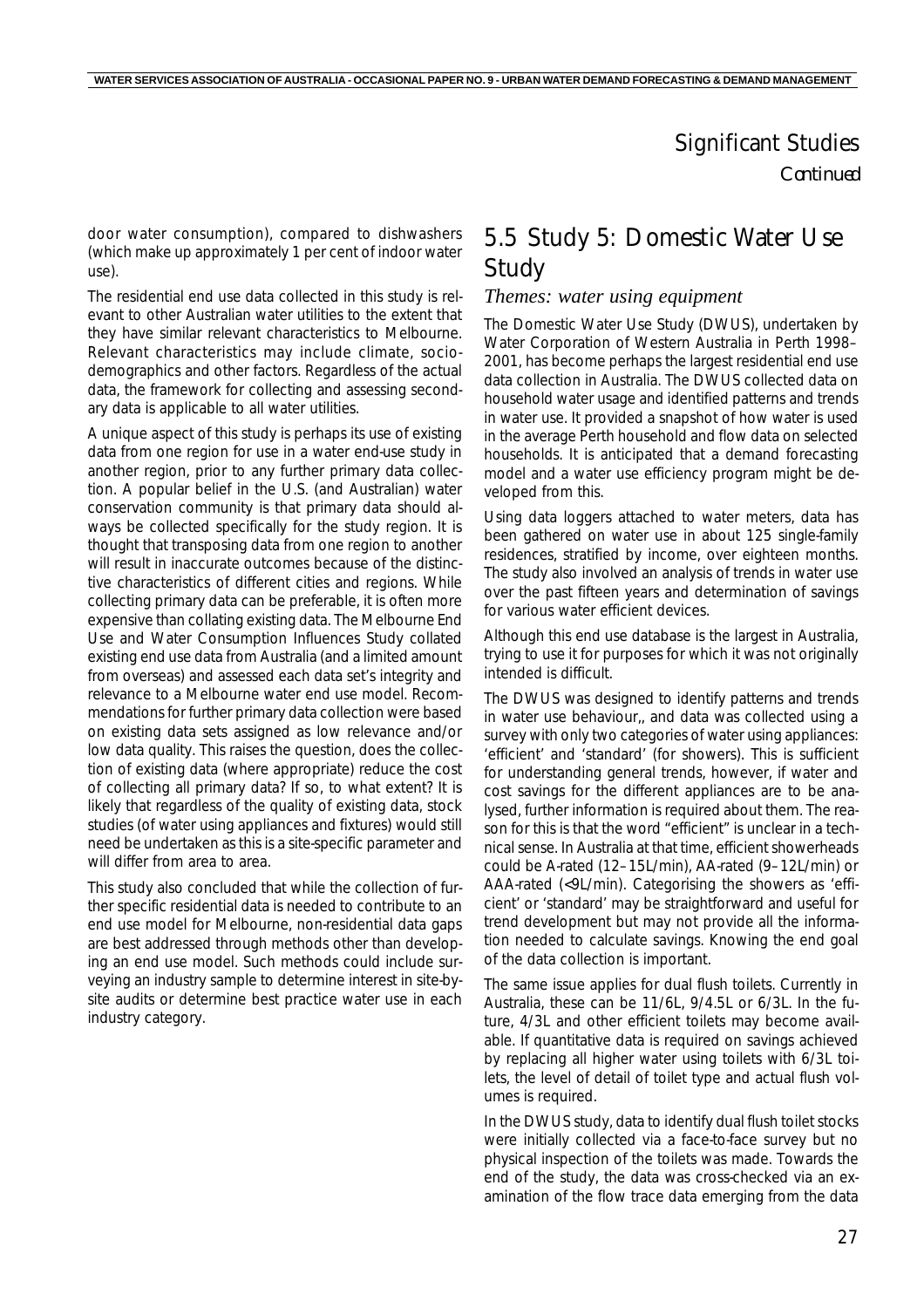## Significant Studies

#### *Continued*

loggers and by an in-house technical survey. The in-house technical survey involved researchers entering the house and examining the toilets to increase the level of accuracy in identification (this was undertaken as part of the Perth Pilot Toilet and Shower Water Use Study, see *Section 4.3.8* for further detail). The toilet identifications from the inhouse survey technique and review of data logger outputs were reasonably consistent, while they differed considerably from those initially estimated by participants during the DWUS telephone survey. However, because toilet flush volumes can be different from those obtained in a laboratory setting, collection of data using in-house surveys can produce better identification than the use of data loggers alone. Based on this Perth pilot study, identification techniques have been further improved.

Key findings of this study included:

- Average total household water use was 369 L/person/ day. The components were: bath and shower (14%), washing machine (11%), toilet (9%), tap 7%, other (1%) and outdoor (58%);
- Water use in toilets has decreased substantially since 1981–82 because of increasing ownership of dual flush toilets, however, this has been offset by increased water use by the washing machines component (due to increase ownership in automatic washing machines);
- Increased ownership of automatic reticulated irrigation systems has resulted in increased outdoor water use;
- Higher income households tended to have higher outdoor water use (note this is a cross-sectional study and cannot be translated into a conclusion that increasing affluence in the community is necessarily linked to increasing water use over time); and
- No significant relationship between lawn area and outdoor usage exists.

The indoor water use data is generally applicable to other water utilities in Australia. The outdoor data may be less applicable to other areas owing to climatic and demographic factors. However, the data is only applicable to other studies to the extent to which the original study was initially undertaken. For example, accurate data on water savings may not be applicable to another study, as this was not the original intention of the DWUS and the available data may not be appropriate for the specific need.

## 5.6 Study 6: Average Residential Consumption Variability

#### *Themes: demographics and land use*

This study was undertaken by Hunter Water Corporation in 2001–02 partly to review average residential consumption and to determine the variability of consumption by socio-demographics such as affluence, property age, topography and size. Peak demands are designed based on average demand by applying peaking factors. The investigation analysed the annual metered consumption of all residential properties within the Hunter Water Corporation area of supply (180,000 properties) at a collector's district level. A review of Hunter Water's customer database indicated newer houses have a substantially higher average water consumption compared with older houses. However, this has not appeared to offset the overall average, owing to the decreasing annual water consumption by older houses.

In addition to property age, other factors which appeared to affect average consumption included: geographical area, topography, property size, customer affluence and housing type.

The principal conclusion was that there is considerable variability in annual consumption (also maximum consumption) for different collector's districts. The analysis highlighted a variation in average consumption from 150kL/ year to 410kL/year for varying sites. In addition, the analysis identified that younger properties (<15 years old) had a higher consumption than older properties (40–50%), which could indicate a culture change in consumption.

Following this study, it was recommended that residential diurnal patterns, peaking factors, extreme day (and week) demand and average annual consumption for multi-residential houses be revised for the Hunter Water customer area because of changes in consumption identified.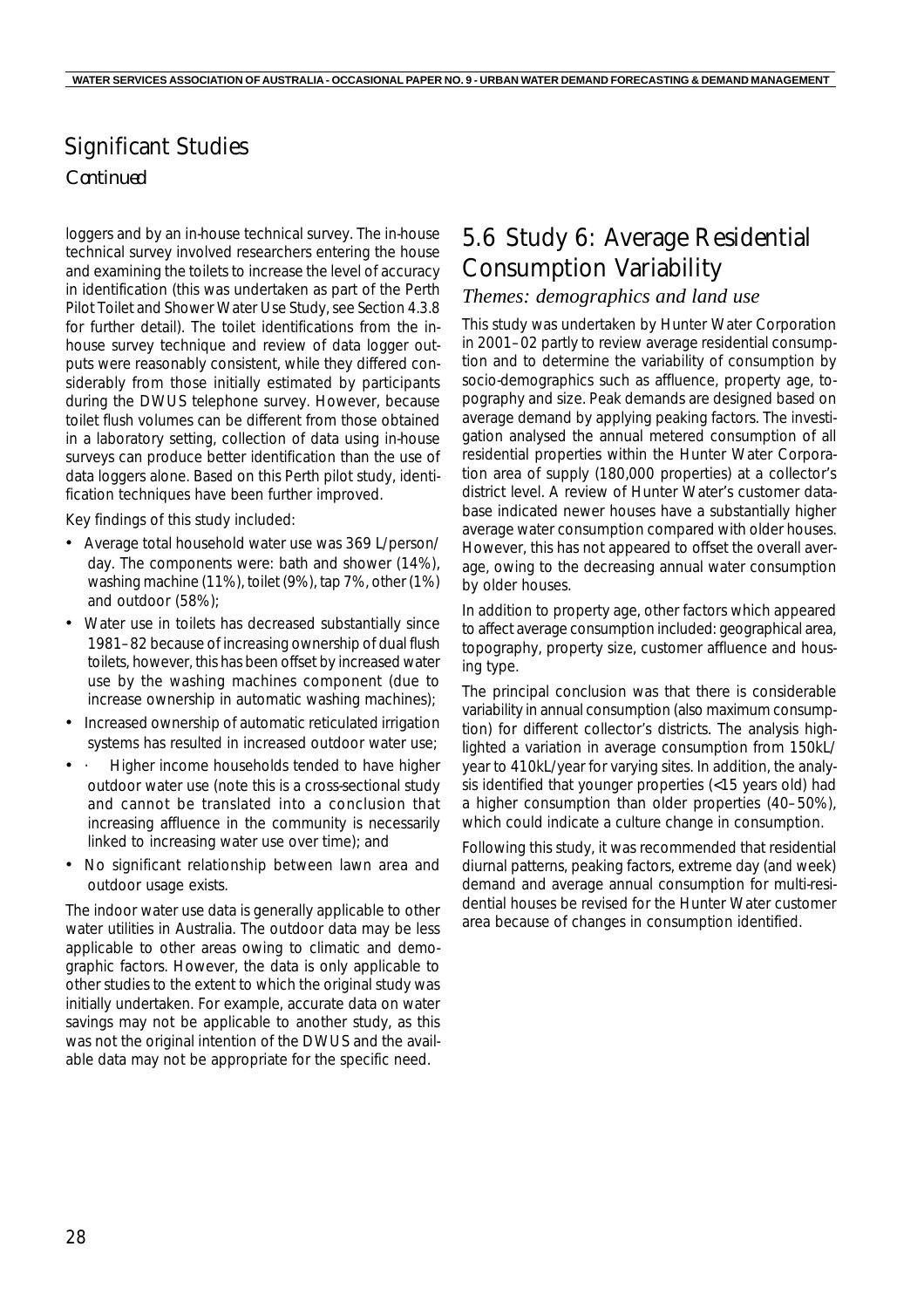# 5.7 Study 7: Water Demand Management Strategy for Alice Springs

*Themes: water using equipment, water usage practices, climate, demographics and land use.*

The Institute for Sustainable Futures, UTS, developed a climate correction model as part of a demand analysis and demand management study in Alice Springs. The arid climate in Alice Springs presented significant challenges for the client, the Northern Territory Power and Water Corporation, in reducing demand in summer periods, where the peaking factor (peak day demand to average day demand) has consistently averaged approximately 1.6. The climate correction model was used in this project specifically to look for historical instances in which local activities may have had an impact on water demand, i.e. changes in demand that were not the result of climate. In future, the model will be able to be used to measure the impact of the Alice Springs Urban Water Management Strategy.

The following data from the period July 1981 to June 1981 was obtained:

- climatic: rainfall, pan evaporation and maximum daily temperature;
- demand: daily reservoir-corrected bulk water demand; and
- demographics: population (interpolated to provide daily values).

Manipulation converted the daily data to monthly data, including:

- degree days: the monthly sum of the daily maximum temperatures;
- ·evaporation: using a crop factor to convert pan evaporation;
- soil moisture deficit: combining daily rainfall and evaporation data in a daily model, summed monthly to represent the fluctuations in soil moisture due to its finite capacity to hold water; and
- monthly average demand per capita.

A multiple regression analysis was used to define the demand equation. Interestingly in this case, the moisture deficit was found to have a far greater influence on demand than temperature. The model was calibrated on a 24-month period and tested and verified for significance at the 95 per cent confidence level.

Importantly the model is useful now to monitor the impact of future programs. The researchers have taken on the responsibility to address this and hand the model over in a form and with sufficient information to ensure that the utility is able to use the model 'in house'. This ability to broadly understand the anticipated response of demand to climate will allow utilities to better measure the impact of their programs and to evaluate their successes.

# 5.8 Study 8: Integration of Rain Tanks: Impact on Water Supply **Headworks**

#### *Themes: source substitution*

In 2003, Rous Water, a bulk water supplier on the north coast of NSW, commissioned the Institute for Sustainable Futures, UTS,, to undertake a study of the potential for integration of rainwater tanks thereby reducing the need for water supply headworks. The aim of the study was to analyse and evaluate the potential for a major installation of rainwater tanks, acting as a reliable water supply source supplementing the supply storages that service the Rous region. This study built on a previous study of rainwater tanks undertaken as part of the Rous Demand Management Strategy (White, 1997), which investigated the potential for rainwater tanks to be a supplementary supply source and as a sole supply for new buildings.

Using the least cost approach and using the 'unit capacity cost' (expressed as \$ per ML/a water saved or yield provided) as the basis, other DM options, source substitution and supply-side options were compared with rainwater tank options. Three rainwater tank options were developed from various demand scenarios obtained by connecting the rainwater tank to toilet flushing only, outdoor use only and to toilet flushing, outdoor and to laundry use. Secure yield provided by each option was also used as a criterion in evaluating and comparing the options.

In addition, the study estimated a rainwater tank rebate scheme that the utility could offer to customers for the three rainwater tank options. The rebates for each of the three options were estimated based on a planned capital investment of supply augmentation, which will be deferred (by the option) in proportion to the secure yield it will provide.

In the cost-benefit analysis of the rainwater tank options, an attempt has been made to quantify the benefits that are accrued by avoided stormwater infrastructure costs as well as to internalise the externality of greenhouse gas emission.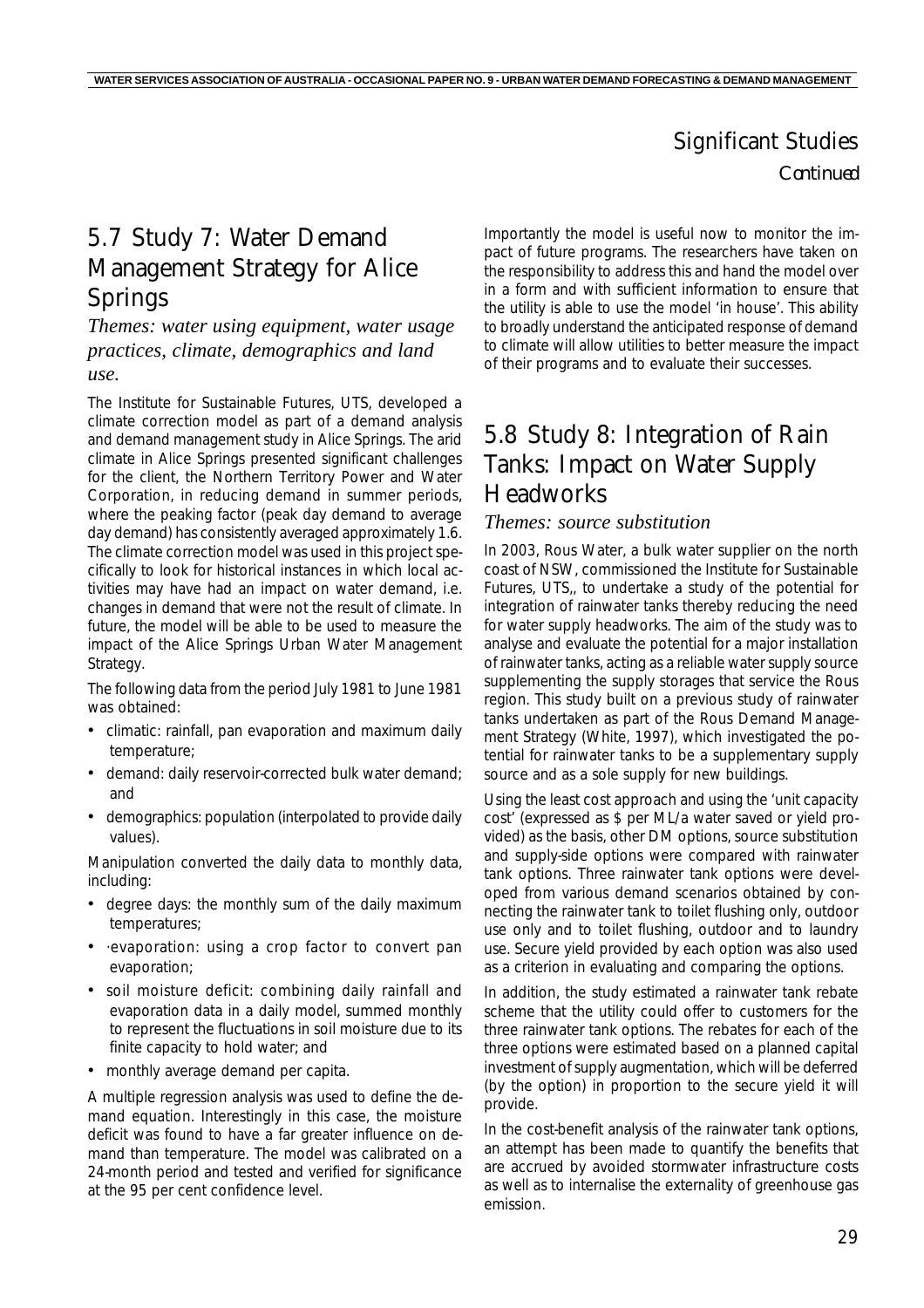The investigation of the relationship between rainwater tanks and the behaviour of supply headworks shows that the widespread use of the largest modelled capacity rainwater tanks (10,000 litres) have the potential to increase the security of supply by up to 24 per cent. This provides a new way of accounting for the benefits of rainwater tanks as an alternative supply and highlighting the need for implementing and promoting any rainwater tank program on a scale larger than household level to derive maximum benefit on the supply-side as well as on the stormwater-side.

# 5.9 Study 9: Wise Water Management: A Demand Management Manual for Water **Utilities**

#### *Themes: water using equipment, water usage practices, water supply system and source substitution*

This demand management manual (White 1998) was published in November 1998 by the Water Services Association of Australia and NSW Department of Land and Water Conservation. The Manual has three parts. Part A provides an overview of demand management. It also includes an introduction to planning for demand management. This section includes the economic evaluation processes that can be used for comparing various demand management options in the planning process. Part B discusses demand management measures related primarily to actions that are designed to be implemented by the water utility, such as pricing reform, metering, non-revenue water (including leakage reduction and repair), utility water use and reuse of water. Part C discusses demand management measures at the customer end. One chapter also discusses the importance of community-based strategies in the context of demand management and outlines the elements of a successful communication strategy.

The Manual is a reference for information about waterusing technology and the potential for improved efficiency. Various incentives and retrofitting programs are listed in the Manual with examples of implementation.

The Manual describes a number of demand management programs. However, it does not provide significant details on the evaluation methodologies of the demand management programs that are highlighted as case studies or of climate correction methods, end use analysis or forecasting techniques. Other manuals and guidelines produced

since this one was published provide details on a number of aspects covered in this manual. For example, Vickers (2000) provides a comprehensive coverage of the field of water efficiency in North America and PMCL (2001) provides details of methods for assessing the cost effectiveness of demand management measures.

# 5.10 Study 10: Residential and Non-residential Water Pricing Communications

*Themes: water usage practices – knowledge & awareness and pricing.*

The study titled "Water Pricing Communication Plan" was conducted by Gold Coast Water (GCW) in June 2002 as part of short-term communication strategies developed with the specific aim of communicating the new pricing structure that was announced as a drought response measure.

The study has costed communication strategies targeted at specific categories of water customers including senior citizens, concerned residents, ratepayers and pool owners. The strategies aim to create awareness in the community regarding the two-part pricing structure introduced by GCW and to encourage customers to locate and read their water meters and to increase awareness of water issues. The strategies employed were wide ranging and used different media outlets, including information brochures for general distribution, a campaign involving a 'meet your water meter' competition, held in collaboration with a local radio station, presentation kits and displays targeted for specific customers, local newspapers and local television and periodical council rate notices.

Strategies and their respective costs targeting non-residential water customers are also described and proposed in the document.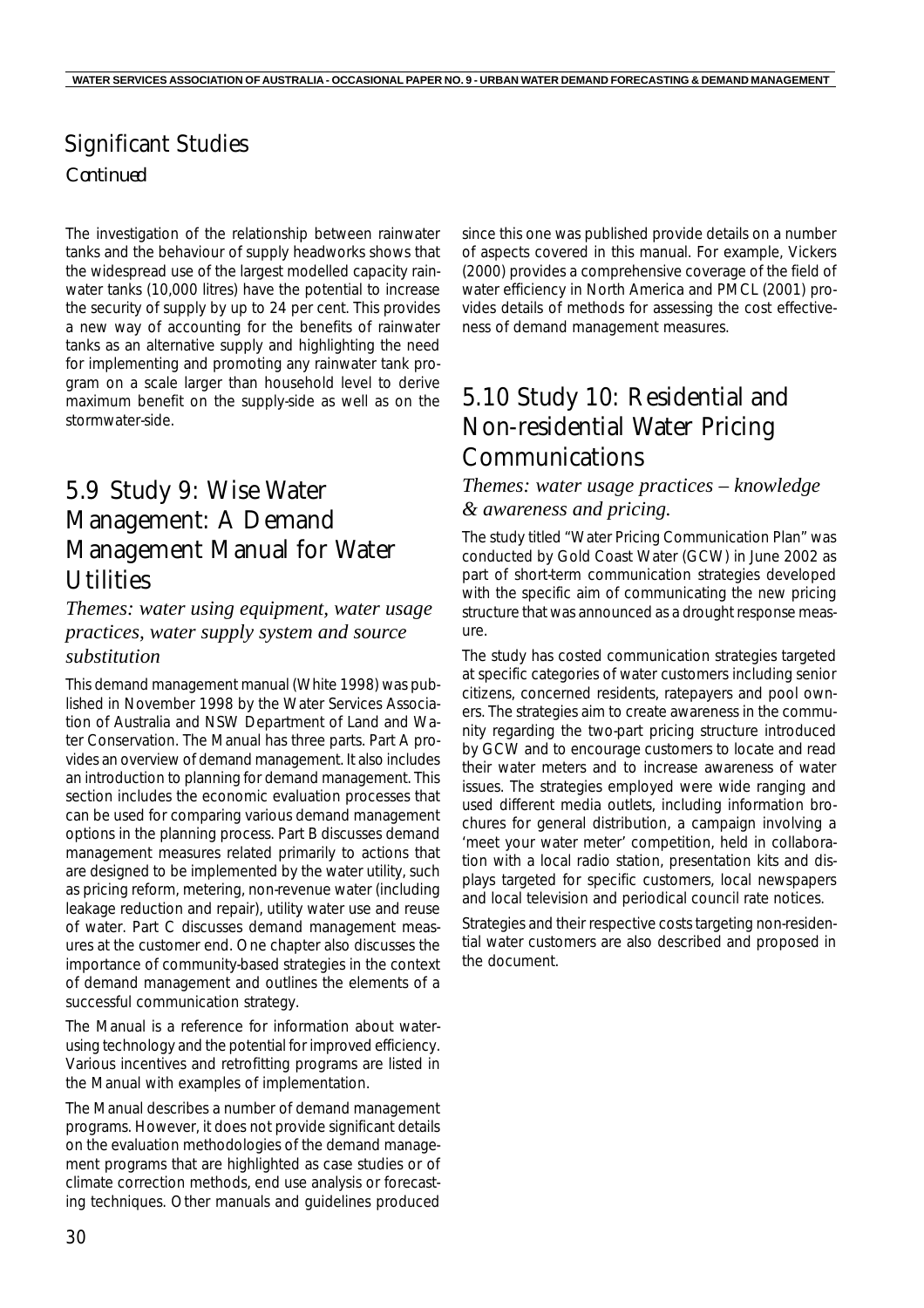# 5.11 Study 11: Water Conservation Partnership Program (WCPP)

#### *Themes: water usage practices*

This study is essentially a literature review compiled for the Water Conservation Partnership Program by the Urban Water Resources Centre, University of South Australia in January 2001. The review focuses on studies of water conservation and water substitution technologies and practices for domestic users and local government. The review discusses issues specific to sustainable water management namely:

- water conservation practices and technology;
- roof runoff storage and use:
- greywater and reclaimed water; and
- aquifer storage recovery.

The key factors that were reviewed for each of the issues included technological, public health and economic factors, as they influence the applicability and feasibility of the adoption of such technologies. The review also includes references that discuss and provide evidence of various kinds of benefits associated with above-mentioned aspects of sustainable water management.

Regulations in South Australia also have been reviewed with a view to identify the barriers and opportunities that exist for rainwater tanks, aquifer storage and recharge, greywater and reclaimed water reuse.

The study provides ample references for water efficiency and rainwater tanks. The review of the regulatory environment is pertinent for S.A.

# 5.12 Study 12: Kalgoorlie–Boulder Water Use Efficiency Study and Evaluation

#### *Themes: water using equipment*

The objective of this study was to investigate the potential to reduce water demand by increasing water use efficiency and, to implement actions based on the study. An emphasis was placed on cost effective, permanent and simple options.

Water use restrictions had been in place over the previous two summers and surveys had shown that the community in general supports them as a means of conserving water. However, it is clear that restrictions do not permanently reduce the demand for water and restrictions on watering times often merely shift the peak of water use, rather than reducing the overall demand.

The project process involved extensive community, stakeholder and trade-ally consultation, the development of a demand model including climate correction, a 200 household residential and selected commercial customer survey, identification and analysis of efficiency options, cost benefit analysis and program design. The study was completed in December 1994 by Preferred Options (Asia-Pacific) Pty Ltd and in February 1995, the W.A. Minister for Water Resources announced a major retrofitting, incentive, auditing and communications program resulting from the study. The \$3.5m, one year program had a number of components: free retrofits of water using equipment within residential premises (including toilets), free audits and advice on outdoor water use including vouchers for purchasing mulch and drought resistant plants, free water audits to commercial and industrial customers and an extensive education campaign. The second study, undertaken by the Institute for Sustainable Futures, UTS,, for the Water Corporation of W.A. in 2001, involved evaluating the savings and cost effectiveness of the program using both statistical comparison of participant and comparison groups and climate correction of demand. This study showed that the indoor residential retrofit program saved water in accordance with the estimates, while the outdoor efficiency program was less effective. This was attributed to the limited follow-up and compliance monitoring. The climate correction model developed as part of this study indicated that demand for water was reduced following the program by approximately 1–2 ML/day, from a base of approximately 30ML/day.

# 5.13 Study 13: Sydney Water Least Cost Planning Study

#### *Themes: water using equipment, water usage practices, climate, demographics & land use*

This study was undertaken by the Institute for Sustainable Futures, UTS,, for Sydney Water Corporation (SWC). The work was completed in several phases and involved the development of a detailed end use model for the Sydney water supply region.

The main objective of the study was to develop and design demand management programs that would enable SWC to achieve the demand reduction targets set in its operating licence. The study involved development of an end use model for the residential sector and the develop-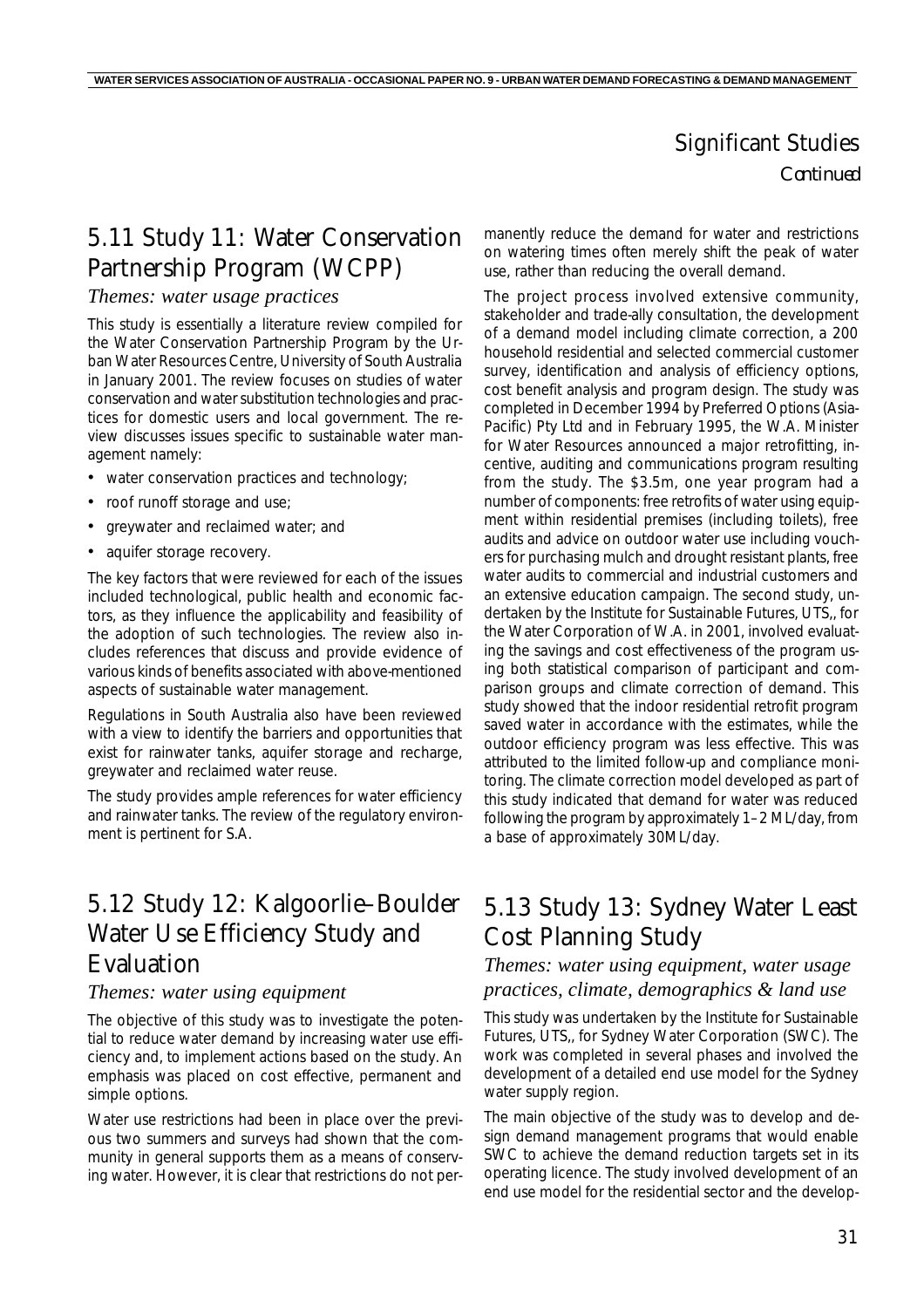ment of a Least Cost Planning (LCP) model to evaluate and compare a range of demand management programs.

In the Phase One Study, the water savings from the demand management programs for the residential sector have been estimated based on existing knowledge for this sector, using ABS data, the Perth 1985 Domestic Water Use Study and other minor studies. Subsequent revisions of the least cost planning model (Phases Two and Three) benefited from evaluative research that had been undertaken in the intervening period, which monitored and assessed savings from implementation of programs, including the retrofit program.

In the case of the non-residential sector, the breakdown of water consumption was limited to its disaggregation into industrial, commercial and institutional sectors. Because of a gap in the knowledge in terms of end-use breakdown of non-residential water use and savings from demand management programs designed for the non-residential sector, water savings were based on assumptions of percentage reduction in water consumption made for each sector.

The non-residential sector forms a significant proportion (approximately 25 per cent) of the total water consumption for SWC. In general, DM programs for the non-residential sector have the potential to provide more savings per customer. However, a number of unknowns remain:

- end-use break-down within different sub-categories of non-residential water consumption;
- water savings that can be expected from demand management programs for a variety of industry types
- typical costs of implementing demand management programs in the non-residential sector
- methods of ensuring effective implementation of demand management measures in the non-residential sector

These gaps mean there is less confidence in the potential savings to be achieved through investment in demand management programs targeting the non-residential sector, despite the significant opportunities that exist in this sector.

## 5.14 Study 14: Demand Management, Water Efficiency and Reuse in the Hunter Water

#### *Themes: water using equipment, water usage practices, source substitution*

The *Integrated Water Resources Plan* published by Hunter Water in 2002, provides details of the demand management and water conservation initiatives taken by Hunter Water Corporation and outcomes to date. It also provides an outline of the programs that Hunter Water has developed as part of its integrated water resource plan. The demand management and supply development options have been compared on an equal basis consistent with least cost planning principles.

The key components of the demand management programs include:

- residential retrofit schemes targeted at the low income group customers residing in the DOH properties and the pensioners;
- integration of the showerhead program with a media based community awareness campaign;
- community awareness strategy focusing on demand management and its integration with broader government, environmental and water conservation initiatives;
- pilot programs targeting outdoor water use:
- water audits for non-residential customers;
- indoor-outdoor consumption monitoring to measure the impact of demand management at local and regional level;
- amending planning legislation to implement water efficiency in new developments;
- leakage management options;
- development of an aggressive water recycling marketing strategy;
- further research into water use patterns, rainwater tanks and water efficient devices; and
- maintenance of a strong water conservation pricing signal.

On the supply side, the plan proposes that no new water sources will be developed within the next ten years. The only investment to be made on the supply side is aimed at improving the efficiency of current storages. It involves construction of a new low-level spillway to more effectively manage stormwater run-off during floods and providing additional storage in the dam.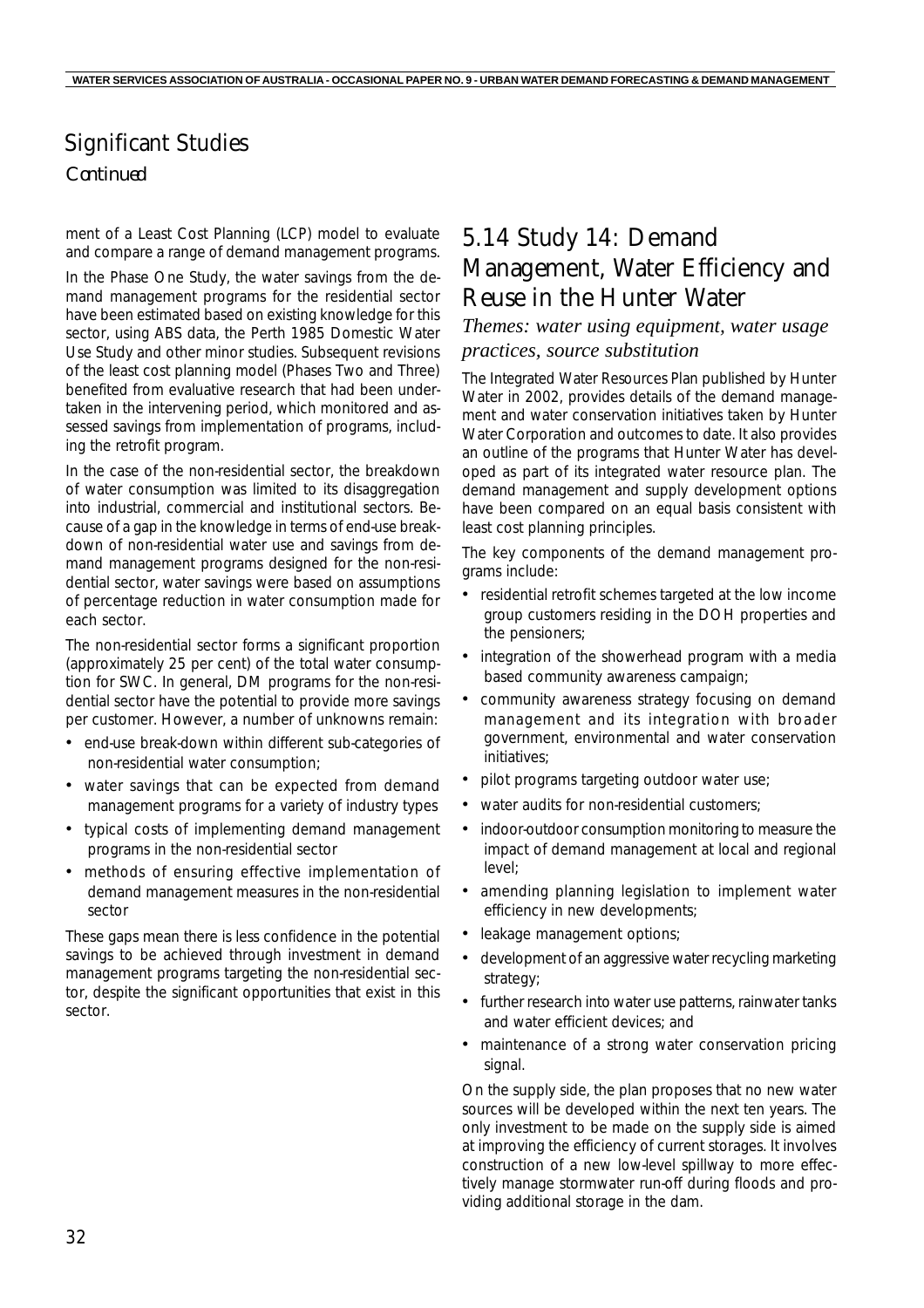# 5.15 Study 15: Edmondson Park

### *Themes: source substitution, water-using*

#### *equipment*

Two reports, *Greenfield Manual–Version 1: New Approaches to Water Services* and *Edmondson Park Feasibility Report* were prepared in July 2002 for Sydney Water Corporation by researchers from CSIRO Urban Water and the Institute for Sustainable Futures, UTS. The main objective was to develop a generic methodology that could identify and evaluate alternative approaches to servicing Greenfield sites, in keeping with the principles of sustainable water management. The study used a real-life case study of a Greenfield site at Edmondson Park, a new urban release area in Sydney's southwest.

A generic methodology is documented in the Greenfield Manual and the specifics of the methodology are covered in the Feasibility Report. The methodology in the Manual and the Edmondson Park solutions were developed following a series of discussions and consultations with key decision makers in the SWC representing potential Manual users, in a series of workshops conducted and facilitated by the team of researchers. External workshops were conducted with key stakeholders including the Environmental Protection Authority, Department of Land and Water Conservation, Landcom (the developer of the site) and the Department of Defence.

The studies focus on the technical options and solutions needed to service the water, wastewater and stormwater management needs of the development site and identify potential barriers and constraints likely to occur during the development process.

Five major categories of option were identified and evaluated for the case study site at Edmondson Park, based on the level and scale of infrastructure options considered for water, wastewater and stormwater services. The options considered for evaluation were: Option 1: Base Case – Business as Usual, Option 2: Regional Level Options, Option 3: Regional/Estate Level Options, Option 4: Estate/Neighbourhood Level Options: and Option 5: Allotment Level Options. In all, the full range of options was considered, from fully centralised (involving water supply pipeline for water, sewer pipe for sewage and stormwater pits and pipes), to fully decentralised options (involving composting toilets for reducing water demand and sewage volume, rainwater tanks for self-supply of water and stormwater collection and using landscapes and pervious surfaces for minimizing stormwater flows and increasing groundwater recharge).

The options were evaluated and ranked using four assessment components: sustainability rating, water balance, costing calculations and barriers and incentives.

The sustainability rating was based on the capacity or extent to which the options achieved the following objectives:

- minimising of resource use
- minimising waste and by-products and maximising resource potential
- maintaining ecological function
- fostering awareness of and engagement with the water cycle
- contributing to amenity
- satisfying utility
- minimising whole of life cost to the community

The water balance and costing calculations quantified the scheme water demand, the volume of sewage and stormwater flow that ended in the infrastructure or disposal points external to the site. Annualised costs were estimated to quantify the costs of the options.

The incentives and barriers associated with each option provided an indication of the feasibility of each and opportunities they provided to create synergies with the power and resources of the stakeholder agencies in a manner that would facilitate provision of sustainable water services to Greenfield development sites.

The methodology and framework developed in these studies are applicable to any urban water utility on the verge of planning water and wastewater services for a Greenfield development site.

The costing calculations used in the study pertain to the cost of the infrastructure associated with each option. The cost calculations do not account for operation and maintenance costs of the options. Externalities associated with each option have also not been accounted for in the calculations.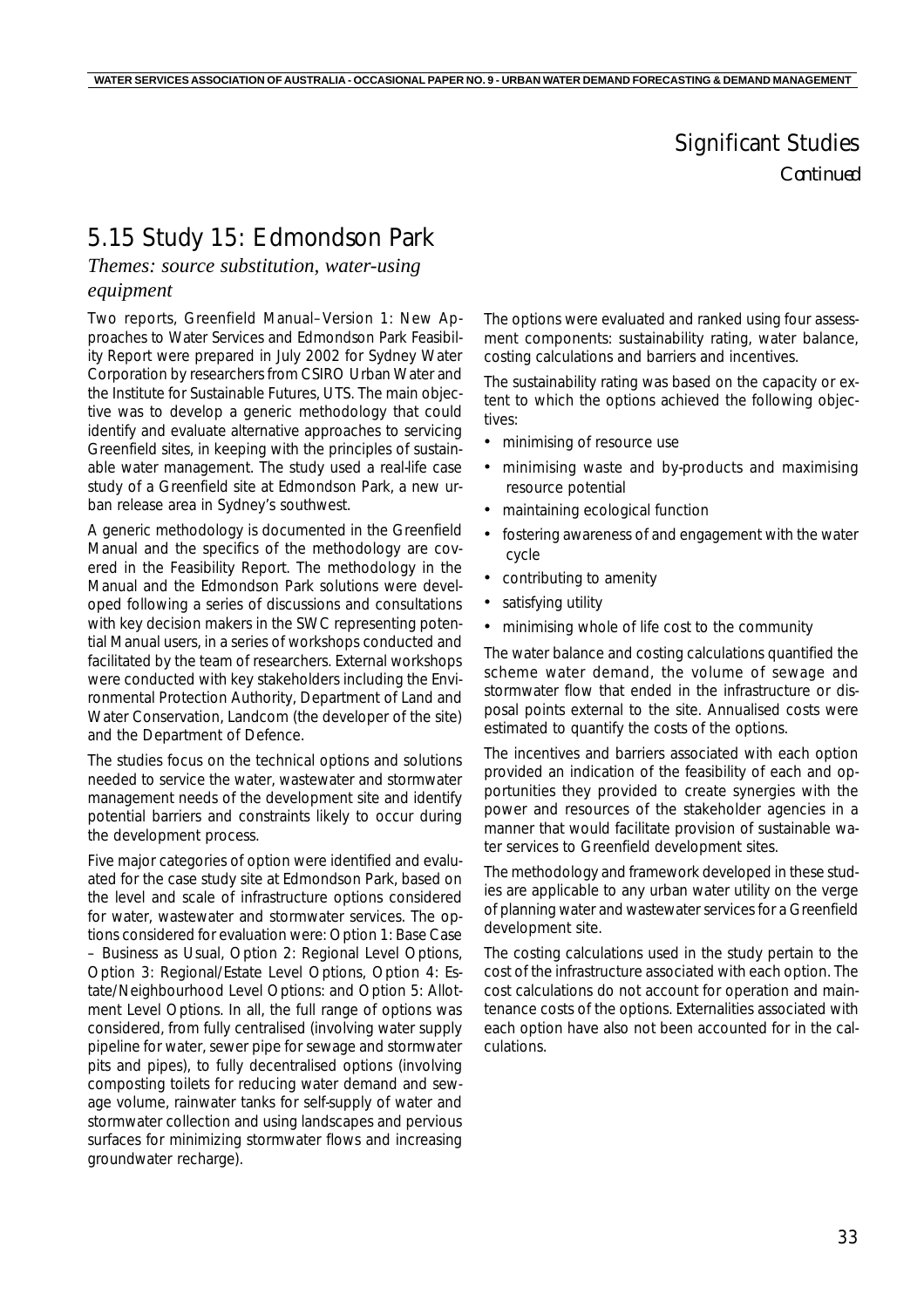### Significant Studies

*Continued*

# 5.16 Study 16: Pimpama– Coomera Integrated Water Master Plan

#### *Themes: source substitution, water using equipment*

This study was conducted in November 2002 for Gold Coast Water by GHD Pty Ltd. The objectives of the study were to quantify the need for water cycle infrastructure, to develop opportunities and strategies for an integrated urban water management approach and to prepare a preliminary economic analysis for the strategy options.

The strategic options were assessed against a set of evaluation criteria defined to take into account triple bottom line elements. The approach determined a weighting for each major criterion and scored the options against each of the evaluation criteria. A 'value for money' score was determined by dividing the weighted score by the life-cycle cost.

The options for reducing scheme water demand included: mandatory use of water efficient devices, dual reticulation to use recycled effluent for outdoor use, rainwater tanks to supply laundry, toilet and hot water service, tighter asset creation controls and better system.

The water and wastewater reduction estimates from the options related to water efficiency and efficient wastewater systems were made based on assumptions relating to percentage reduction from the options.

The costing of the options was undertaken from the perspective of the water utility. The benefits associated with the options were not quantified. In addition, the externalities associated with the options were not accounted for.

However further major work is continuing on this project to address issues identified in the November 2002 report, including a recent papers addressing externalities and risk assessment.

# 5.17 Study 17: Recommendations for Developing a Framework for Assessing Sustainability of Urban Water Systems

### *Themes: source substitution, water using*

#### *equipment*

*Recommendations for Developing a Framework for Assessing Sustainability of Urban Water Systems* was published in May 2002 by researchers in CSIRO Urban Water, for Sydney Water Corporation.

The study is a review of methods that can be used to assess the sustainability of urban water systems. Multi-criteria analysis was used as the basis for design and development of a framework for assessing sustainability within the context of Sydney Water Corporation. The study identifies a set of indicators suitable for sustainability assessment. The monitoring strategies corresponding to each of the indicators were recommended.

The framework recommended in this report could be useful as a reporting tool. However, implementation of a sustainable urban water system would require a different kind of framework. The *Greenfield Manual* and *Edmondson Park Feasibility Study* are an attempt to develop such a framework for urban water systems designed and implemented within a specific type of urban development.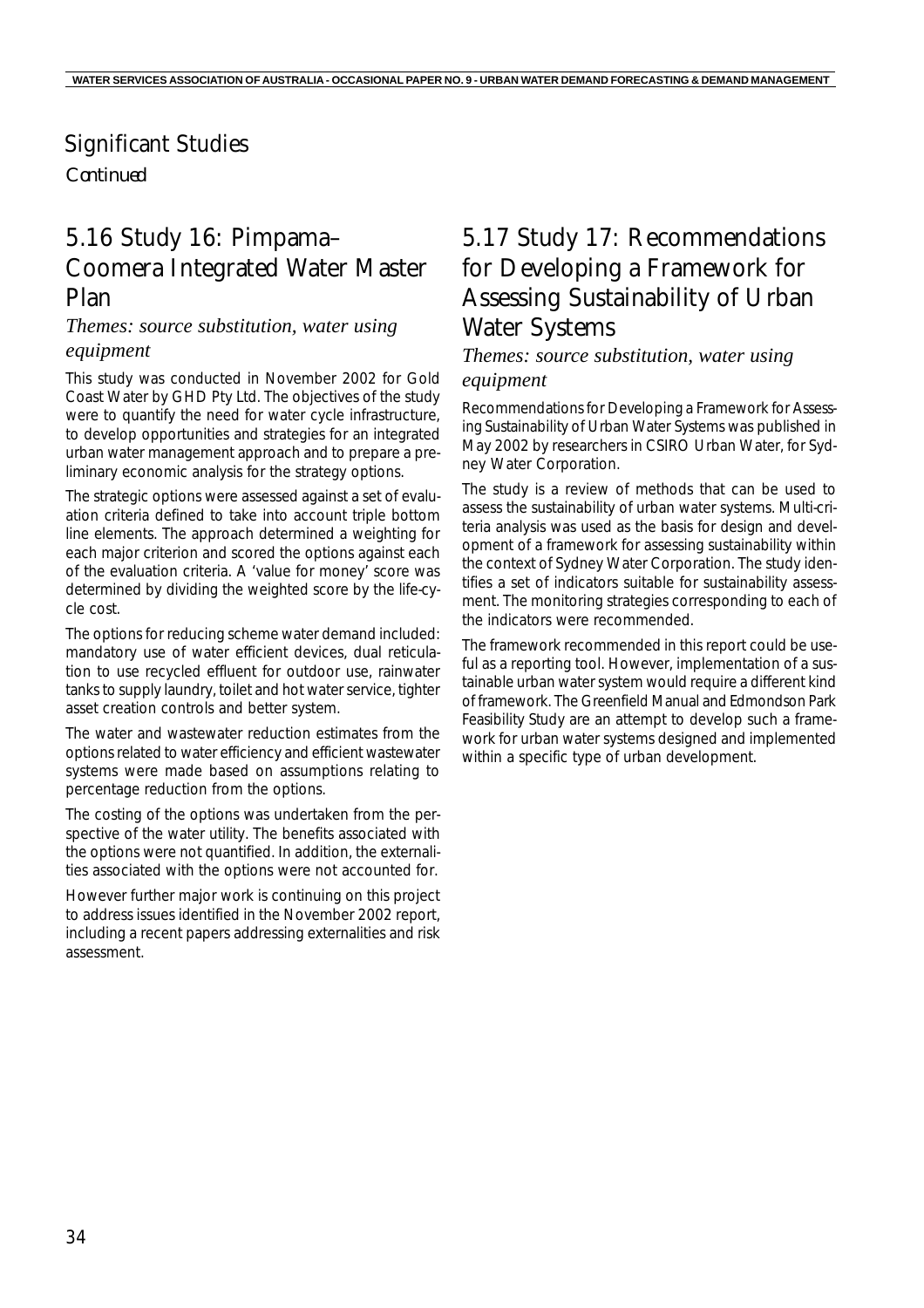## 5.18 Study 18: Sustainable Urban Water Futures

#### *Themes: source substitution*

The study was conducted in November 2001, for South East Water Ltd by the Institute for Sustainable Futures, UTS. The objectives of the study were:

- to study the water balance of three distinct types of urban development, namely backlog, Greenfield and infill, within the South East Water Ltd service area;
- to identify various sustainable water management scenarios applicable to each of the three types of urban developments, backlog, Greenfield and infill;
- to undertake a cost-benefit analysis of the scenarios for each development type and to rank them in the order of their present value cost; and
- to identify any barriers (in the form of inconsistencies or gaps in current regulatory frameworks) to implementing these sustainable water management systems.

Options for water and wastewater systems were developed for each of the three types of urban development. The options were developed in keeping with the principles of sustainable water management systems. The study did not include options for stormwater systems within the development.

The cost-benefit analysis included the cost of the infrastructure to the utility, developer and the residents and the benefits to the utility, which were quantified from the savings accrued from the avoided costs of servicing lower volumes of water and wastewater and from any deferral of investment in future supply-augmentation works.

The study is useful in terms of determining various water and wastewater system options for each of the three types of development common to all urban regions. It also provides an indication of relative ranking of options for each type of development. However, as the study is focused on options at the allotment level, the costs and evaluation of the options may not be applicable on a larger scale such as regional scale or estate scale.

The review of regulatory barriers in the study used a framework developed by a Victorian utility. However, the barriers identified are applicable in States that do not yet have regulations that address the decentralised and on-site reuse systems.

# 5.19 Study 19: Infrastructure Charges Project

#### *Themes: demographics & land use*

This report details the structure, inputs and outputs of an Infrastructure Demand Model (IDM) developed for Gold Coast Water. The IDM is an interactive user-friendly program designed to convert planning information into infrastructure demands. This in turn allows planning and designing for water and sewerage infrastructure specifically for the next ten years.

Various scenarios can be run through the model. The input data required includes:

- development type (within each of residential, business, industrial, community purpose, open space, other, special/introduced). Units are in dwellings/ha or ET/ ha;
- yield factor 1: percentage of developable land within a specific lot. This is used to account for future roads, floodplain areas etc;
- yield factor 2: percentage of likely development over maximum development;
- historical information;
- existing information;
- projected override values (option to override standard growth projection);
- water billing consumption data (per lot) in kL/annum; and
- projected growth in households and commercial industrial (in ET/hhlds or ET/employees).

The limitations of such a model include the reliability and consistency of the input data. For example, the data sourced for 'Tourist Residential Development Type' includes both residential and non-residential, without differentiating between the two.

There are very few such planning tools in the public domain that project water demand for the non-residential sector. This model is broadly applicable to other Australian urban areas where similar input data sets are available. The report recommends that future users take into consideration several issues, such as inclusion and maintenance of all data sources and associated assumptions, that meter readings per individual lots are not always feasible and might distort results if this not accounted for. Other issues and recommendations are discussed in the report.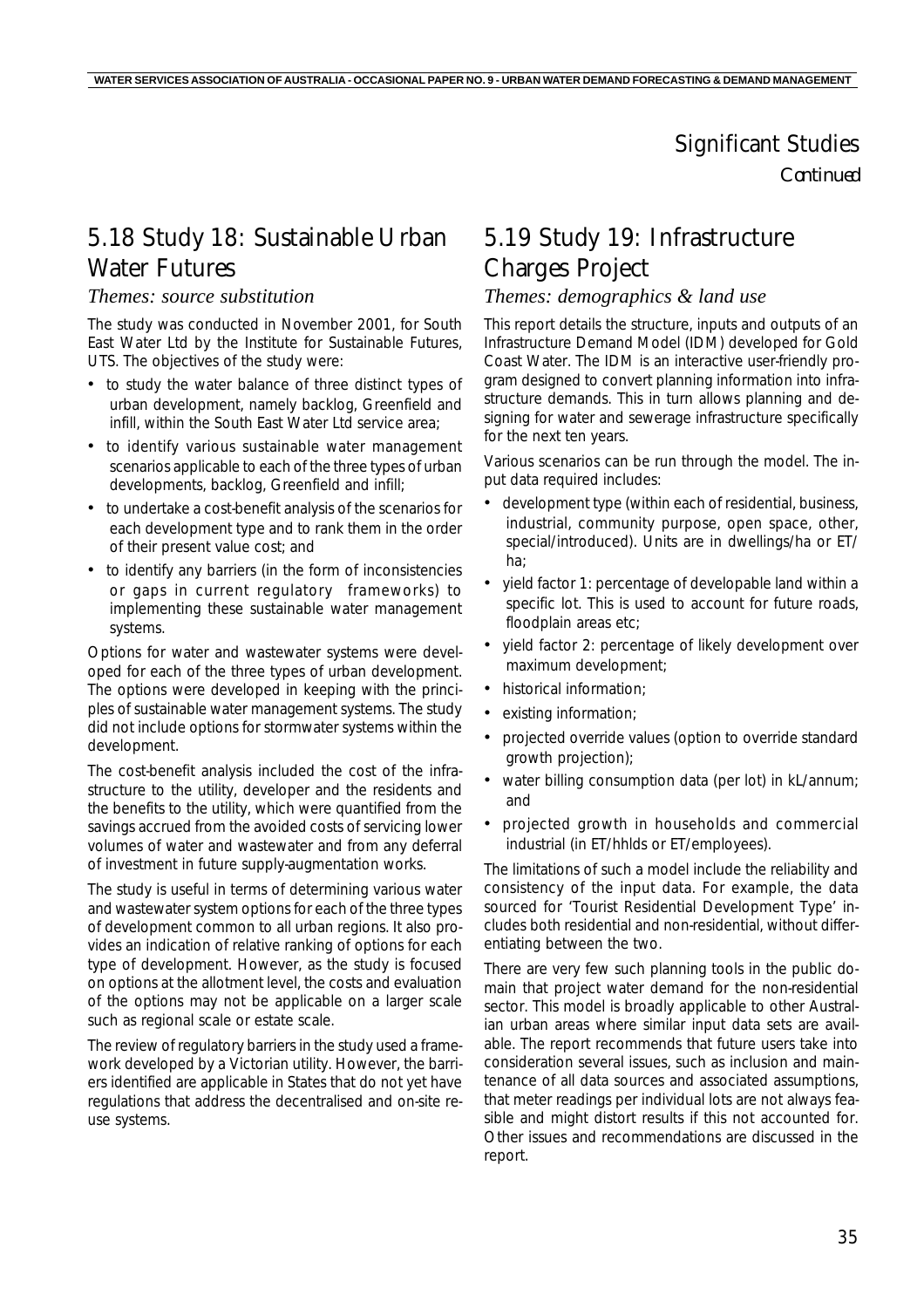### Significant Studies

*Continued*

# 5.20 Study20: Customer Research Unit Program

*Themes: water usage practices – sociocultural factors, restrictions, regulation, income*

 "In a Nutshell", was prepared in 2002 by Sydney Water Corporation and summarises "key discoveries 'nutted out' in the ten-year history of Sydney Water's Customer Research Unit". 'Nutshells' are documents prepared by the Customer Research Unit that distil the key community views on all aspects of water. For the purpose of this study, *Section 5.20* will refer predominantly to nutshells related to water demand.

The views of customers presented in "In a Nutshell," are broadly relevant to other WSAA members that are urban water utilities of significant size. The information in the documents from which this report is collated, were collected via regular customer surveys over a period of ten years. This comprehensive report covers community views in relation to pricing changes, drought restrictions and water conservation at large.

"Water Conservation: Synthesis of Sydney Water's customer research 1995–2003" is another significant report by Sydney Water's Customer Research Unit that distils key findings from eleven community research projects related to water conservation. The information gathered for these studies was collected predominantly via telephone surveys of randomly selected customers, with some deliberative polls and focus groups. This synthesis provides a comprehensive summary of community views on water use behaviour, water saving devices, rainwater tanks, recycled water, water restrictions and regulations, provision of sustainable services and communication and information. The document intends to aid water utilities in understanding such views on water conservation and identifying gaps in sufficient knowledge about community views.

# 5.21 Study 21: ARCWIS research

*Themes: demographics and land use, water using equipment, water usage practices – socio-cultural factors, restrictions, regulation, income*

Over the past few decades, the social research branch of CSIRO, Australian Research Centre for Water in Society (ARCWIS), has undertaken extensive social research related to customers' water use. This work has primarily been led by Dr Geoff Syme and Blair Nancarrow. More specifically, Syme and Nancarrow has produced publications on:

- review and evaluation of educational residential water conservation campaigns;
- assessing customer attitudes and preferences in relation to level of service, water restriction policies and alternative sources;
- priorities for social change in achieving urban water conservation; and
- relationship between residential lot size and water use.

According to this literature, there is a current lack of quality evaluations on the effectiveness of information campaigns related to water conservation. Those that do exist are predominantly focused on short-term measures, such as drought restrictions. The literature also indicates that perceived outcomes depend heavily on the methodology of the evaluation.

This research is in general applicable to all urban water utilities. It provides an understanding of how communication and education programs can and have influenced customers' knowledge, awareness, attitudes and behaviours and recognises the differences between these four attributes.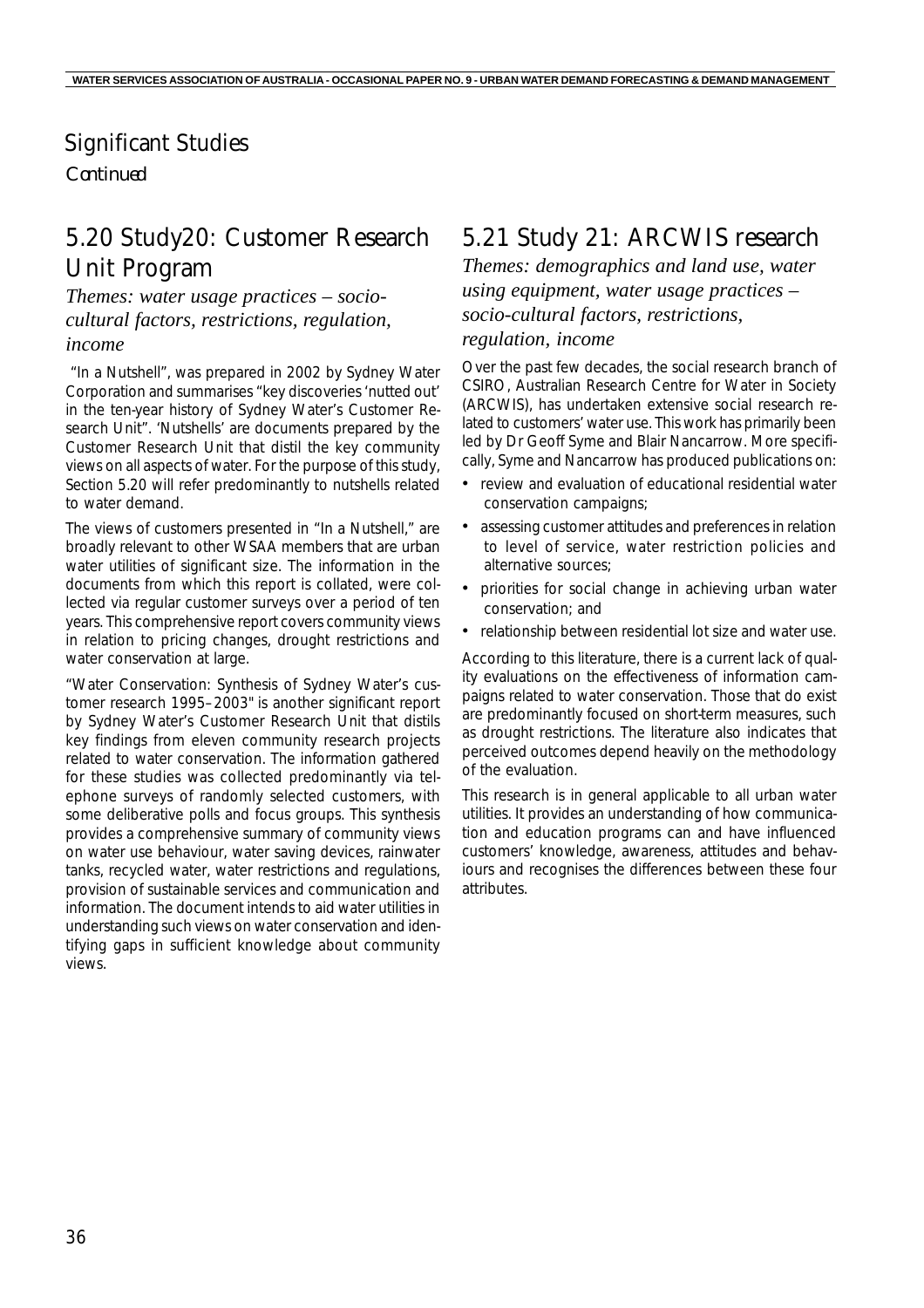# 6 Findings and Conclusions

# 6.1 Introduction

Following the investigation of current Australian (and selected international) research on demand management, priority research areas have been identified and recommendations made.

*Section 6* addresses:

- research gaps (general and specific findings and knowledge gaps);
- best practice characteristics for undertaking studies related to factors influencing water demand and for undertaking demand management initiatives and evaluations;
- transferability of Australian studies to other utility areas;
- priority research areas; and
- recommendations for future research on priority areas, that is collaborative and cost-effective.

The outputs of this project are formatted in a user-friendly, interactive way to allow for searching under themes or by studies and have been designed in such a way as to allow for additions and updates to be made. This should facilitate further collaboration between members of the water industry in Australia and further coherent research on understanding water demand than has often been the case.

# 6.2 Research Gaps

Research gaps can include gaps in data, knowledge and management of research.

This section discusses:

- limitations of this study
- general findings; and
- data and knowledge gaps identified by both WSAA members and the ISF study team.

#### 6.2.1 Limitations

This project aimed to provide a picture of recent research undertaken in Australia on understanding water demand. Whilst much of this research is presented in this document, it should be acknowledged that it is not a complete set of research studies. This is owing to a number of factors, including:

- not all WSAA members were invited to participate in the study. Some of these water utilities may have undertaken studies relevant to this project;
- only a limited number of non-WSAA members participated in this study. Some significant research studies on understanding water demand have been undertaken by non-WSAA members, such as CSIRO. Some of these have been captured but not all.
- some knowledge within water utilities is difficult to access because of its existing format (e.g. assumptions in models, anecdotal information, unpublished ongoing programs). Whilst the templates were designed to capture some of this information, time constraints and the scope of the project itself did not allow all this information to be extracted.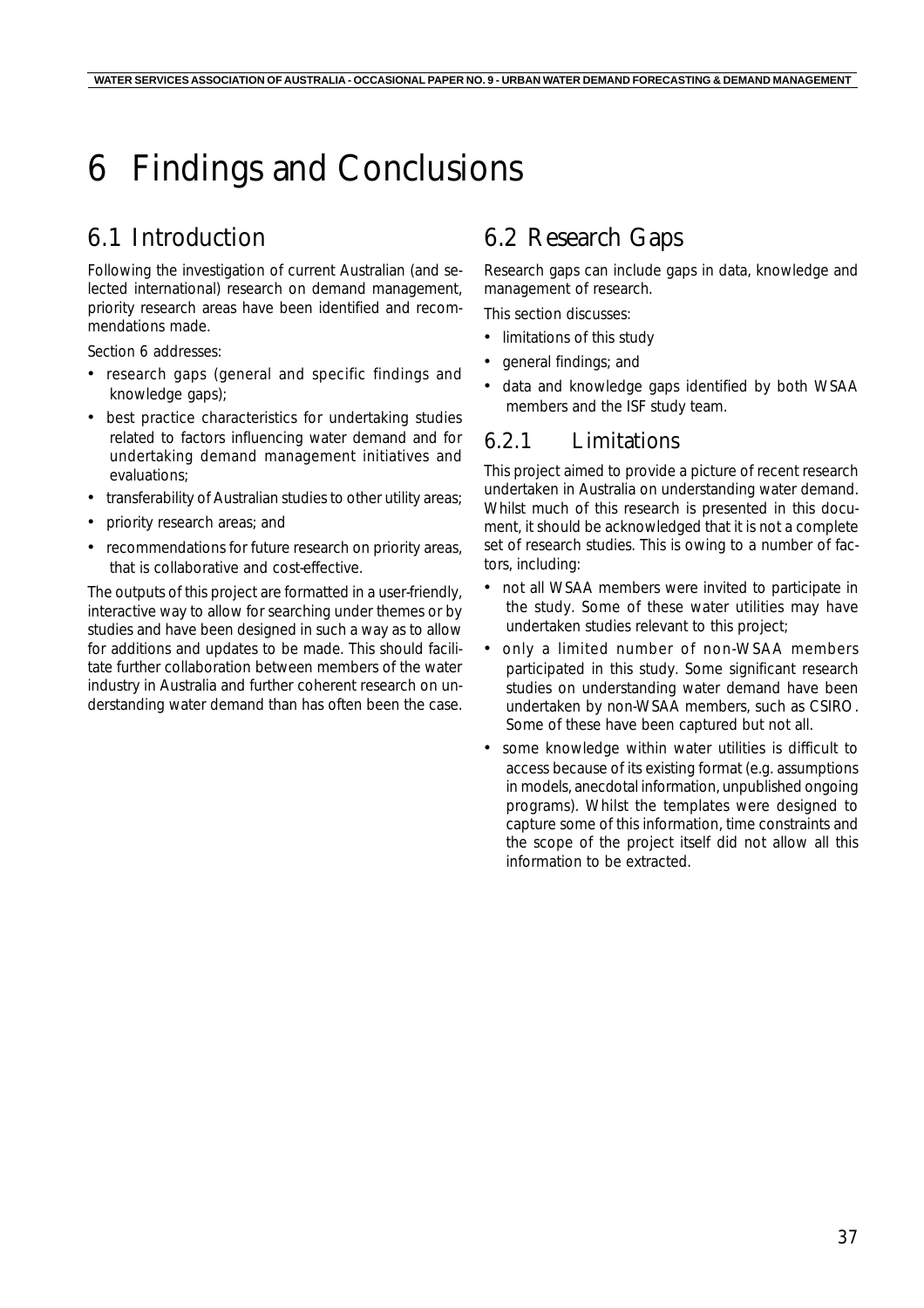### Findings and Conclusions

*Continued*

### 6.2.2 General findings

This section summarises key findings in relation to the overall research.

In general, a large amount of research is being undertaken in relation to factors influencing water demand and demand management initiatives. However, there is not enough coordination of the research to allow consistency, transparency, comprehensiveness and best-practice methodology.

The research in relation to demand management is currently highly fragmented. In the U.S., this type of research is being coordinated by AWWA in an effective and efficient manner that has allowed for significant advancements in research and knowledge. In Australia, other water-related areas are being well coordinated, such as water quality. WSAA can play a key role in creating a coordinated and efficient approach to research relating to water demand.

The key findings are:

- There is significant potential value for utility cooperation to advance Australian research in demand management. Benefits for utilities could include:
	- increased efficiency;
	- increased cost-effectiveness;
	- reduced duplication;
	- improved quality; and
	- positioning Australian utilities at the forefront of international demand management research.
- Availability and sharing of key knowledge sources is important if the potential for cooperation is to be achieved.
- Evaluation of programs is a critical step in determining their effectiveness and how they can be improved. Results can feed into future models/forecasts for increased accuracy.
- Applicability of data to different locations is limited and there is still a need for local studies (due to variations in local context such as climate, avoided costs for average and peak demands, tourism).
- Actual data resulting from existing studies may often not be transferable to other areas, because of differences in biogeography, climate, sociodemographics, political climate etc. However, the methodologies, models or certain principles behind those studies may be relevant and transferable.
- Many demand forecasting studies have relied on projections of historical metered data, without considering end uses.
- Many climate correction model studies have now been undertaken and there is a clear need for transparency of methodology.

### 6.2.3 Data and Knowledge Gaps

This section discusses data gaps related to research on factors influencing trends in water demand in Australia. This information has been compiled from several sources:

- existing studies undertaken by WSAA members (via those completed template received from the WSAA members);
- data gaps identified by some WSAA members in templates and
- the research team's expert knowledge of the state of demand management research in Australia.

<sup>&</sup>lt;sup>7</sup> This column indicates who identified the knowledge gaps. The Study Team refers to the ISF study team working on this project on behalf of WSAA.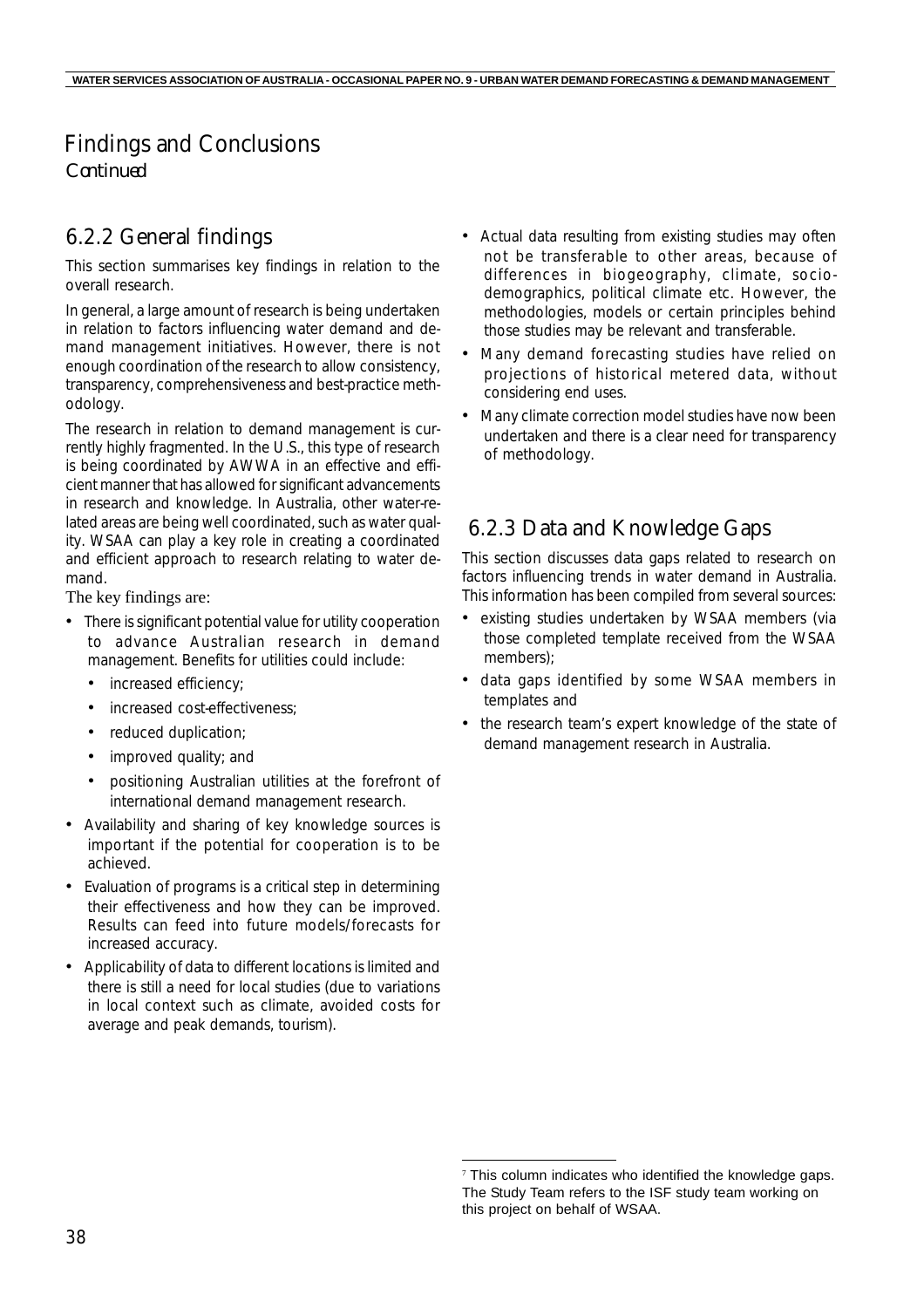### Findings and Conclusions *Continued*

| <b>Theme</b>                 | Data gap                                                                                                                                                                                                                                                                                                                                                                                                                                                                                                                                                                                                                                                                                                                                                                                                                                         | WSAA member/<br>Study team |
|------------------------------|--------------------------------------------------------------------------------------------------------------------------------------------------------------------------------------------------------------------------------------------------------------------------------------------------------------------------------------------------------------------------------------------------------------------------------------------------------------------------------------------------------------------------------------------------------------------------------------------------------------------------------------------------------------------------------------------------------------------------------------------------------------------------------------------------------------------------------------------------|----------------------------|
| General                      | The extent of influence of factors influencing water demand is uncertain.<br>"The extent of influence of a variety of factors is often accounted for by variance<br>in the main variables influencing demand (such as climate and population<br>variables). It is not possible to assess the influences of other affects such as<br>GDP impacts, changes to higher density housing, demographic influences, and<br>others outlined in the introductory letter."                                                                                                                                                                                                                                                                                                                                                                                  | Melbourne Water            |
|                              | A database summarising demand forecasting, Demand Management and<br>water efficiency programs;                                                                                                                                                                                                                                                                                                                                                                                                                                                                                                                                                                                                                                                                                                                                                   | <b>Gold Coast Water</b>    |
|                              | Data collection techniques: The first major studies often used customer<br>reports of stocks in their homes and some evidence suggests these are less<br>reliable than is desirable. Hence, appropriate data collection techniques should<br>be used for stock data, which are also capable of collecting information about<br>household appliances. In the U.S., data loggers are sufficient, but in Australia,<br>this may not be appropriate because of huge variation in different toilet types.<br>Data logger studies are never large enough to be significant (i.e. 100 homes).<br>i.e. so, we need to know average use of each time of toilet over time, and<br>stocks in each city. Understanding water-using equipment is more important<br>where we are contemplating accelerating replacement of equipment from the<br>natural rate. | Study team                 |
|                              | Inconsistent classifications for Residential and Non-Residential sectors. There<br>is a need for consistent use of ANZSIC codes (or other industry-wide agreed<br>variant) where possible.                                                                                                                                                                                                                                                                                                                                                                                                                                                                                                                                                                                                                                                       | Study team                 |
| Demographics<br>and Land Use | Trends in breakdown of industry categories and sub-categories.                                                                                                                                                                                                                                                                                                                                                                                                                                                                                                                                                                                                                                                                                                                                                                                   | Study team                 |
|                              | Trends in lot size, especially garden/lawn size for both residential and non-<br>residential. There is a strong correlation between garden/lawn size (which can<br>often be inferred from lot size) and lawn/garden irrigation water use;                                                                                                                                                                                                                                                                                                                                                                                                                                                                                                                                                                                                        | Study team                 |
|                              | Water use in multi-residential dwellings is often difficult to determine,<br>especially because individual meters are not available on multi-dwelling units.                                                                                                                                                                                                                                                                                                                                                                                                                                                                                                                                                                                                                                                                                     | Study team                 |
|                              | Trends in per capita use of customers in multi-residential dwellings.                                                                                                                                                                                                                                                                                                                                                                                                                                                                                                                                                                                                                                                                                                                                                                            | Study team                 |
|                              | Consistent data on trends in non-residential planning and land-use                                                                                                                                                                                                                                                                                                                                                                                                                                                                                                                                                                                                                                                                                                                                                                               | Study team                 |
| Water using<br>equipment     | Appliance ratings and water demands for individual appliances                                                                                                                                                                                                                                                                                                                                                                                                                                                                                                                                                                                                                                                                                                                                                                                    | <b>Brisbane Water</b>      |
|                              | Stock of A, AA, AAA and no-rating showers: : note problems with ambiguous<br>classification into 'standard' and 'efficient' in several surveys;                                                                                                                                                                                                                                                                                                                                                                                                                                                                                                                                                                                                                                                                                                  | Study team                 |
|                              | Actual dual-flush toilet flush volumes, Stock of 6/3L vs. 9/4.5L vs. others;<br>Leakage over time                                                                                                                                                                                                                                                                                                                                                                                                                                                                                                                                                                                                                                                                                                                                                | Study team                 |
|                              | Trends in ownership of automatic reticulation sprinkler systems and use of<br>timers.                                                                                                                                                                                                                                                                                                                                                                                                                                                                                                                                                                                                                                                                                                                                                            | Study team                 |
|                              | There is a current lack of understanding of stocks of water using equipment in<br>the non-residential sector.                                                                                                                                                                                                                                                                                                                                                                                                                                                                                                                                                                                                                                                                                                                                    | Study team                 |
|                              | Whilst there have been several studies undertaken (or in progress) on stocks<br>of residential water using equipment, further research is required to<br>strengthen and complement such studies, in addition to gathering data from<br>areas set in a different climatic, legal or other context.                                                                                                                                                                                                                                                                                                                                                                                                                                                                                                                                                | Study team                 |

# Data and Knowledge Gaps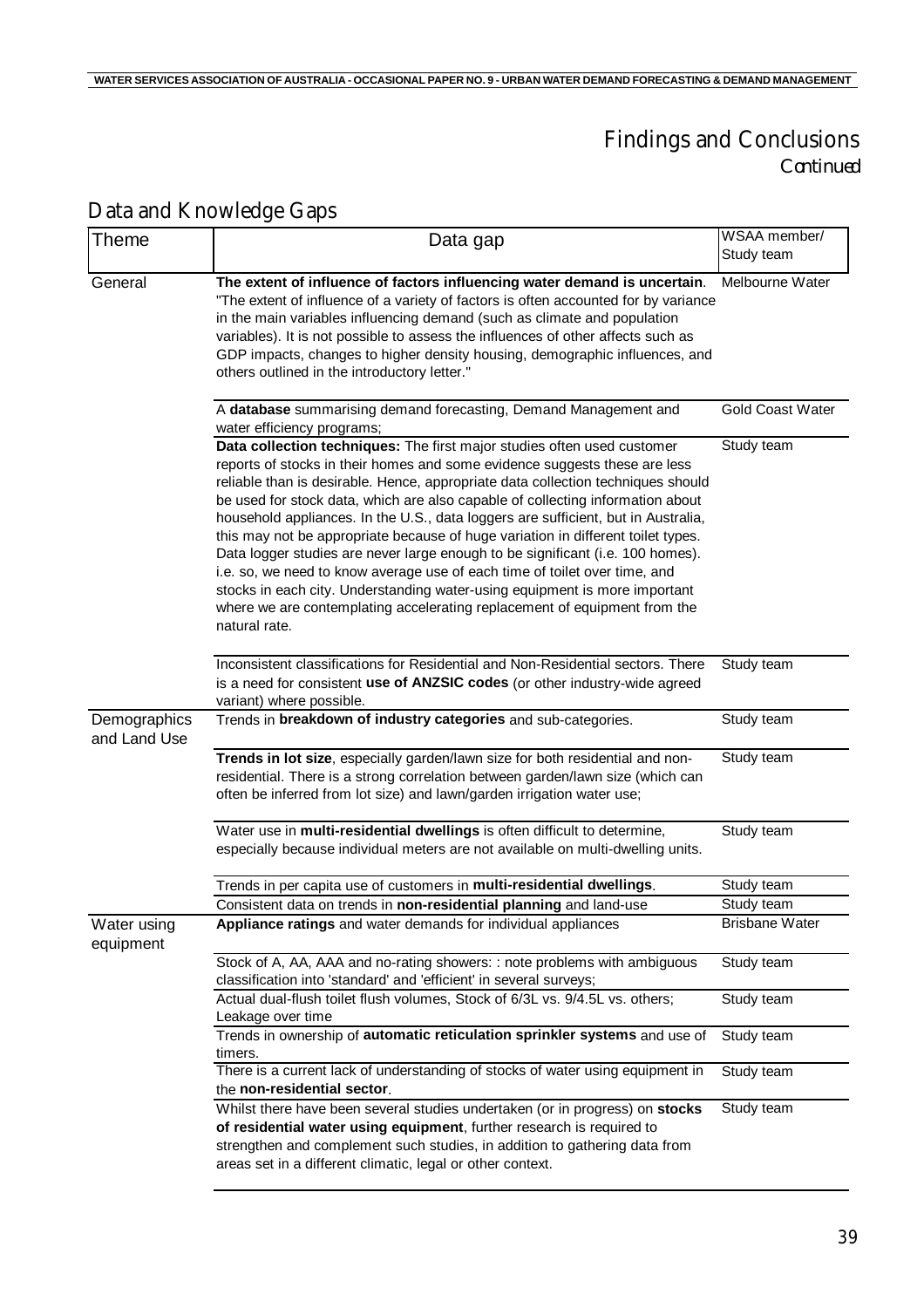# Findings and Conclusions

*Continued*

# Data and Knowledge Gaps

*Continued*

| <b>Theme</b>                                       | Data gap                                                                                                                                                                                                                                                                                                                                                                                                                                                                                                                                                                           | WSAA member/<br>Study team |
|----------------------------------------------------|------------------------------------------------------------------------------------------------------------------------------------------------------------------------------------------------------------------------------------------------------------------------------------------------------------------------------------------------------------------------------------------------------------------------------------------------------------------------------------------------------------------------------------------------------------------------------------|----------------------------|
| Water usage<br>practices                           | How shower usage practices can differ with different technologies                                                                                                                                                                                                                                                                                                                                                                                                                                                                                                                  | Study team                 |
|                                                    | Perceptions, fears, attitudes, acceptance of water efficient toilets.                                                                                                                                                                                                                                                                                                                                                                                                                                                                                                              | Study team                 |
|                                                    | There is currently little understanding of the impact/effectiveness of education                                                                                                                                                                                                                                                                                                                                                                                                                                                                                                   | Study team                 |
|                                                    | and communication on reducing water demand. Many complex social and                                                                                                                                                                                                                                                                                                                                                                                                                                                                                                                |                            |
|                                                    | cultural issues influence attitudes to water conservation, which require                                                                                                                                                                                                                                                                                                                                                                                                                                                                                                           |                            |
|                                                    | investigation. For example, Even though rainwater tanks are not the least cost                                                                                                                                                                                                                                                                                                                                                                                                                                                                                                     |                            |
|                                                    | solution, water utilities and local councils are under pressure from community                                                                                                                                                                                                                                                                                                                                                                                                                                                                                                     |                            |
|                                                    | and environmental groups to promote rainwater tanks as a solution to water                                                                                                                                                                                                                                                                                                                                                                                                                                                                                                         |                            |
|                                                    | scarcity.                                                                                                                                                                                                                                                                                                                                                                                                                                                                                                                                                                          |                            |
|                                                    | Usage patterns of irrigation/outdoor water (frequency and duration of<br>watering).                                                                                                                                                                                                                                                                                                                                                                                                                                                                                                | Study team                 |
|                                                    | Water use patterns across the day.                                                                                                                                                                                                                                                                                                                                                                                                                                                                                                                                                 | <b>Brisbane Water</b>      |
|                                                    | There is a gap in our understanding of the impact of socio-economic                                                                                                                                                                                                                                                                                                                                                                                                                                                                                                                | Study team                 |
|                                                    | variables on demand, for example, income and education levels.                                                                                                                                                                                                                                                                                                                                                                                                                                                                                                                     |                            |
|                                                    | There is always a lag between new technology and information on                                                                                                                                                                                                                                                                                                                                                                                                                                                                                                                    | Study team                 |
|                                                    | acceptance, water use, practices and stocks.                                                                                                                                                                                                                                                                                                                                                                                                                                                                                                                                       |                            |
| <b>Water Supply</b>                                | Understanding the extent to which pressure can influence bulk water demand                                                                                                                                                                                                                                                                                                                                                                                                                                                                                                         | Study team                 |
| System                                             | in different areas;                                                                                                                                                                                                                                                                                                                                                                                                                                                                                                                                                                |                            |
|                                                    | Bulk/metered data is often not in consistent and appropriate format both<br>across water utilities and within a single utility itself.                                                                                                                                                                                                                                                                                                                                                                                                                                             | Study team                 |
|                                                    | Most urban water utilities are at a turning point in time when the water and                                                                                                                                                                                                                                                                                                                                                                                                                                                                                                       | Study team                 |
|                                                    | wastewater infrastructure are ageing and are due for replacement. They are                                                                                                                                                                                                                                                                                                                                                                                                                                                                                                         |                            |
|                                                    | also in the process of developing an understanding of the various ways in which                                                                                                                                                                                                                                                                                                                                                                                                                                                                                                    |                            |
|                                                    | new developments and infill developments (which are characterised by ageing                                                                                                                                                                                                                                                                                                                                                                                                                                                                                                        |                            |
|                                                    | infrastructure) can be best serviced in a manner that provides sustainable water                                                                                                                                                                                                                                                                                                                                                                                                                                                                                                   |                            |
|                                                    | management solutions (ISF, 2001c).                                                                                                                                                                                                                                                                                                                                                                                                                                                                                                                                                 |                            |
|                                                    |                                                                                                                                                                                                                                                                                                                                                                                                                                                                                                                                                                                    |                            |
| Non residential<br>Outdoor and<br>indoor water use | There is a general lack of data on non-residential water use both in Australia<br>and overseas. This is primarily because Industrial Commercial and Institutional<br>(ICI) customers are fairly complex in their water end-use needs and thus need<br>to be individually considered and audited (Vickers, 2001). In addition, it is<br>difficult to develop category-wide benchmarks of ICI water based on average or<br>annual water use per active account (or customer), within an ICI category due<br>to the differences in size of establishments that comprise the category. | Study team                 |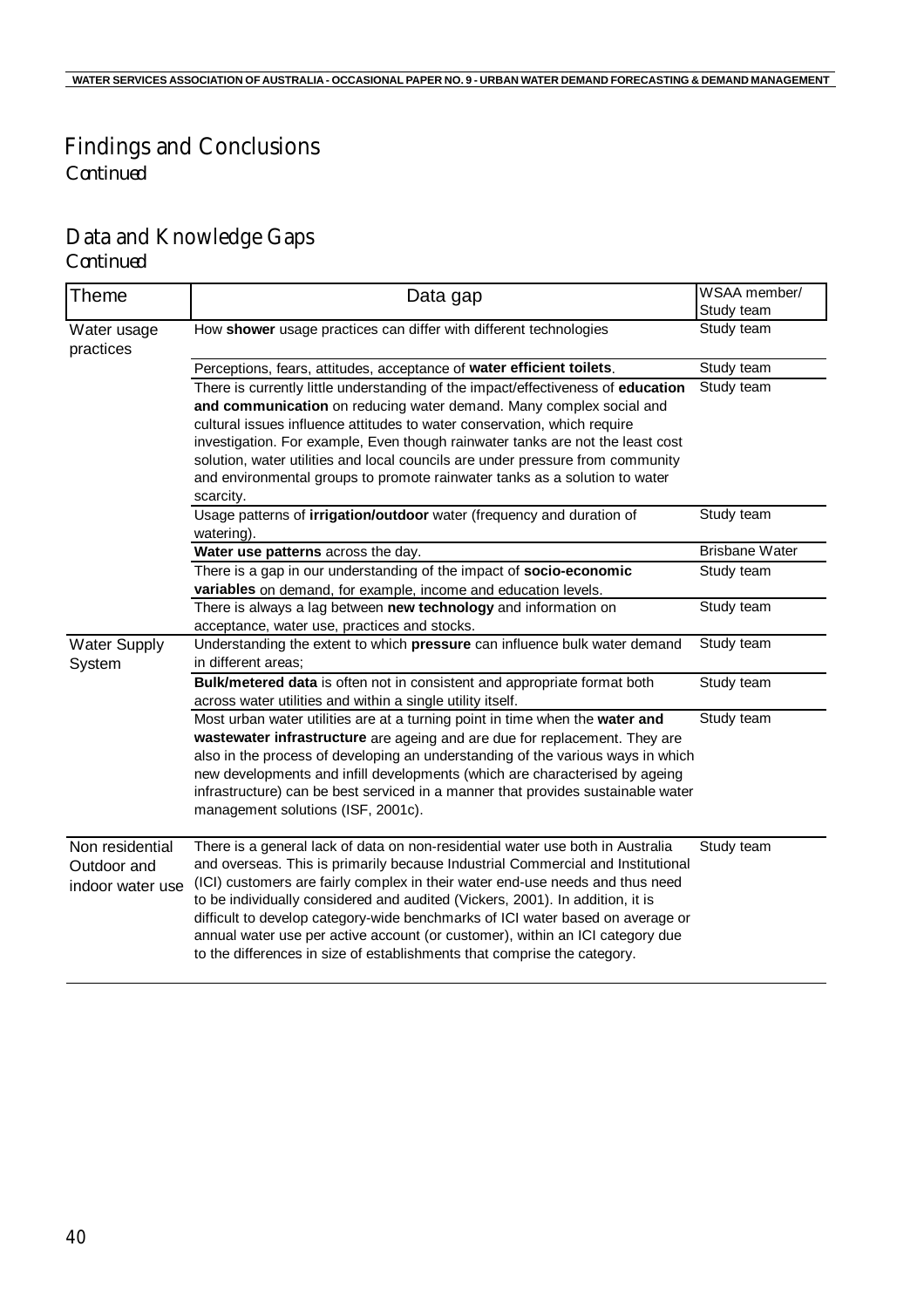#### Findings and Conclusions *Continued*

# 6.3 Best Practice Characteristics

Best practice characteristics are described in this section for different types of studies related to *1. Factors influencing water demand*; and *2. Demand management initiatives*. Best practice characteristics related to 1. and 2. are provided for each of:

- water usage practices
- water using equipment
- demographics and land use
- climate
- source substitution
- water supply system.

#### 6.3.1 Water Usage Practices

Best practice characteristics for studies on factors influencing water usage practices include:

- *• Pricing*: Use climate correction to remove climate related variables and allow price elasticity to be determined;
- *• Knowledge and awareness*:
	- ensure representative and deliberative processes are used for public involvement;
	- exploratory research using informal, open-ended face-to-face interviews, which allows participants to express their needs and concerns in their own words (compared to say choosing from a list of 'answers') may improve the accuracy of the responses;
	- it is important to acknowledge that awareness or even attitudes of the community to water use do not necessarily reflect *behaviour* (Morehead, 1989), that is, translate into action. There may be an increased awareness of water conservation as a result of a campaign, which may emerge from follow up interviews and surveys but this may not result in actual reduction of water use;
	- be clear about the objectives of the education and awareness program and evaluate it against these original objectives. Is the objective related to increasing awareness? Attitude changes? Behavioural change?

Best practice characteristics for undertaking demand management programs that change water usage practices include:

- *• Pricing:* Two-part inclining block price tariff is one of the most common ways of encouraging water efficiency amongst customers. In response to the recent drought a similar pricing structure is being implemented in the residential sector by some water utilities in Australia.
- Pricing as a demand management measure is found to be more effective in regions where outdoor water use forms a relatively large fraction of total water use, as the demand for outdoor water is more elastic than the demand for indoor water. The elasticity of the demand also depends upon whether the measure is being taken as a short-term or emergency response to drought event or as a long-term demand management strategy. Pricing policy should be aimed at:
	- implementing water prices that reflect the cost of producing and supplying water;
	- encouraging water saving practices and behaviour from both residential and non-residential customers; and
	- Any changes in pricing structure should be accompanied by other demand management initiatives. This is particularly important when pricing is being employed as a long-term demand management strategy.
- *• Regulation*. Regulation can play an important role in contributing to water demand management. Regulation could be targeted either at water usage practice or at water using equipment. The objective of such regulation is to promote and encourage water efficient practice or equipment.

The most effective way of influencing installation of water efficient fixtures and devices in the new developments is to incorporate clauses relating to water efficient fixtures in the development controls of local councils.

The availability of water efficient fixtures in the market can be influenced by implementing mandatory water efficiency performance standards for water using fixtures and appliances and mandatory water efficiency labelling. Such regulation exists in the U.S.

*• Restrictions*. Climate correction of demand projection has been used by some water utilities for predicting the water savings that can be expected from drought restrictions. There is opportunity for water utilities to collaborate in relation to their experience and findings from such restrictions to improve the understanding and predictability of water savings from drought restrictions.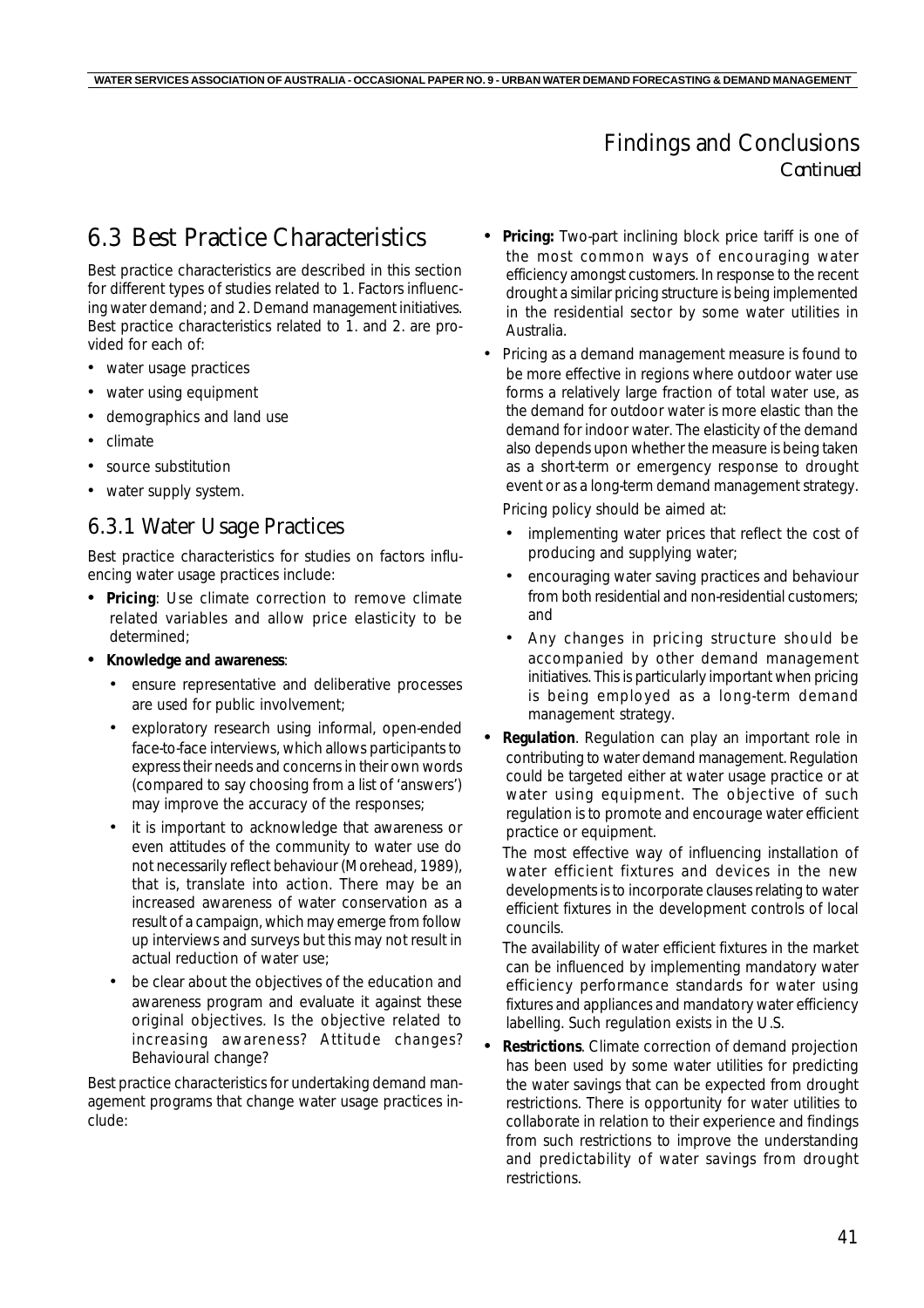### Findings and Conclusions

*Continued*

*• Knowledge and awareness*. An education and communication strategy can influence knowledge and awareness. Such a strategy should be seen as an integral part of any demand management initiative.

#### 6.3.2 Water using equipment

Best practice characteristics for undertaking a stock study on water using equipment and appliances include:

- gather specific stock data and water-use data for each technology using appropriate data collection techniques such as data loggers, technical in-house/ building studies, surveys (e.g. face-to-face, telephone, diaries) and secondary data.
- consider opportunities for value adding to a data collection exercise, as data collection can be tedious and expensive. For example, while gathering data, perform retrofits as well, as much of the cost of a retrofit is getting access to household. The technologies themselves and the additional labour costs for installation once inside the house are often very small.
- obtain time series information where possible.
- use end use analysis, including stock models.

Best practice characteristics for undertaking demand management programs that relate to water using equipment include:

- Least Cost Planning principles;
- use of regulatory requirements for all new and renovated buildings to have water efficient appliances/ fixtures (see Regulation);

#### 6.3.3 Demographics and land use

Best practice characteristics for undertaking a study on how demographic factors influence water demand include: Collecting data on:

- number of households (or population) by dwelling type (e.g. single- or multi-dwelling);
	- average household occupancy by dwelling type;
	- density of multi-residential dwellings (i.e. units/lot);
	- tenure type within dwelling type;
	- lot size (including proportion of lawn/garden area);
	- (other factors: dwelling age, household income);
	- non-residential land use trends.
- Collect time series for all data sets that vary over time, including future projections where available.

#### 6.3.4 Climate

Best practice characteristics for undertaking a study on how climatic factors influence water demand include:

- the use of daily reservoir corrected demand, expressed in per capita or per connection terms;
- transparent methodology, including description of the demand equations and the tests for significance, as well as the variables tested and rejected.

#### 6.3.5 Source Substitution

Best practice characteristics for undertaking a study on how source substitution can influence water demand include:

- evaluation of the savings and the costs and benefits using transparent methods;
- use of whole-of-society life cycle costs.

#### 6.3.6 Water Supply System

Best practice characteristics for undertaking a study on how factors relating to the water supply system influence water demand include:

- for meter replacement programs, it is recommended that old meters be measured following their replacement to determine the effectiveness and usefulness of meter replacement.
- studies of leakage and other components of unaccounted for water should use the currently agreed international framework and terminology.

# 6.4 Relevance of studies to other areas

An objective of this overall research is to make informed recommendations with respect to opportunities for collaboration between WSAA members for further research. One way this can occur is through sharing methodologies and results from existing studies. This section addresses the general relevance or transferability of studies to other water utilities.

In general, the methodologies and models used in studies are transferable from one urban area to another. However, it is important to note that only best practice methodologies should be considered for use by other water utilities. Transferability of results and recommendations emerging from studies can range from relatively transferable to not at all. A popular belief in the U.S. (and Australian) water conservation community is that primary data should always be collected specifically for the study region. It is often thought that transposing data from one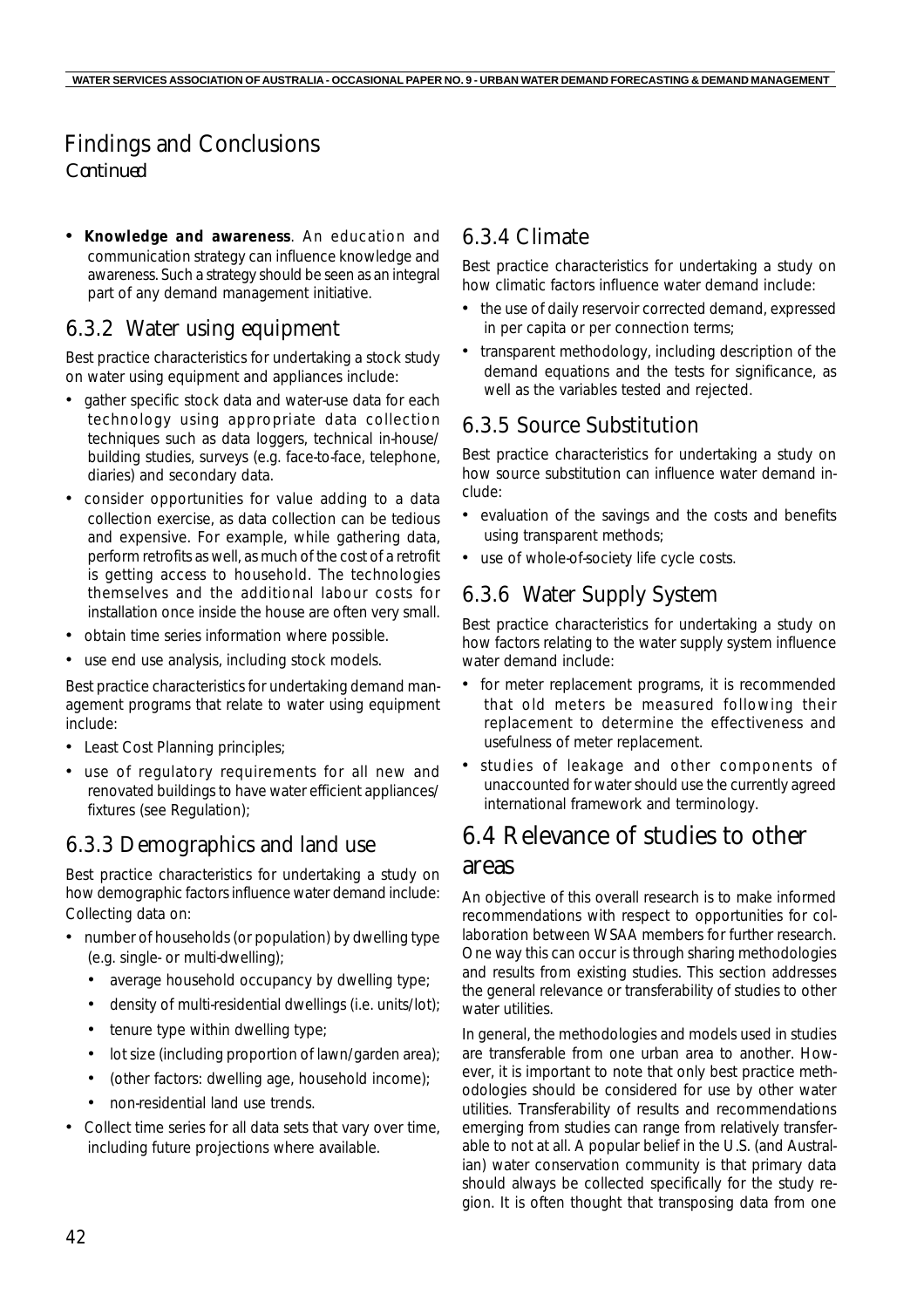#### Findings and Conclusions *Continued*

region to another will result in inaccurate outcomes owing to dissimilar characteristics of different cities and regions. While collecting primary data can be more accurate, it is often more expensive than collating existing data. Some factors to consider when assessing the transferability of data from one area are:

- reliability of the original data (including the study methodology);
- applicability of the data to the water utility of concern (considering study region, study period, sociodemographics and climate); and
- sensitivity to variance of the original data when used by another water utility in a specific study or analysis.

In order for some data types emerging from studies on water usage practices to be applicable to other areas of Australia, other relevant variables would need to be relatively consistent. For example, a study in say, 'Area 1', which determined the elasticity of price changes on a particular community, may only be applicable in 'Area 2' if certain variables or factors in 'Area 2' are relatively consistent with 'Area 1'. Such factors in this case may include:

- owner occupant status;
- single-residential versus multi-residential;
- household occupancy;
- geographical distinction; and
- income levels and other socio-economic variables (such as pensioner status).

Stocks of indoor water using technologies in a particular area are often more transferable compared to those of outdoor technologies. Outdoor water using technologies depend more on local climatic and geographic characteristics. For example, evaporative air conditioners have significantly higher penetration rates in areas where evaporation rates are high, such as Western Australia, Northern Territory and some parts of Victoria. The prevalence of water efficient technologies and equipment in an area may also be affected by regulations or guidelines pertaining to that region.

Information about stocks of water using equipment can only be transferred in situations where other external factors are similar. Some such factors may include climate, regulation, presence of water service companies, socioeconomics and demographics.

Demographic, land use and climatic/geographic data are difficult to apply to other areas, although the methodologies are often transferable.

Factors of system losses, pressure, unaccounted for water, are typically relevant to all water utilities, however, the extent will usually vary from utility to utility. The method of determining this extent may be transferable from one utility to another, as leakage management options are, while the quantitative results (costs and water savings) are usually system dependent.

Methods for assessing the extent of influence of source substitution on the bulk water supply are generally applicable to all urban areas in Australia, however, actual input data and resulting data may vary from region to region owing to such factors as rainfall, local regulations, land area, industry type and growth.

### 6.5 Priority research areas

*Sections 6.1–6.4* identified research gaps, discussed findings and provided best-practice characteristics for undertaking research in this field. *Section 6.5* draws together the key areas in relation to water demand that require further research. Some of these priority research areas can be undertaken independently (potentially simultaneously), as they typically will involve a discrete group of specialists. While other priority areas may need to be performed consecutively as they may involve similar key personnel.

Priority area needs:

- *• Climate Correction*. It would be useful for utilities to have a consistent and transparent approach to correcting demand forecasting for climate. For example, consistent, historical and regularly updated reservoircorrected bulk metered data preferably for each supply zone, would assist in forecasting.
- *• Leakage and Pressure Reduction*. In many instances, leakage management is the most cost effective demand management option for water utilities to save the most water from the system. Widely understood knowledge of savings achievable and techniques for leakage management, similar to the IWA framework, would assist utilities.
- *Demand Forecasting.* Currently there is a range of models used by water utilities. There are advantages in each water utility developing one demandforecasting model internally, to ensure consistency within the utility. It is also desirable to ensure all significant factors that influence water demand are included in such a model.
- *Water Sensitive Urban Design (WSUD)* (also referred to as Integrated Water Management or Total Water Cycle Management) encourages the integration of water services (such as water, wastewater and stormwater), which are traditionally managed in isolation. Of particular interest is the application of IWM to new infill and Greenfield sites. A significant number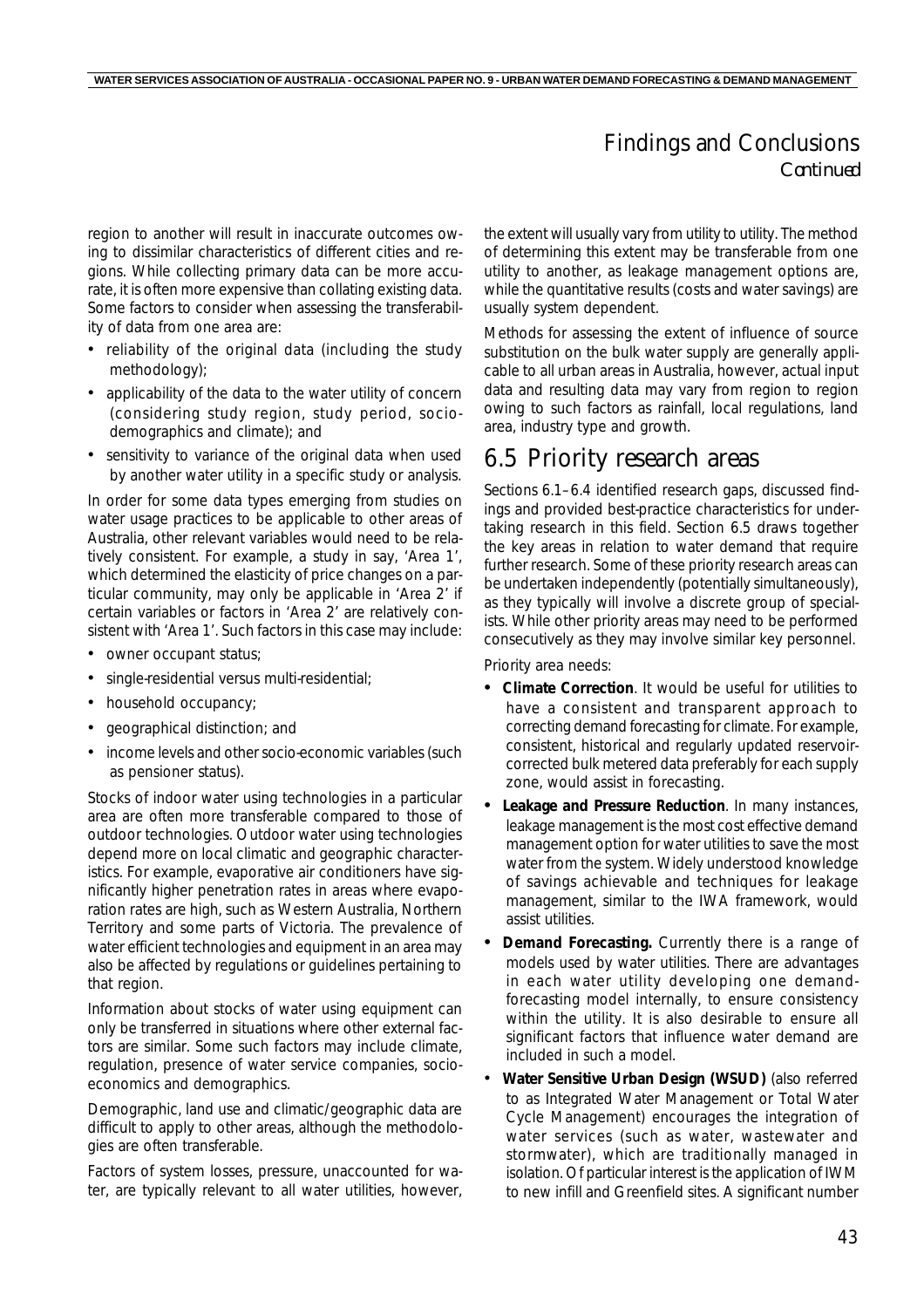#### Findings and Conclusions *Continued*

of recent studies commissioned by WSAA members (including case studies in relation to Edmondson Park in Sydney and Pimpama-Coomera on the Gold-Coast) have demonstrated that for servicing new areas there are potential water resource and economic savings in these strategies. However, there is a need for a more consistent understanding (including assumptions, methods, terminology, costing etc) of the approaches used in these studies.

- *• End Use Analysis.* Options (both demand and supplyside) can be compared using a least cost planning framework. This will enable the most cost effective option to reduce water demand to be determined. For example, regulating minimum performance standards for water using appliances and equipment is often the most cost-effective demand management option, however, this would only emerge from undertaking end-use analysis to forecast demand.
- *• Outdoor Water Use.* A significant proportion of urban water demand is outdoor water use. There are a limited number of research studies that assist in characterising outdoor water demand and the impact of programs designed to reduce demand for water in this important group of end uses. However, there is currently a research project being undertaken, commissioned by the Nursery and Garden Industry of Australia (NGIA) on behalf of the NGIA and WSAA (A. Currey, pers. comm.) and the results of this project will be widely available and should be integrated into any future research related to outdoor water used. Further research needs to be undertaken on both characterising outdoor water use and evaluating the effectiveness of demand management programs targeting outdoor water use.
- *• Non-residential Water Use*. The non-residential sector can vary between water utilities. However, it is often a significant proportion (10–40%) of water demand. Significant savings per customer can potentially be achieved in the non-residential sector. Both water use and appropriate implementation of demand management in this sector is poorly characterised.
- *• Rainwater Tank evaluation*. Rainwater tank programs are often raised by the community as a preferred water conservation measure and an increasing amount of utility funds are being invested in rainwater tank programs, especially rebate programs. There is a need to evaluate the impact of such programs and to ensure that they are designed to maximise their effectiveness. Research questions that should be addressed include: what are the actual water savings that are achieved by the program? What end uses are best supplied by rain water (indoor and outdoor)? What is the magnitude of

other potential benefits (including those related to stormwater retention)?

- *• Community Preferences.* There have been numerous studies to date which address community preferences on water use and restrictions (Syme et al, 1983, 1986, 1990, 2000; Roseth, 2003; Newton Wayman Chong & Associates, 2001a, 2001b, 2001c). However, a greater level of engagement of the community, through more deliberative and representative participatory decision-making processes (Carson and Gelber 2001) is required in a range of areas related to the development of demand management strategies, the reliability of water supply, water pricing and the appropriate balance between demand and supply-side options.
- *• Education and Communication*. Education and communication should be an integral part of any demand management initiative. Further research is required to increase understanding of how education, communication and awareness campaigns can influence water demand and which approaches are most effective and acceptable. Evaluations of various types of education and awareness programs can be undertaken to understand their effectiveness and impact on behavioural and attitudinal change.
- *• Evaluation of demand management programs*. There is limited experience in Australia of measuring the effectiveness of demand management programs. Following implementation of a demand management initiative, evaluation (monitoring and assessment) should always be undertaken at an appropriate time.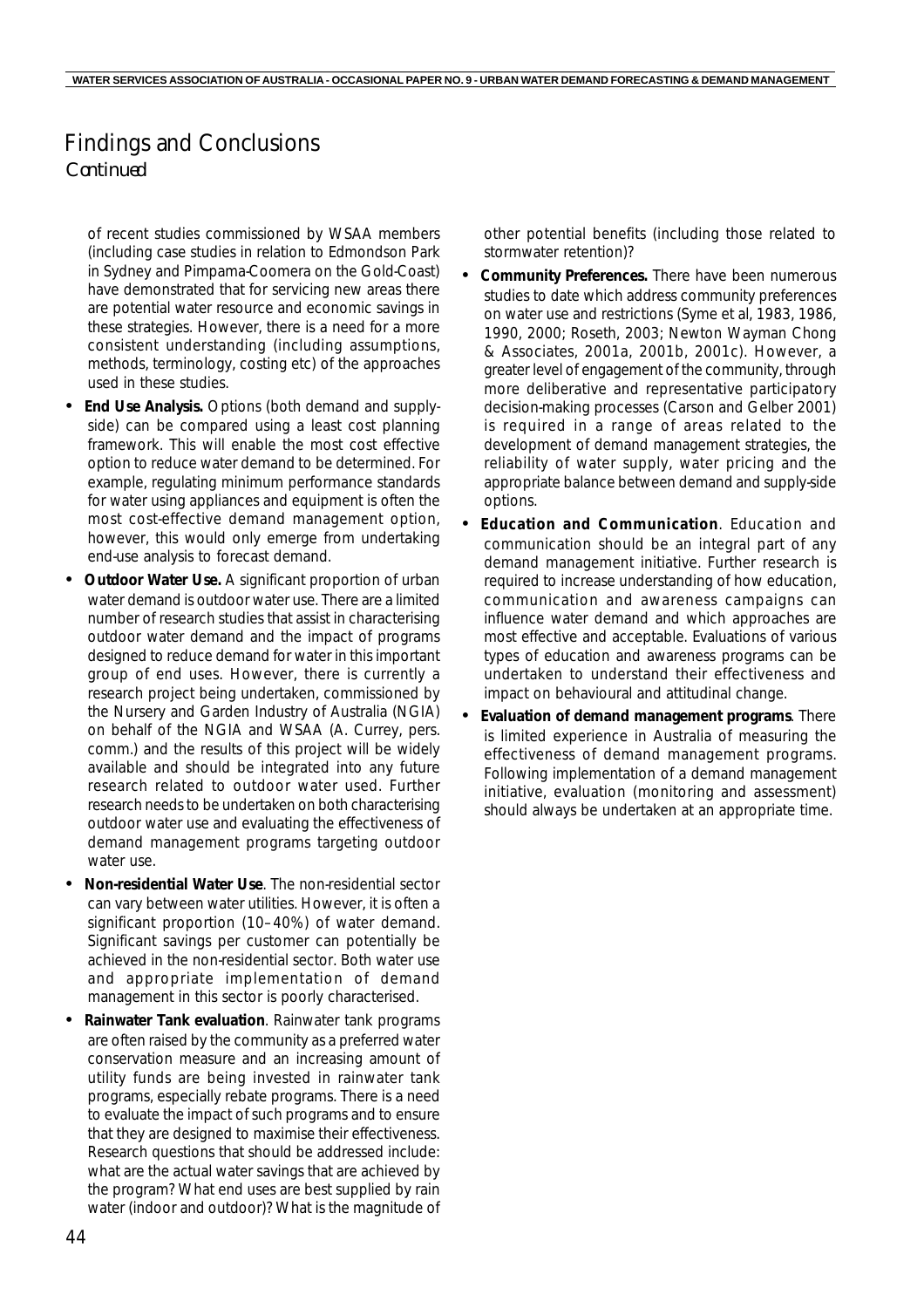# 6.6 Recommendations

This section outlines the recommendations made by the study team that address the research gaps identified in *Section 6.2 Research Gaps*. The recommendations have been developed with the following objectives in mind:

- potential opportunities for collaboration between WSAA members;
- addressing overdue and fast-moving research topics;
- this research is extensive in *breadth*. It enabled a screening of the research to date on factors influencing water demand and demand management initiatives and priorities for next steps to be determined. Thus, the next stage should enable *depth* of research.

The recommendations on further research to address key research gaps identified in this research are a suite of actions summarised as follows:

## 6.6.1 Continued detailed research on priority areas

Further research on priority areas identified from the gap analysis could involve:

- Literature reviews:
- International best-practice comparisons; and
- Structured interviews with key experts.

This would enable depth of research to be achieved, following the breadth of this first stage to screen for the priority research areas. This research could be undertaken in collaboration with various WSAA members. Such studies could include:

- Development of residential stock studies to collect data on water using equipment, water usage practices, residential lot sizes;
- Collection of information on multi-residential household water demand trends:
- Collection of non-residential trends in industry sectors;
- Further developing programs for individual metering on multi-residential dwellings;
- Evaluation of the non-residential programs that have been implemented by various water utilities and results from such evaluations be published for sharing amongst the water utilities.
- Determining the influence of rainwater tanks on water use behaviour and total water demand; Understanding the perceptions of the community about the role of rainwater tanks as a water conservation measure and the motivating factors behind their willingness to pay for rainwater tanks will provide valuable information to water utilities enabling more informed prioritising of DM programs. This could also provide water utilities with an insight into the community's willingness to pay, which could in turn be used for improving the participation rate of demand management programs that are more cost effective than rainwater tanks .
- A collaborative research project focusing on sustainable solutions for the three types of development (Greenfield, Backlog areas and Infill) on a range of scales will prove valuable, as it will help with the development of a consistent approach to water management across all utilities in different States. It will also provide an impetus to the development of a consistent set of regulations and standards for decentralised systems, which are often part of the sustainable solution for such developments**.**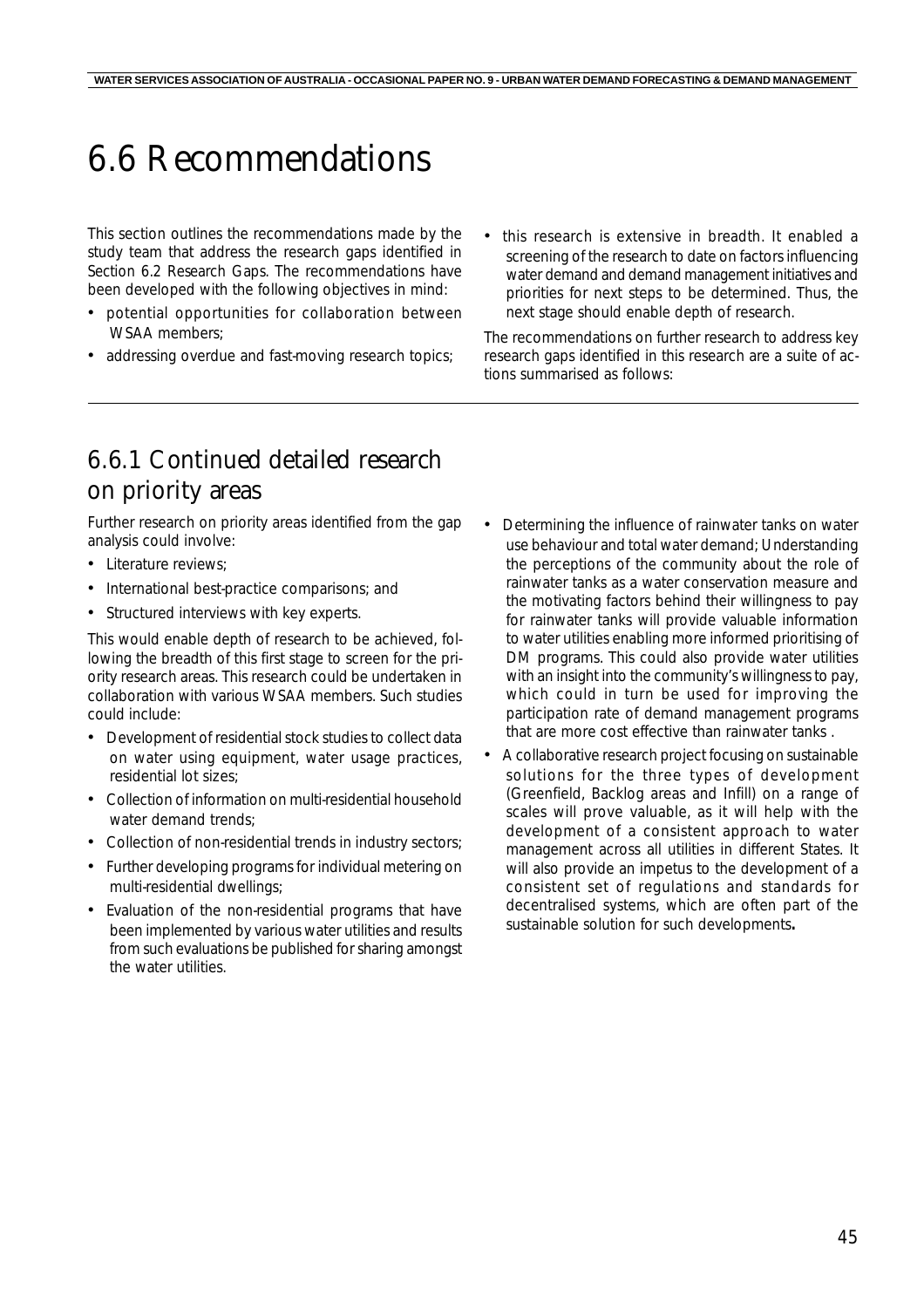#### Recommendations *Continued*

# 6.6.2 Research Forum Series

The Research Forum series would complement the detailed research on priority areas. The purpose of the Forums is to provide an efficient, cost-effective, immediate means of substantially advancing knowledge and research in priority areas related to water demand in Australia. A Forum could combine several related priority areas. It is recommended that a Forum be held each quarter (on average), hosted at various locations (or 'online'). The outputs of such Forums could be:

- research issues papers (developed prior to workshop, to determine what are the key research questions related to the Forum topic and who should attend);
- publication of all papers presented;
- focused recommendations made to the WSAA Water Health Environment and Sustainability Committee;

• consistent and transparent approach to water demand knowledge and research across all WSAA members. Recommended research priority areas which could warrant such a Forum include:

- Climate Correction
- Leakage and Pressure Reduction
- Demand Forecasting
- Integrated Water Resource Planning
- End Use Analysis
- Outdoor Water Use
- Non-residential Water Use
- Community Preferences
- Education and Communication
- Evaluation of programs

Suggested priority timeline is provided in *Figure 7*.

# 6.6.3 Ongoing collaboration between WSAA and WSAA members

It is recommended that WSAA coordinate the ongoing collaboration of research on water demand. It is recommended that a framework or process be developed to ensure the continuation of such collaboration. This may work within the existing structure of the Research Committee. For example, overseeing the recommendations emerging from the Research Forums (described in 3 above) and updating the proposed CD (or website) as new research becomes available.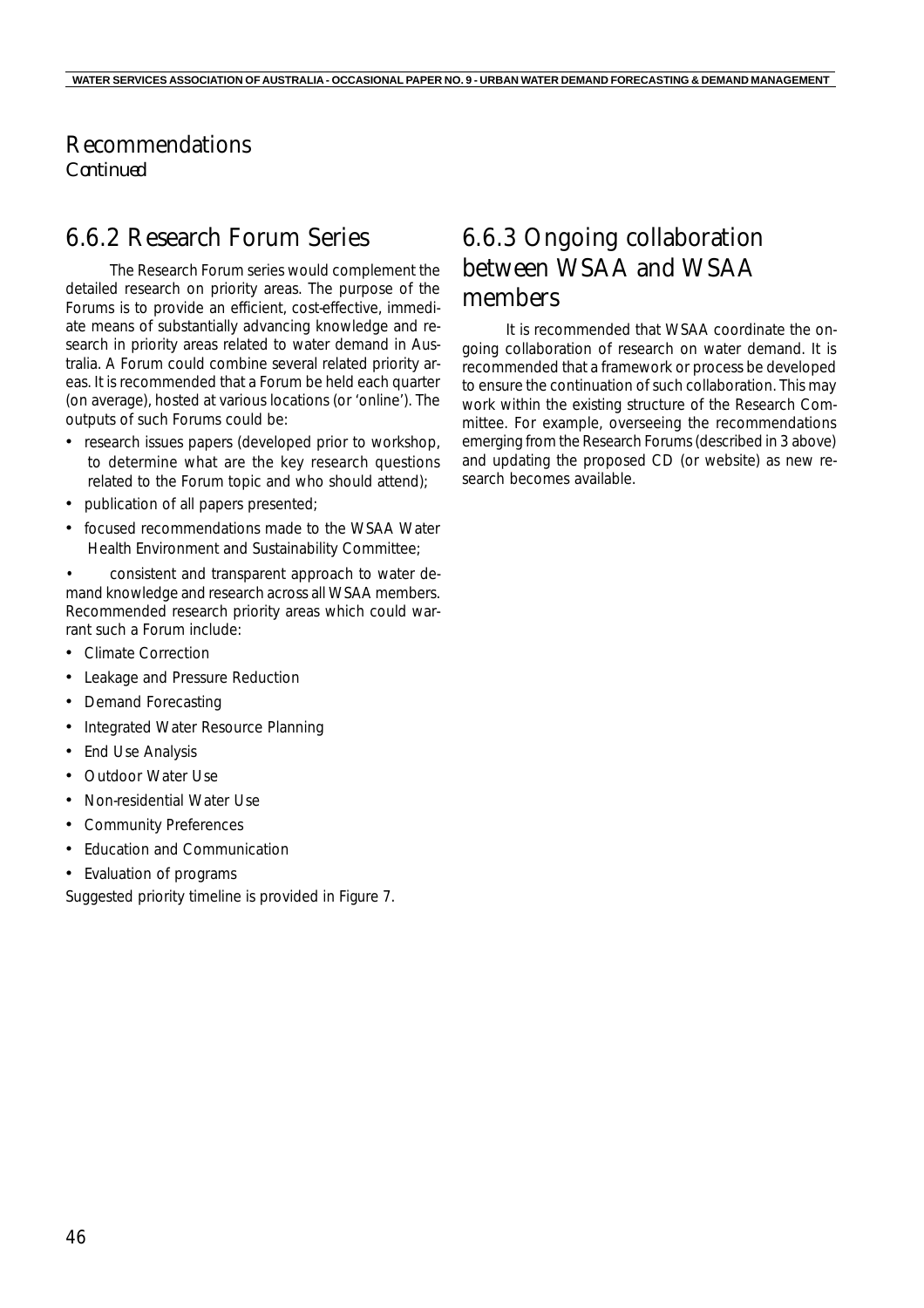#### Recommendations *Continued*

# 6.6.4 Continuation of WSAA CD/ database of Demand Management Studies

The studies presented in the report provide a partial picture of Australian studies on factors influencing water demand. It is therefore recommended that further collation of relevant and significant studies be undertaken to present a more complete picture. It is recommended that both WSAA and non-WSAA members be contacted for further information. This database could be modelled on the North American waterwiser.org, a web-based, interactive, searchable database. The database provides information on demand management programs that are planned, implemented and evaluated across various water utilities in the U.S. and Canada. The database allows the water utility to enter the latest information directly and update information about a DM program by logging in to the database. This database could also update the studies discussed in the Water Wise Manual, by incorporating the results from evaluation studies that have since been undertaken for various DM programs. In addition, details of participation rates and costs of implementation of the programs could be included.

*Figure 7* indicates the suggested timeline of research forum areas. This timeline is based on priorities, appropriate groupings of areas and the dependent/independent nature of other areas. Forum A is considered highest priority as it combines techniques and methodologies for determining where resources should be focused (i.e. the 'lowest hanging fruit'). Forum D, Forum E and Forum F may involve some of the same participants and Forum A, hence they should occur after Forum A. Forum B and Forum C are likely to involve different participants.



**Figure 7: Recommended timeline based on a selected set of priority research areas that would benefit from a forum process.**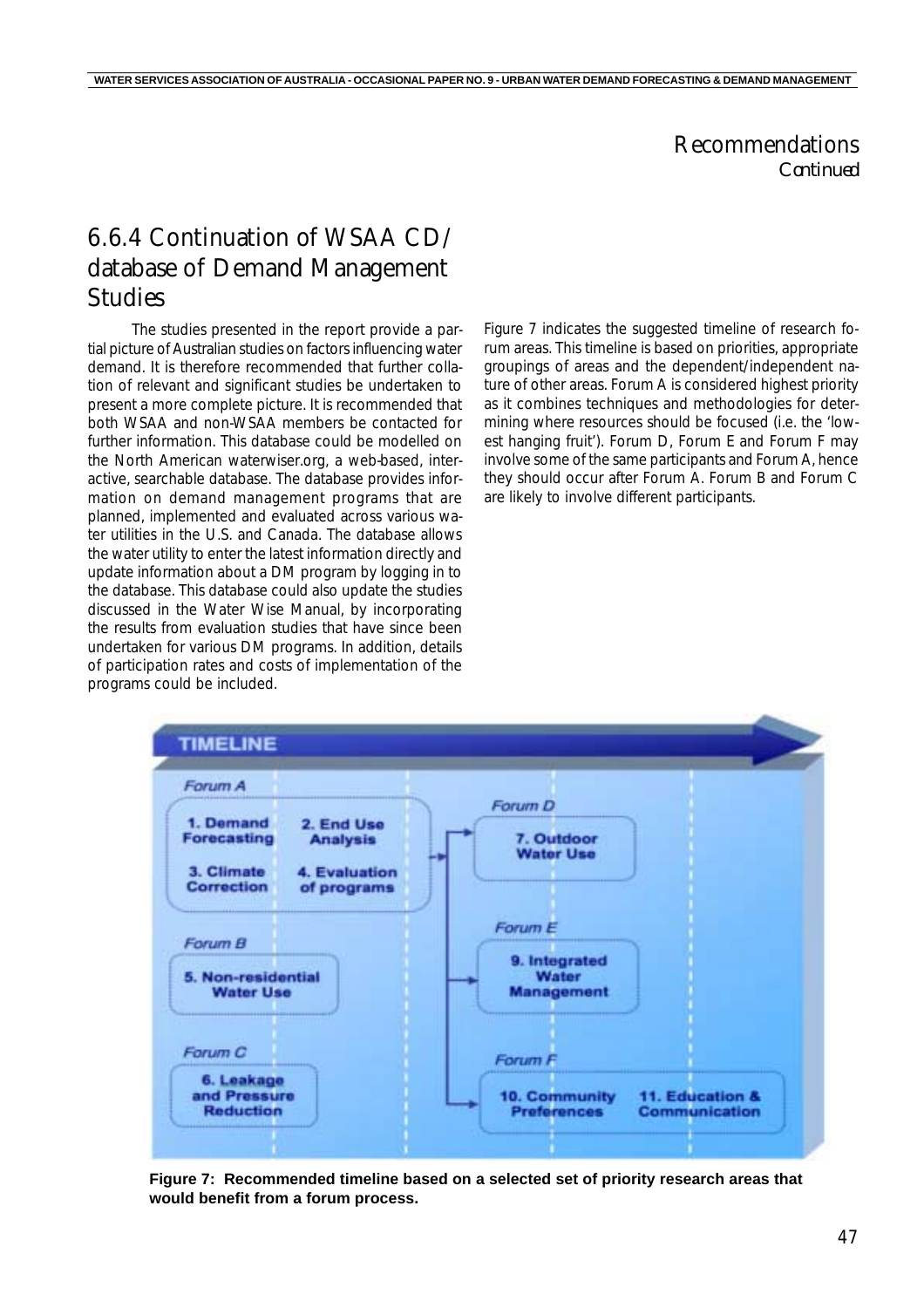# Bibliography

AWWA Research Foundation (1999), *Residential End Uses of Water*, AWWARF, Denver.

AWWA Research Foundation (2000), *Commercial and Institutional End Uses of Water*, AWWARF, Denver.

Beecher, J. A. (1995), *Integrated Resource Planning Fundamentals,* AWWA Journal, AWWA, June 1995, p34-48.

Brisbane Water (2000), *Rainfall Projections*, Brisbane Water, Brisbane.

Brisbane Water (n.d-a), *Demand Management and Rainwater Tanks*, Brisbane Water, Brisbane.

Brisbane Water (n.d-b), *Water Conservation - Community/Industry and Commercial Program*, Brisbane Water, Brisbane.

Brisbane Water (n.d-c), *Water Conservation - Schools Education Program*, Brisbane Water, Brisbane.

Brisbane Water (n.d-d), *Water Demand Projections*, Brisbane Water, Brisbane.

Cordell, D. and Robinson, J (2003) *Collecting residential end use data from primary sources: do's and don'ts.* Proceedings of Efficient 2003, The Second International Water Association Conference on Water Efficiency*,* April 2 - 4, 2003, Tenerife, Spain.

CSIRO Urban Water (2001), *Review of Sydney Water's Climate Corrected Demand Model*, Sydney Water Corporation, Melbourne.

CSIRO Urban Water (2002), *Perth Domestic Water-Use Study; Household Appliance Ownership and Community Attitudinal Analysis 1999-2000*, Australian Research Centre for Water in Society, CSIRO Land and Water,

Darmody, J, Maddaus, W and Beatty, R (1998), *Water use surveys improve the effectiveness of demand management,* Proceedings of the 11<sup>th</sup> IWSA-ASPAC Regional Conference, Integrating the Urban Water Cycle, Sydney, 1-5 November 1998.

Day, D. & White, S. (2002), *Minimum Performance Standards for Showerheads in Australia - the Benefits and the Barriers'* Proceedings of the International Water Association Congress, Melbourne, April 2002.

Dickinson, M. & Maddaus, W. (2002), *Benefits of the United States Nationwide Plumbing Efficiency Standard*' Proceedings of the International Water Association Congress, Melbourne, April 2002.

Dziegielewski, B. (2002), *Statistical Methods for Evaluating the Impacts of Water Conservation Measures*, Planning, Evaluation and Research Committee, AWWA Water Conservation Division, Las Vegas, Nevada.

Energy Efficient Strategies (2001), *Greening Whitegoods: A Report into the Energy Efficiency Trends of Major Household Appliances in Australia from 1993 -1999, National Appliance and Equipment Energy Efficiency Program*, The National Appliance and Equipment Energy Efficiency Committee, Australian Greenhouse Office, Canberra.

Fane S. J. M. White S. (2001), *Sustainable Urban Water Futures*, Retail Water Companies for the Water Resources Strategy Committee for the Melbourne Area and the Institute for Sustainable Futures, University of Technology, Sydney, Melbourne.

Fane S. R. J. White S. (2002), *The Use of Levelised Cost in Comparing Supply and Demand Side Options*, Institute for Sustainable Futures, University of Technology, Sydney, Sydney, NSW.

Gold Coast Water (1997-2003), *Consumption Based Water Pricing for Residential and Non-Residential Customers*, prepared for Gold Coast Water, Gold Coast.

Gold Coast Water (2002a), *Infrastructure Changes Report - Infrastructure Demand Model Report*, Gold Coast Water,

Gold Coast Water (2002b), *Non-Residential Water Saving Incentive Scheme*, Gold Coast Water (Consumer Services),

Gold Coast Water (2002c), *Pimpama-Coomera Integrated Water Master Plan - Agenda Item*, Gold Coast Water,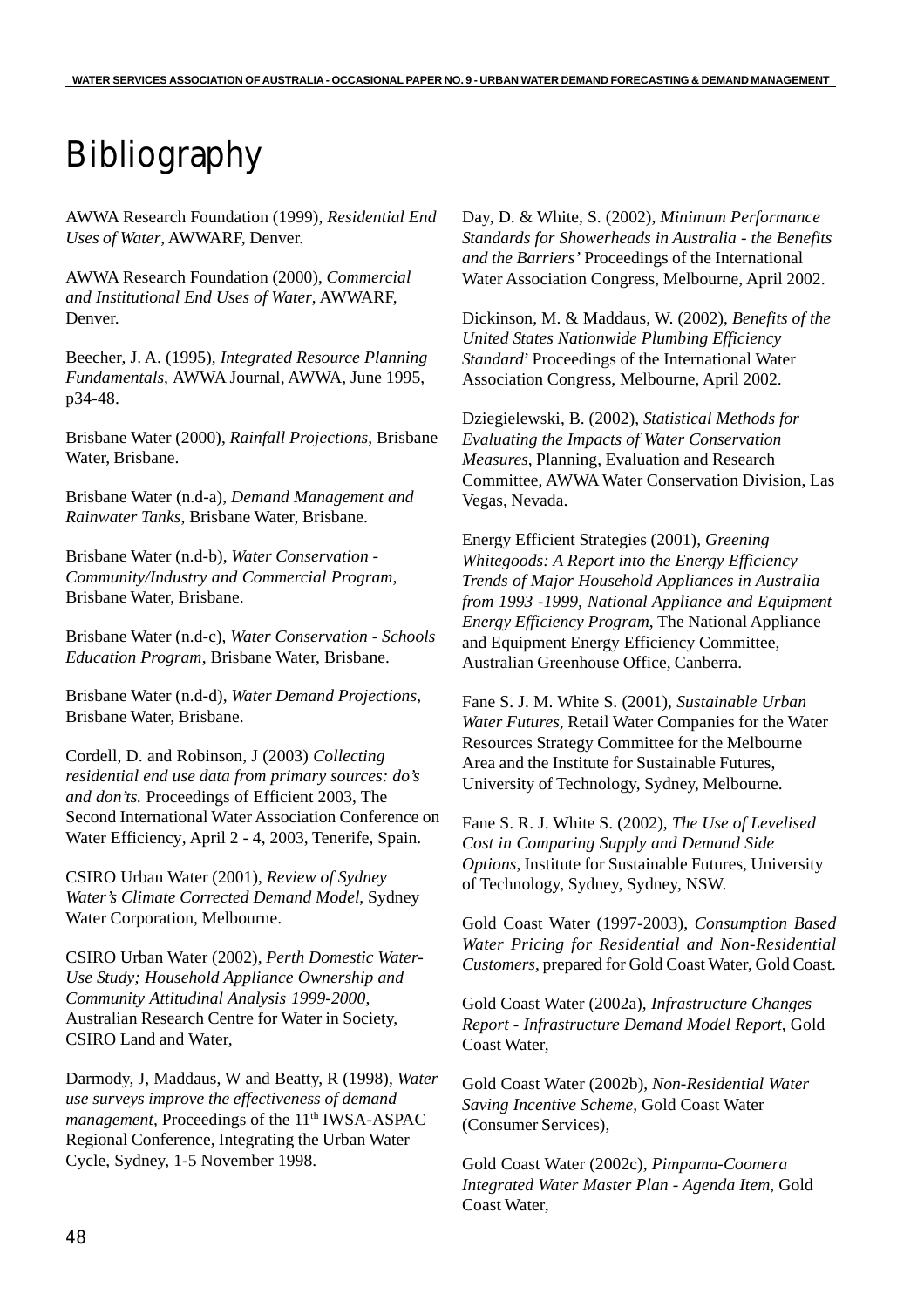Gold Coast Water (2002d), *Recycled Water Management Strategy*, Gold Coast Water (Treatment Services), Gold Coast.

Gold Coast Water (2002e), *Residential and Non-Residential Water Pricing Communications*, Gold Coast Water (Consumer Services), Gold Coast.

Gold Coast Water (2002f), *Residential Water Saving Incentive Scheme*, Gold Coast Water,

Gold Coast Water (2002g), *Water Consumption in the Tourism Industry*, Gold Coast Water (Retail Services),

Gold Coast Water (2002h), *Water Futures Discussion Paper*, Gold Coast Water,

Hunt Theodore, L. D., Berg Joe, Wiedmann John, Ash Tom, Pagano David, Marian Michael, Bamezai Anil, (2001), *Residential Weather-Based Irrigation Scheduling: Evidence from the Irvine "ET Controller" Study*, Irvine Ranch Water District,

Hunter Water Corporation (2001), *Design Demand Review*, Hunter Water Corporation,

Hunter Water Corporation (2001-2002), *Average Residential Consumption Variability*, Hunter Water Corporation, Newcastle.

Hunter Water Corporation (2002a), *Demand Management Initiative: Demand Management, Water Efficiency and Reuse in the Lower Hunter Region of NSW*, Hunter Water Corporation,

Hunter Water Corporation (2002b), *Residential Consumption Cultural Impact*, Hunter Water Corporation, Newcastle.

Hunter Water Corporation (2002-2004), *Residential Peak Demand and Pressure Management*, Hunter Water Corporation,

Institute for Sustainable Futures (1998), *Towards a Sustainable Water Future: the Sydney Water Least Cost Planning Study*, research report prepared for Sydney Water Corporation, November.

Institute for Sustainable Futures (1998), *Least Cost Planning Study - Phase One Report*, Sydney Water Corporation, Sydney.

Institute for Sustainable Futures (2001), *Sustainable Urban Water Futures*, South East Water, for the Retail Water Companies for the Water Resource Strategy Committee for the Melbourne Area, Melbourne.

Institute for Sustainable Futures (2000), *Evaluation of Shellharbour Residential Retrofit Program*, Sydney Water Corporation, Sydney.

Institute for Sustainable Futures (2001a), *Evaluation of the Demand Reduction for the "Every Drop Counts" Residential Retrofit Program*, Sydney Water, 26, Sydney.

Institute for Sustainable Futures (2002), *A Pilot Toilet and Shower Water Use Study: A follow-up to the Perth Domestic Water Use Study*. Prepared for Water Corporation of Western Australia and Yarra Valley Water. ISF, UTS, Sydney.

Institute for Sustainable Futures (2002), *The Kalgoorlie-Boulder Water Efficiency Program: Evaluation and Next Steps*, Water Corporation of Western Australia, Kalgoorlie.

Institute for Sustainable Futures and CSIRO Urban Water (2001), *Melbourne End Use and Water Consumption Influences Study*, the Retail Water Companies for the Water Resource Strategy Committee for the Melbourne Area, Melbourne.

Lawson, H. W. (1984), *Streaky Bay Water Usage Survey Program: Stage I Report*, South Australia Water & Engineering and Water Supply Department, Adelaide.

Loh, M. and Coghlan, P. (2003), *Domestic Water Use Study: In Perth, Western Australia 1998-2001*, Water Corporation of Western Australia, Perth.

Lovell H. W. S. Young E. (2000), *Sydney Water Drought Response Planning*, Institute for Sustainable Futures, Sydney Water Corporation, Sydney.

Maheepala, S. A. Booker N. and Syme G. (2002), *Recommendations for Developing a Framework for Assessing Sustainability of Urban Water Systems*, CSIRO Urban Water,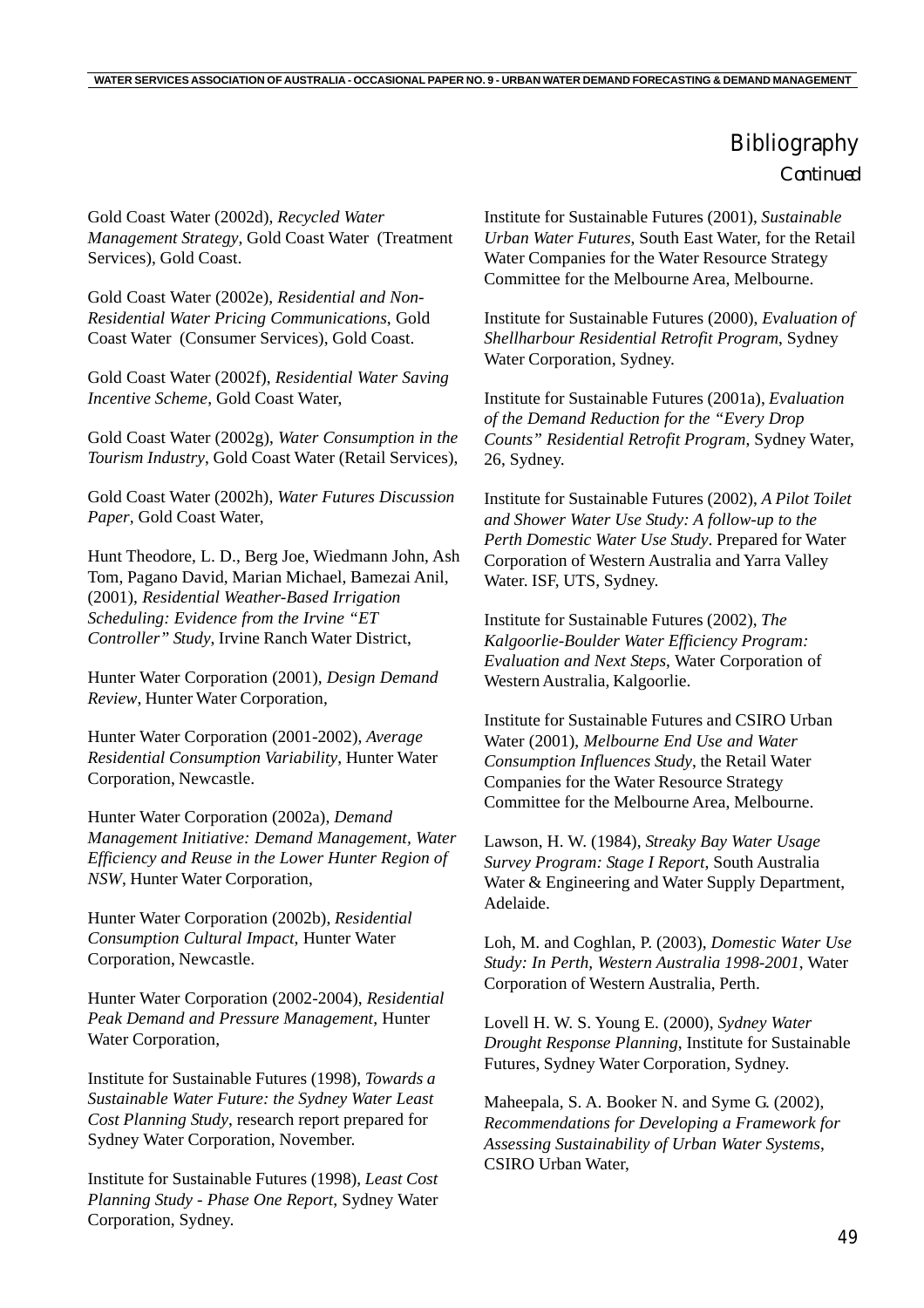Mann, T. K. (1984), *Streaky Bay Water Usage Survey Program: Evaluation of the Summer 1983/84 Campaign*, South Australia Water & Engineering and Water Supply Department, Adelaide.

Metropolitan Water Authority (1985), *Domestic Water Use in Perth, Western Australia: Working Papers, Vol 3. Chapter 37, Socio-Economic, Attitudinal and Behavioural Influences on Scheme Water Use in Perth 1981-82*, Metropolitan Water Authority: Perth.

Mitchell, C. and White, S. (2003), *Sustainable Urban Water Service Systems*, paper prepared for OzWater Conference, 8<sup>th</sup>-11<sup>th</sup> April 2003, Perth.

Montgomery Watson (1998a), *Master Water and Wastewater Network Modelling and Optimisation Study - Bulk Water Production Modelling, Preliminary Report*, Gold Coast Water,

Montgomery Watson (1998b), *Master Water and Wastewater Network Modelling and Optimisation Study - Water Pricing Impacts Study for Gold Coast City Council, Preliminary Report*, Gold Coast City Council, Gold Coast.

Montgomery Watson (1998c), *Master Water and Wastewater Network Modelling and Optimisation Study - Water Supply Standards of Service for Gold Coast Water*, Gold Coast Water,

Montgomery Watson (1999), *Southport West Reservoir Zone Leakage Study - Stage 1 Preliminary Leakage Assessment for Gold Coast Water*, Gold Coast Water,

Morehead, A. and Penman, R. (1989), *Federal Government Information Campaigns: A Critical Review*, Communication Research Institute of Australia,

Nancarrow Blair E. Kaercher, J. and Po Murni., (2002), *Community Attitudes to Water Restrictions, Policies and Alternative Sources; a Longitudinal Analysis 1988-2002*, Australian Research Centre for Water in Society, CSIRO Land and Water,

Newton Wayman Chong & Associates (2001a), *Customer Preferences on Water Resource Issues - a Research Report*, the Water Resource Strategy Committee for the Melbourne Area, 26, Melbourne.

Newton Wayman Chong & Associates (2001b), *Customer Value Study - Quantitative Research Stage a Research Report*, System Security Standards Study Group, 70, Melbourne.

Newton Wayman Chong & Associates (2001c), *Customers Value Study - a Research Report on Qualitative Stage*, System Security Standards Study Group, 72, Melbourne.

NSW EPA (2000), *Who Cares About the Environment?* NSW Environment Protection Authority, Sydney.

NSW EPA (2001), *What We Need Is . . . A Community Education Project*, NSW Environmental Protection Authority, Sydney.

Penman, R. (2000), *Design for Good Living: A Communcations Plan to Meet the Information Needs of Clients, Designers and Builders*, Institute for Sustainable Futures, Sydney.

Po Murni, Syme. G. and Nancarrow Blair E., (2002), *The Development of a Methodology for Assessing Customer Preferences for Levels of Service: Continuity of Supply*, CSIRO Urban Water Program,

PriceWaterhouseCoopers and CSIRO Urban Water (2002), *Impact of Price Structure on Demand for Services*, Sydney Water Corporation, Sydney.

Roseth, N. (2003), Water Conservation: Synthesis of Sydney Water's customer research 1995-2003, Customer Research Unit, Sydney Water Corporation, Sydney.

Sherriff, S. (1995), *Water Conservation - Benefits to Council and Community*, Gold Coast Water, Gold Coast.

Smith, M. & Hoey, P. (1983), *Proposal for a Water Conservation Programme for Streaky Bay*, S.A. Water, Engineering and Water Supply Department, Adelaide.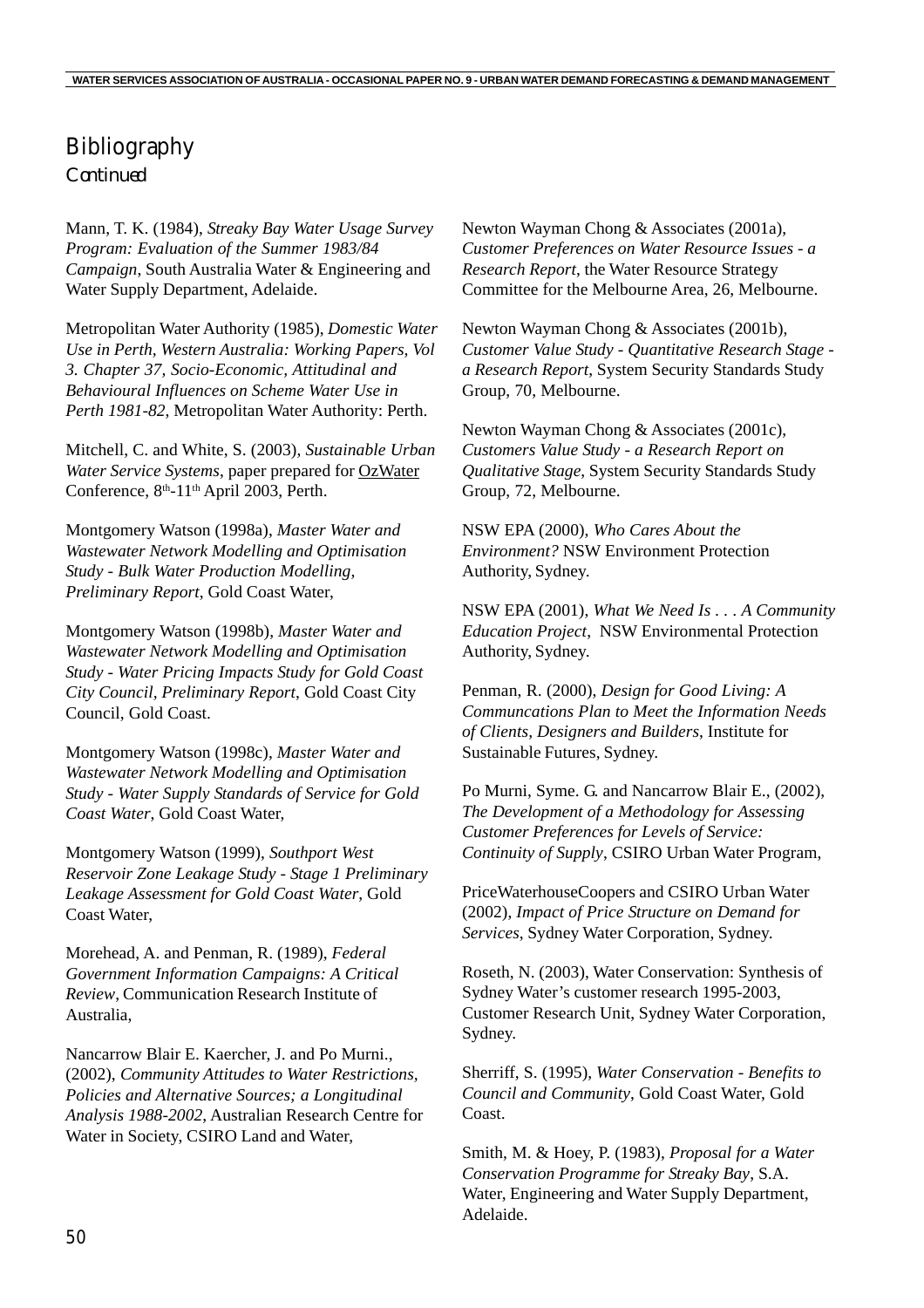South Australia Water (1978), *Metropolitan Adelaide Water Resource Study Summary, Recommendations and Study Details*, S.A. Water, Adelaide.

South Australia Water (1983-84), *Streaky Bay Water Usage Survey Program*, Engineering and Water Supply Department, Adelaide.

South Australia Water (2001/2a), *Review of Demand Management/Water Conservation Initiatives Eyre Peninsula*, South Australia Water, Streaky Bay.

South Australia Water (2001/2b), *Water Conservation Partnership Program (WCPP)*, S.A. Water Corporation

Department for Environment and Heritage, Department for Water Land Biodiversity and Conservation, Local Government Association, Catchment Water Management Board, Planning S.A., River Murray Urban Users Committee, CSIRO, Adelaide.

South Australia Water (2003-5), *Mawson Lakes Reclaimed Water Scheme*, S.A. Water, Adelaide.

South Australia Water (2003-2005), *Water Proofing Adelaide Study*, South Australia Water, Adelaide.

South Australia Water, Sinclair Knight Merz and Department of Civil Engineering University of Adelaide (1998-2001), *Water Demand and Reservoir Inflow Forecasting Models for Sa Water's Water Supply Headworks*, S.A. Water, Adelaide.

Staddon Consulting Services (1992), *Urban Water Conservation - Quantitative Research Volume 1: Findings and Implications*, Water Resource Commission, 40, Brisbane.

Sydney Water Corporation (1999+-a), *Every Drop Counts - Residential Indoor Retrofits*, Sydney Water Corporation, Sydney.

Sydney Water Corporation (1999+-b), *Every Drop Counts - Residential Outdoor Program*, Sydney Water Corporation, Sydney.

Sydney Water Corporation (1999+-c), *Recycling Program*, Sydney Water Corporation, Sydney.

Sydney Water Corporation (2001/02a), *Active Leakage Program*, Sydney Water Corporation, Sydney.

Sydney Water Corporation (2001/02b), *Every Drop Counts Business Program*, Sydney Water Corporation, Sydney.

Sydney Water Corporation (2002a), *In a Nutshell: A Collection of the Key Discoveries "Nutted out" in the Ten-Year History of Sydney Water's Customer Research Unit*, Sydney Water Corporation, Sydney.

Sydney Water Corporation (2002b), *Water Conservation and Recycling Implementation Report*, Sydney Water Corporation, Sydney.

Sydney Water Corporation (2002/03), *Every Drop Counts - Residential Program 2002/03*, Sydney Water Corporation, Sydney.

Sydney Water Corporation (2002/03+), *Every Drop Counts - Outdoor Foundation and Landscape Assessment Program*, Sydney Water Corporation, Sydney.

Syme G, Salerian S. (1983), *Can Household Attitudes Predict Water Consumption?* The Institution of Engineers, Australia, Presented at the Hydrology and Water Resources Symposium, Hobart.

Syme. G. Thomas J. & Gosselink Y. (1983), *Household Responses to Changes in the Price of Water in Perth, Western Australia*, The Institution of Engineers, Australia, Presented at the Hydrology and Water Resources Symposium, Hobart.

Syme G. Nancarrow B. (n.d), *Priorities for Social Change for Achieving Metropolitan Water Conservation*, Australian Research Centre for Water in Society, CSIRO Land and Water, University of South Australia, Adelaide.

Syme, G. and Seligman, C. (1987), *The Planning and Evaluation of Public Information Campaigns to Encourage Water Conservation*. In Proceedings of the National Workshop on Urban Demand Management, AWRC Conference Series No. 14, April-1 May 1986, Perth Cultural Centre, Australia, pp 601-656, Perth.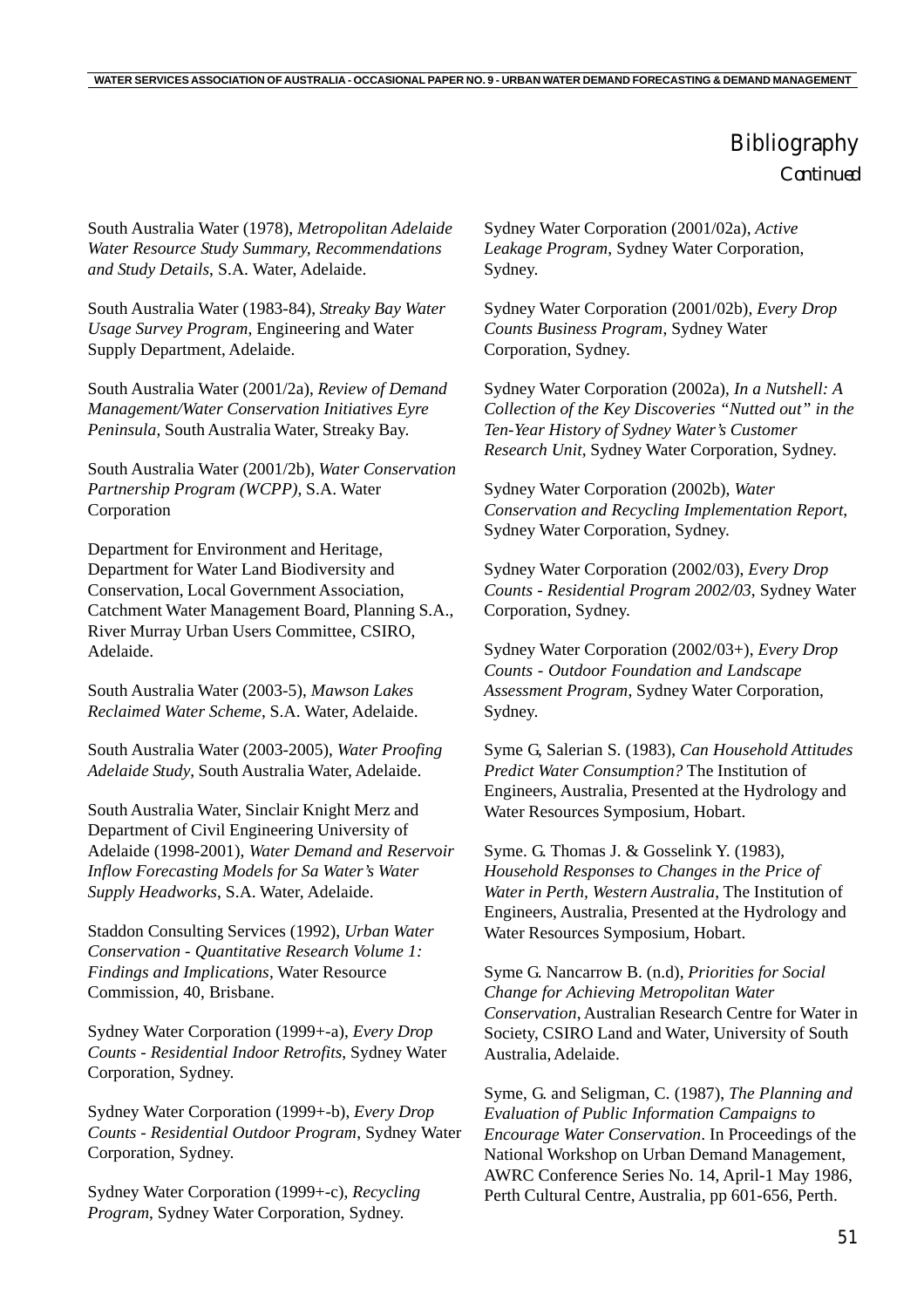Syme, G., Oborn, V, Sumner, N. & Bradshaw, B. (1990), *Chipping Off the Block: Opportunities for Small Lot Size to Promote Efficient Domestic Water Use*, CSIRO Division of Water Resources and Water Authority of Western Australia, Perth.

Syme G., S., Nancarrow B., E., Seligman C., (2000), *The Evaluation of Information Campaigns to Promote Voluntary Household Water Conservation in, Evaluation Review, Volume 24, No 6*, Sage Publications, Inc., 539-578,

Urban Water Research Association of Australia (1989), *Leakage Management - Assessing the Effect of Pressure Reduction on Losses from Water Distribution Systems*, Hunter Water Corporation, Newcastle.

Victoria Transport Policy Institute 2003, *Least Cost Transportation Planning: Creating an Unbiased Framework For Transport Planning*, [Online] available at: http://www.vtpi.org/tdm/tdm21.htm (Accessed 19/8/03).

Viswanathan, M. (1991), *Effects of Controls on Water Consumption; Research Report No. 31*, Urban Water Research Association of Australia for the Hunter Water Board, NSW, Newcastle.

Waldron T. (n.d), *Not All Water Losses Are This Obvious: The CEOs and Councillors' Guide to Water System Management*, Wide Bay Water, Hervey Bay, Queensland.

Water and Rivers Commission (2002), *Draft - State Water Conservation Strategy for Western Australia*, Office of Water Regulation, Government of Western Australia, 58, Perth.

Water Loss Analysis (1984-85), *Final Report for the Hunter District Water Board - Comparative Zone Measurement*, Hunter District Water Board, Newcastle.

Water Resources Strategy Committee for the Melbourne Area (2001), *Discussion Starter: Stage 1 in Developing a Water Resources Strategy for the Greater Melbourne Area*, Victorian Government, 80, Melbourne.

Water Resources Strategy Committee for the Melbourne Area (2002a), *21st Century Melbourne: A Watersmart City - Final Report - Summary*, Victorian Government, 20, Melbourne.

Water Resources Strategy Committee for the Melbourne Area (2002b), *Strategy Directions Report Stage 2 in Developing a Water Resources Strategy for the Greater Melbourne Area*, Melbourne Water, 132, Melbourne.

White, S. (1994), *Blueprint for a Water-Efficient City: Report of the Kalgoorlie-Boulder Water Use Efficiency Study*, Water Authority of Western Australia, Perth.

White, S. (1998), *Wise Water Management: A Demand Management Manual for Water Utilities*, Water Services Association of Australia Research Report #86, November 1998, Sydney.

White, S., Reidy, C. and Milne, G. (2003), *End Use Analysis: Issues and Lessons*. Proceedings of Efficient 2003, The Second International Water Association Conference on Water Efficiency, April 2 - 4, 2003, Tenerife, Spain.

Yann Campbell Hoare Wheeler (1992), *Elasticity of Demand for Domestic Water in Melbourne - a Quantitative Research Study*, Melbourne Water, Melbourne.

Zhou, S. L., & McMahon, T.A. (1997), *Report on Demand Forecasting Model for Metropolitan Area of Melbourne*, Melbourne Water and University of Melbourne, Melbourne.

Zhou, S. L., McMahon, T.A., & Wang, Q.J. (1997), *Frequency Analysis of Daily Water Consumption for Metropolitan Area of Melbourne*, Melbourne Water and University of Melbourne, Melbourne.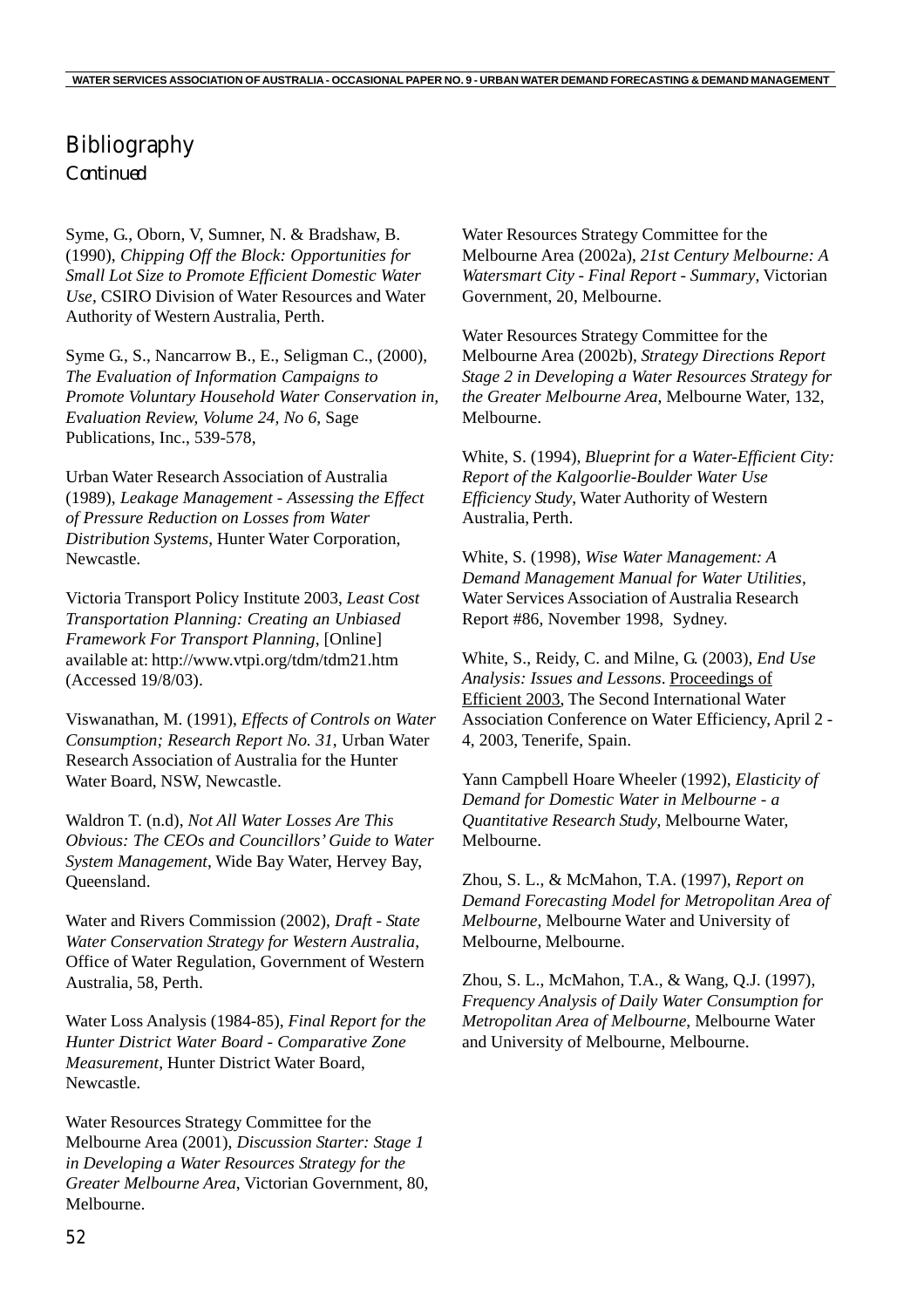# Appendix A: Glossary

| Attitude Opinion, perception, not necessarily reflected in behaviour.                                                                                                                                                                                                                                                     |
|---------------------------------------------------------------------------------------------------------------------------------------------------------------------------------------------------------------------------------------------------------------------------------------------------------------------------|
| Awareness A consciousness of a particular education/communication program's existence (ie.<br>recognition of a program), however not necessarily an understanding of the<br>program, nor a behaviour or attitude change.                                                                                                  |
| <b>Behaviour</b> Related to actions and practices, as opposed to thoughts.                                                                                                                                                                                                                                                |
| <b>Climate Correction</b> A modelling process to remove impacts of the climate variables from water demand<br>data.                                                                                                                                                                                                       |
| Contingent Valuation A technique for valuing non-market uses of a natural resource, using surveys to<br>Technique find the willingness to pay for a benefit and/or the compensation required to<br>tolerate a cost. (NSW EPA, 1995)                                                                                       |
| Demand Forecasting Predicting future water demand via any means.                                                                                                                                                                                                                                                          |
| Demand Management The methods used to modify the level and/or timing of demand for a particular<br>resource, in this case potable water. Demand management programs are designed<br>to promote conservation either through changes in consumer behaviour or changes<br>to the stock of resource-using equipment           |
| End Use Analysis End use analysis involves disaggregating water demand into the 'services' people<br>actually use water to provide (eg. clean clothes).                                                                                                                                                                   |
| <i>Instrument</i> Demand Management Instruments are used to assist in achieving the adoption of a<br>demand management measure. They can be categorised as regulatory, economic or<br>communicative.                                                                                                                      |
| <b>Measures</b> Demand Management Measures increase water efficiency (e.g. AAA rated<br>showerheads), source substitution (e.g. rain water tank installation) or combine the<br>two in alternative system configurations (e.g. grey water reuse system), and can<br>include influencing behaviour such as watering times. |
| Occupancy rate The average number of residents per household.                                                                                                                                                                                                                                                             |
| <b>Option</b> Options combine an instrument and a measure.                                                                                                                                                                                                                                                                |
| <b>Penetration rate</b> Or Stock, refers to the quantity or percentage of specific types of water efficient<br>fixtures.                                                                                                                                                                                                  |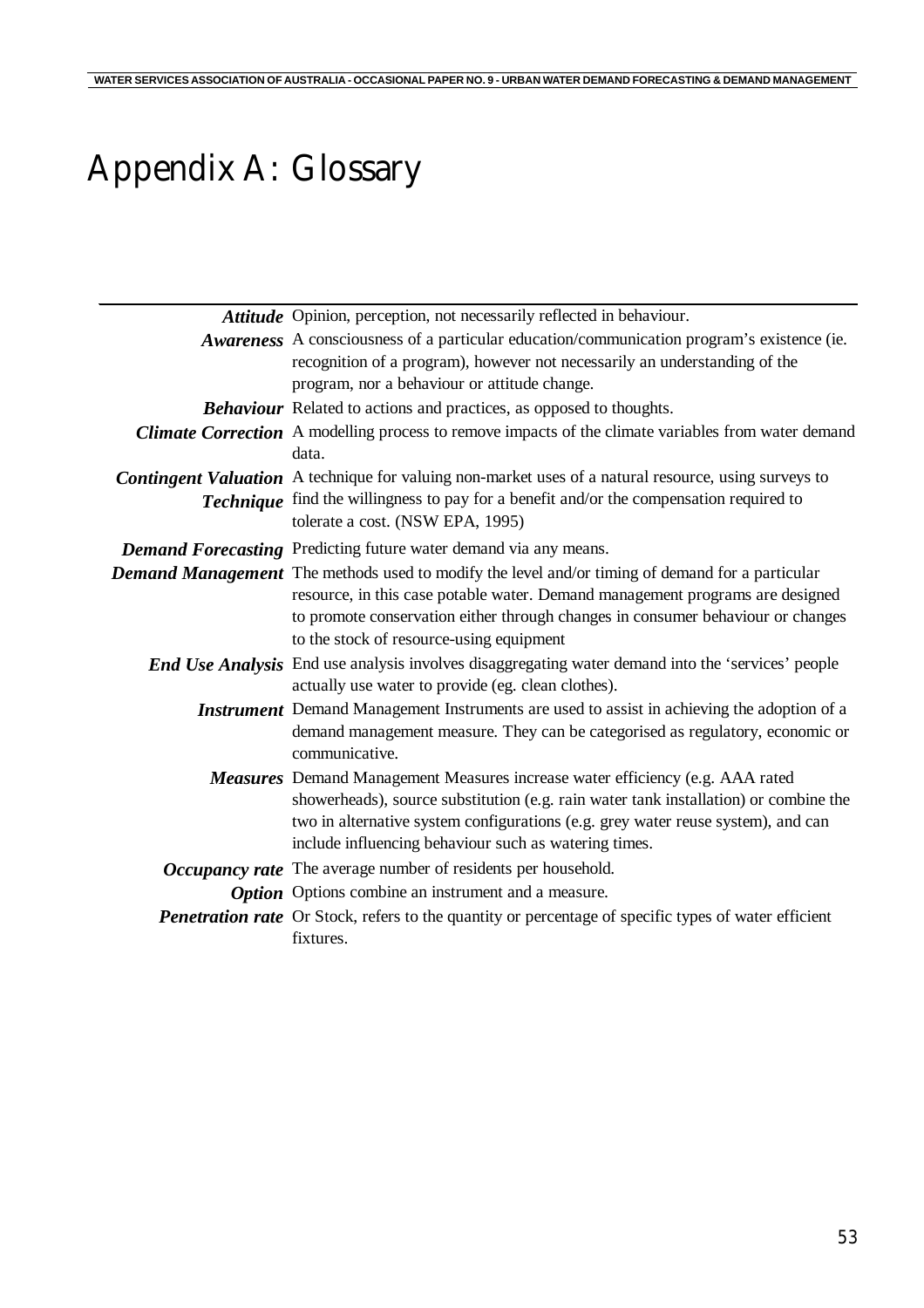### **Glossary** *Continued*

| <b>Price elasticity</b> The amount by which customers will change their demand for water for a given |
|------------------------------------------------------------------------------------------------------|
| change in price.                                                                                     |

*Program* Programs consist of a selected group of options.

- *Regulation* For the purpose of this study, regulation refers to longer-term regulatory measures and includes the use of building controls and appliance performance standards. Other measures include mandatory water efficiency labelling of appliances, which could provide a basis for regulation of the performance of these appliances.
- *Restrictions* For the purpose of this study, 'restrictions' refers to short term water use restrictions such as drought restrictions.
- *Secondary data* Secondary data usually adapts existing data from other studies, in some cases extrapolating or interpolating such data. In contrast, primary data collection refers to data collected from a primary or 'original' source, specific to the study area.

*Stock* See penetration rate.

- *TWCM* Total Water Cycle Management. The TWCM approach recognises water, wastewater and stormwater as three inter-related aspects of one common water cycle8. TWCM recognises the significance and value of adopting an integrated approach to planning of water, wastewater and stormwater systems for a given catchment or sub-catchment or allotment.
- *WSUD* Water Sensitive Urban Design. Traditionally this has referred to sustainable stormwater management, however more recently it has come to refer to the integration of stormwater, water and wastewater services for more efficient and sustainable urban water design.

<sup>&</sup>lt;sup>8</sup> The water cycle can be represented by a water budget that clearly defines and outlines the source, quality and quantity of water, wastewater and stormwater pertaining within the boundary of a given site. The site may be as small as a household or allotment and can be as large as a sub-catchment, catchment or indeed the entire planet. A water cycle can be defined within the boundary of every catchment, sub-catchment or allotment and household.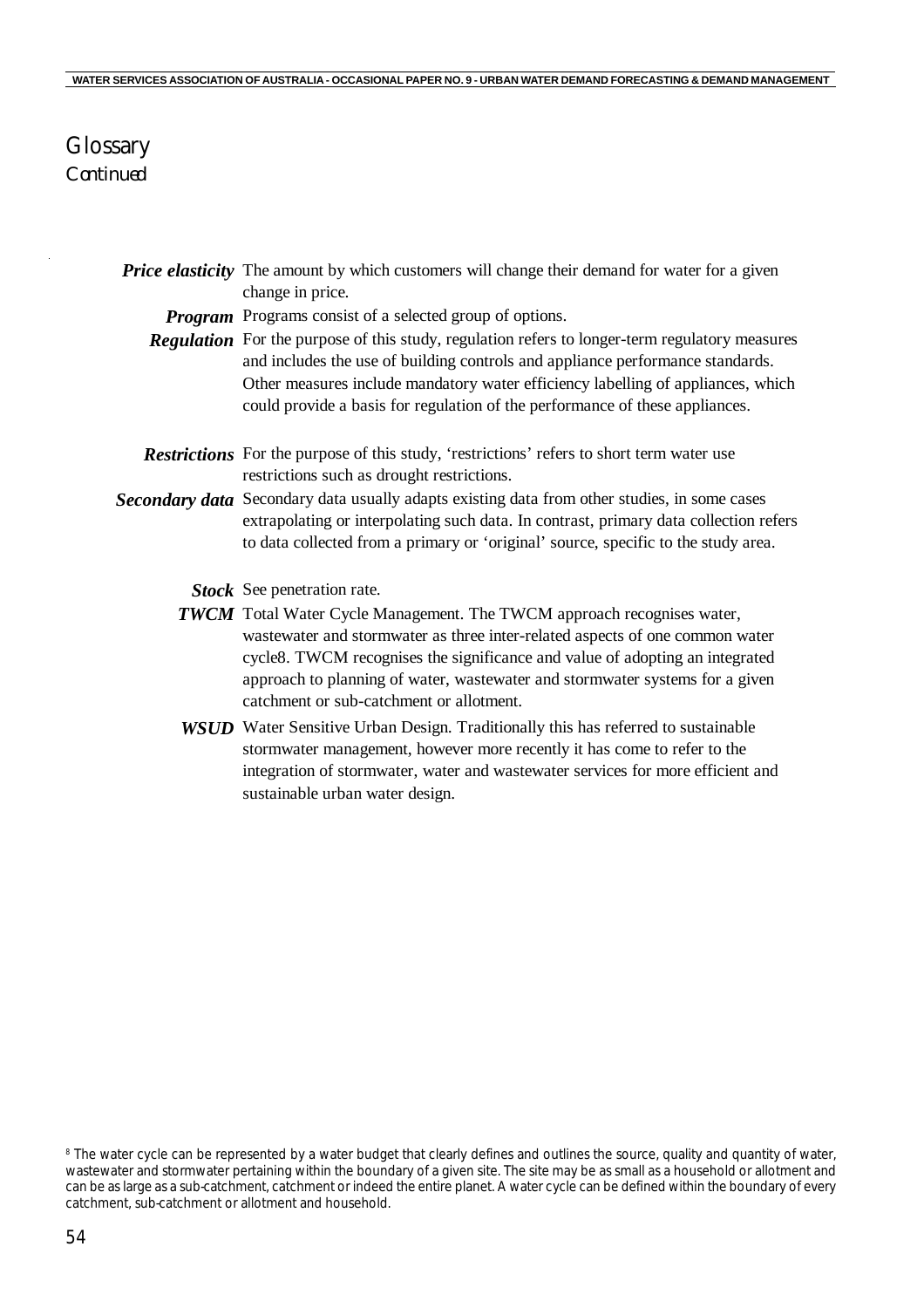# Appendix B: Templates A and B

*The following is a copy of the headings of the information reporting Templates (A and B) that were provided to participating WSAA-members.*

| <b>TEMPLATE A-1</b>                                                         | <b>TEMPLATE B-1</b>                                                                                                        |  |
|-----------------------------------------------------------------------------|----------------------------------------------------------------------------------------------------------------------------|--|
| 1a. Title of the study:<br>1b. Year of study                                | 1a. Title of the study:<br>1b. Year(s) of study                                                                            |  |
| 2. Objectives of the study:                                                 | 2. The driver(s) for the project/program:                                                                                  |  |
| 3. General description of the study,<br>location, climate, sample size etc: | 3. The magnitude of the project/program<br>(eg. sample size):                                                              |  |
| 4. Variables measured:                                                      | 4. Implementation method:                                                                                                  |  |
| 5. Statistical design (controls etc):                                       | 5. Options implemented:                                                                                                    |  |
| 6. Description of the analysis:                                             | 6.Cost of the program:                                                                                                     |  |
| 7. Principal conclusions &<br>recommendations:                              | 7. Estimated water and/or cost savings (if<br>available):                                                                  |  |
| 8. List of publications relating to the<br>study:                           | 8. Methodology of evaluation<br>(hypotheses, variables, controls,<br>replicates):                                          |  |
| 9. Applicability to other areas in<br>Australia? If yes, where? If no, why? | 9. Results of evaluation (including<br>confidence intervals, conclusions if                                                |  |
| 10. Complete Reference:                                                     | available and major factors considered,<br>such as water/wastewater offsets,<br>integrated planning (cost to utilities and |  |
| 11. Other Comments:                                                         | community) and externalities):                                                                                             |  |
|                                                                             | 10. Complete Reference:                                                                                                    |  |
|                                                                             | 11. Other comments:                                                                                                        |  |